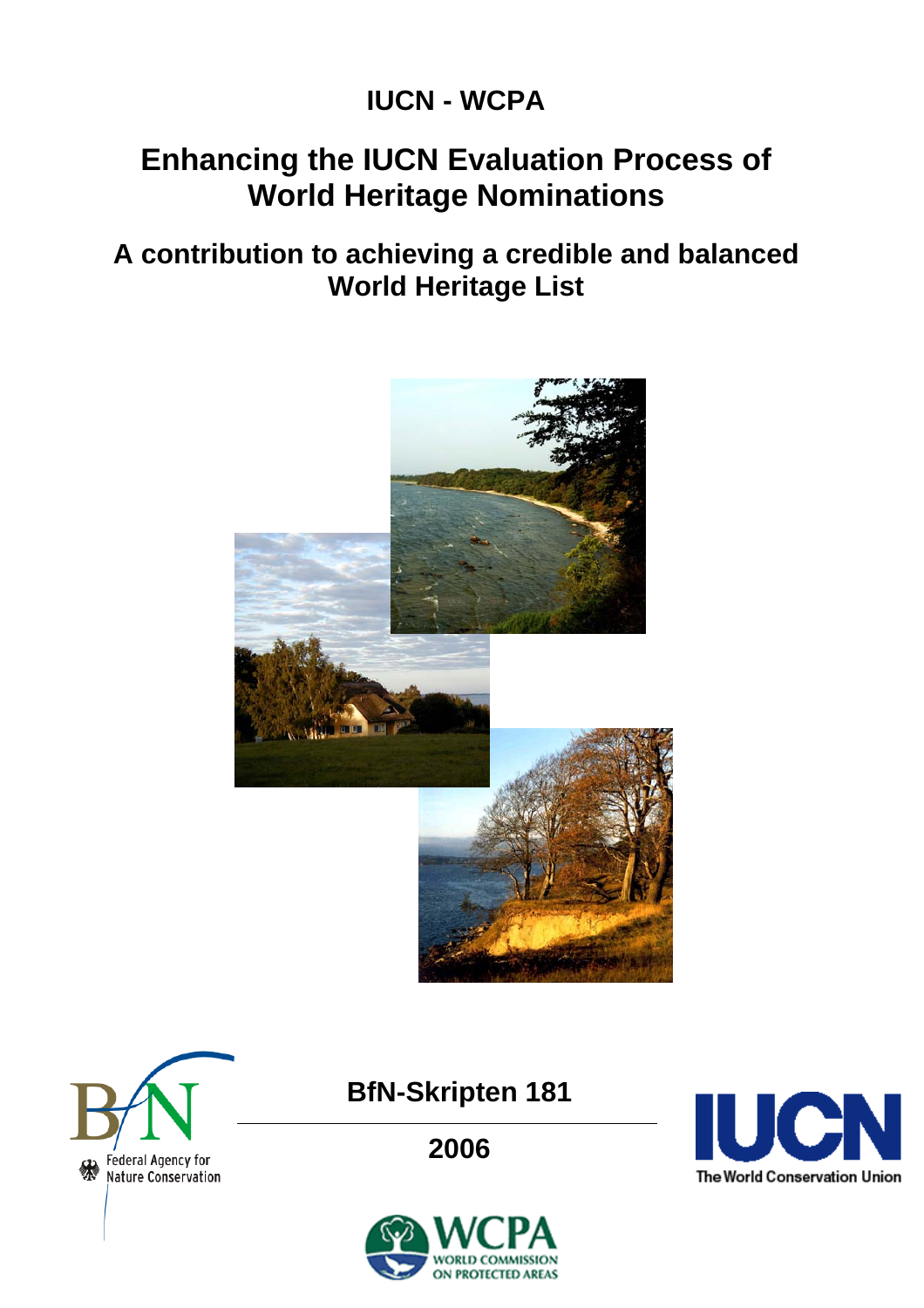# **Enhancing the IUCN Evaluation Process of World Heritage Nominations**

# **A contribution to achieving a credible and balanced World Heritage List**

Proceedings of the IUCN-WCPA World Heritage Workshop at the International Academy for Nature Conservation Isle of Vilm, Germany, November  $24^{th} - 28^{th}$ , 2005

**IUCN - WCPA** 





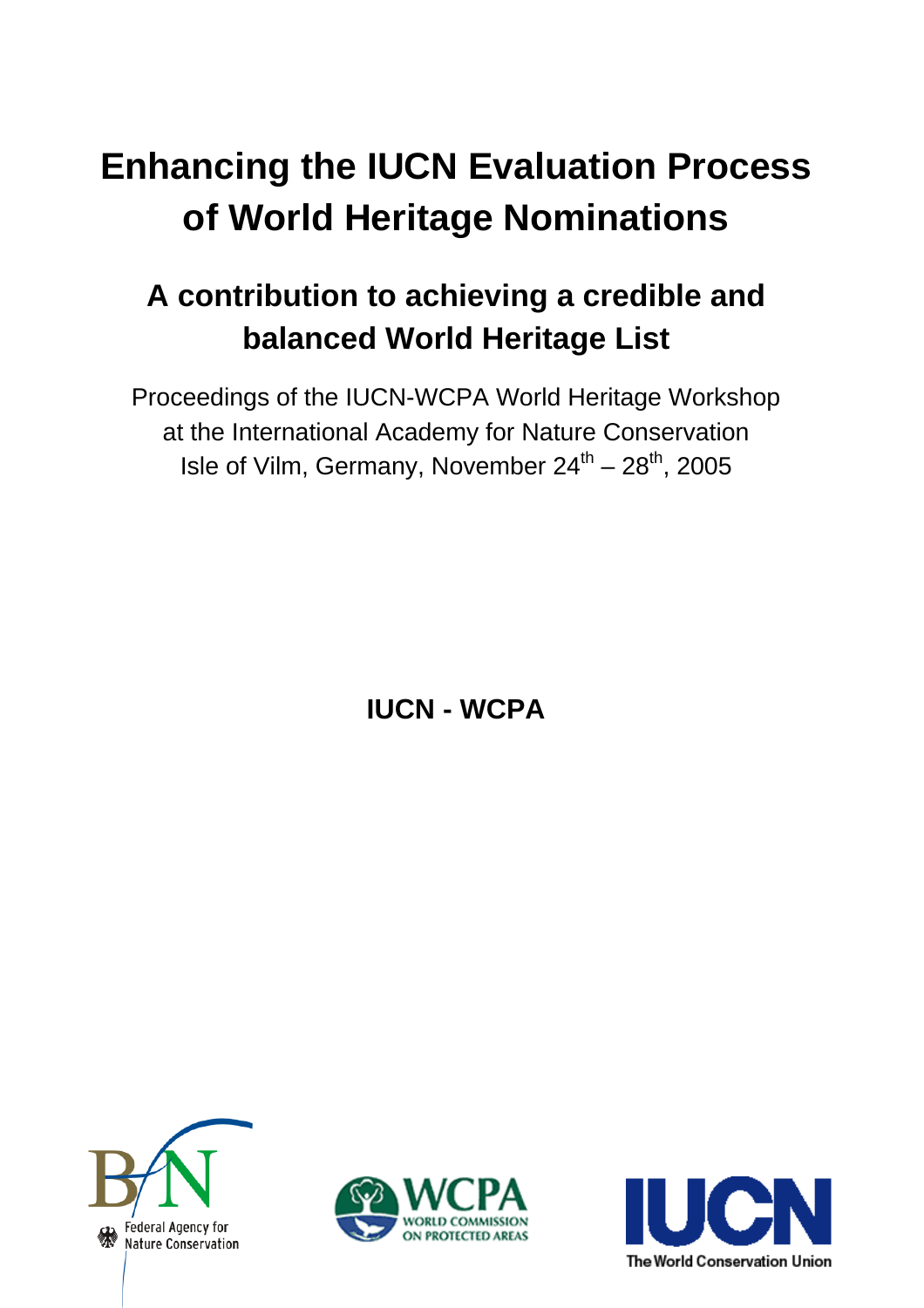**Cover Picture:** Coastal dynamics on Vilm Island, Guest house on Vilm Island, Beech forest on Vilm Island Photo credit: International Academy for Nature Conservation Isle of Vilm Layout: Andrea Burmester

**Editor:** IUCN - The World Conservation Union Rue Mauverney 28 CH-1196 Gland **Switzerland** Tel: +41 22/999-0162 Fax: +41 22/999-0025 URL: http://www.iucn.org

The views expressed in this publication do not necessarily reflect those of IUCN.

This publication is included in the literature database "*DNL-online*" (www.dnl-online.de)

BfN-Skripten are not available in book trade.

Publisher: Bundesamt für Naturschutz (BfN) Federal Agency for Nature Conservation Konstantinstrasse 110 D-53179 Bonn, Germany URL: http://www.bfn.de

All rights reserved by BfN

The publisher takes no guarantee for correctness, details and completeness of statements and views in this report as well as no guarantee for respecting private rights of third parties. Views expressed in the papers published in this issue of BfN-Skripten are those of the authors and do not necessarily represent those of the publisher.

No part of the material protected by this copyright notice may be reproduced or utilized in any form or by any means, electronic or mechanical, including photocopying, recording or by any information storage and retrieval system without written permission from the copyright owner.

Printed by the printing office of the Federal Ministry of Environment, Nature Conservation and Nuclear Safety.

Printed on 100% recycled paper.

Bonn, Germany 2006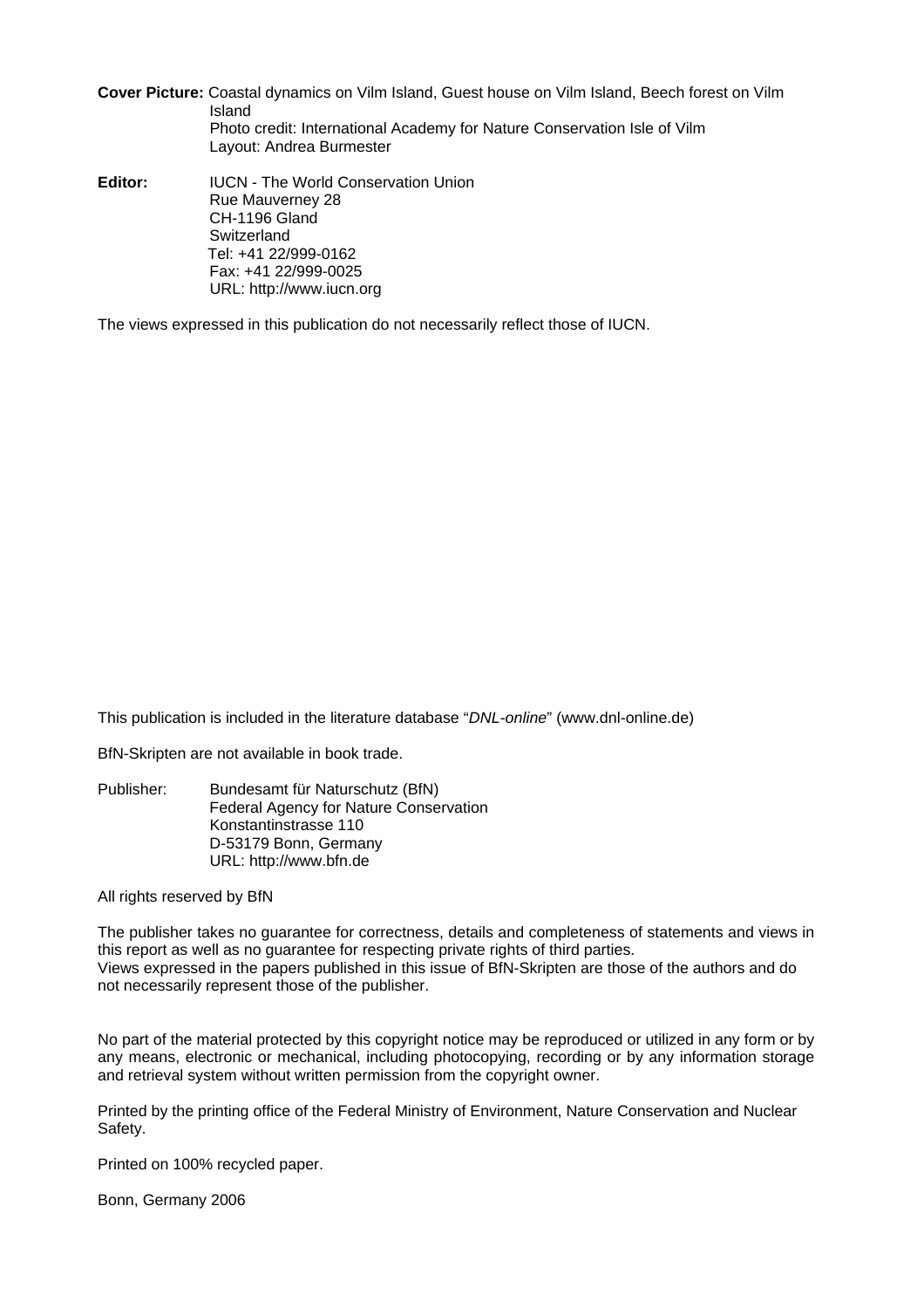# **TABLE OF CONTENTS**

| 1. |      |                                                                               |  |
|----|------|-------------------------------------------------------------------------------|--|
|    | 1.1. | Evolution of the WH Convention over 30 years and future challenges and        |  |
|    | 1.2. | IUCN/UNEP-WCMC Analysis of the WH List and IUCN Draft Strategy                |  |
|    | 1.3. | Results of the External review of IUCN Evaluation Process and impications for |  |
|    | 1.4. | Introduction to the IUCN Evaluation process - what works and what needs to be |  |
|    | 1.5. | Field Evaluations and reporting - lessons learned and Guidelines for          |  |
|    | 1.6. | Importance of Comparative Analysis for credible and objective evaluations -   |  |
|    | 1.7. | The evolving nature of the OUV Concept - outcomes and recommendations         |  |
| 2. |      | Introduction to working group session on OUV - Key questions and expected     |  |
|    |      |                                                                               |  |
|    |      |                                                                               |  |
|    |      |                                                                               |  |
|    |      |                                                                               |  |
| 3. |      |                                                                               |  |
|    | 3.1. | Conditions of integrity - standards and criteria when assessing management,   |  |
|    | 3.2. | Evaluation process and reporting - Transboundary and serial nominations,      |  |
|    | 3.3. | Evaluation process and reporting - the special case of geological sites,      |  |
|    | 3.4. |                                                                               |  |
|    | 3.5. | The Evaluation Process and reporting - Mixed Sites and Cultural Landscapes,   |  |
|    | 3.6. | ICOMOS approaches to the evaluation of Mixed Sites and Cultural Landscapes,   |  |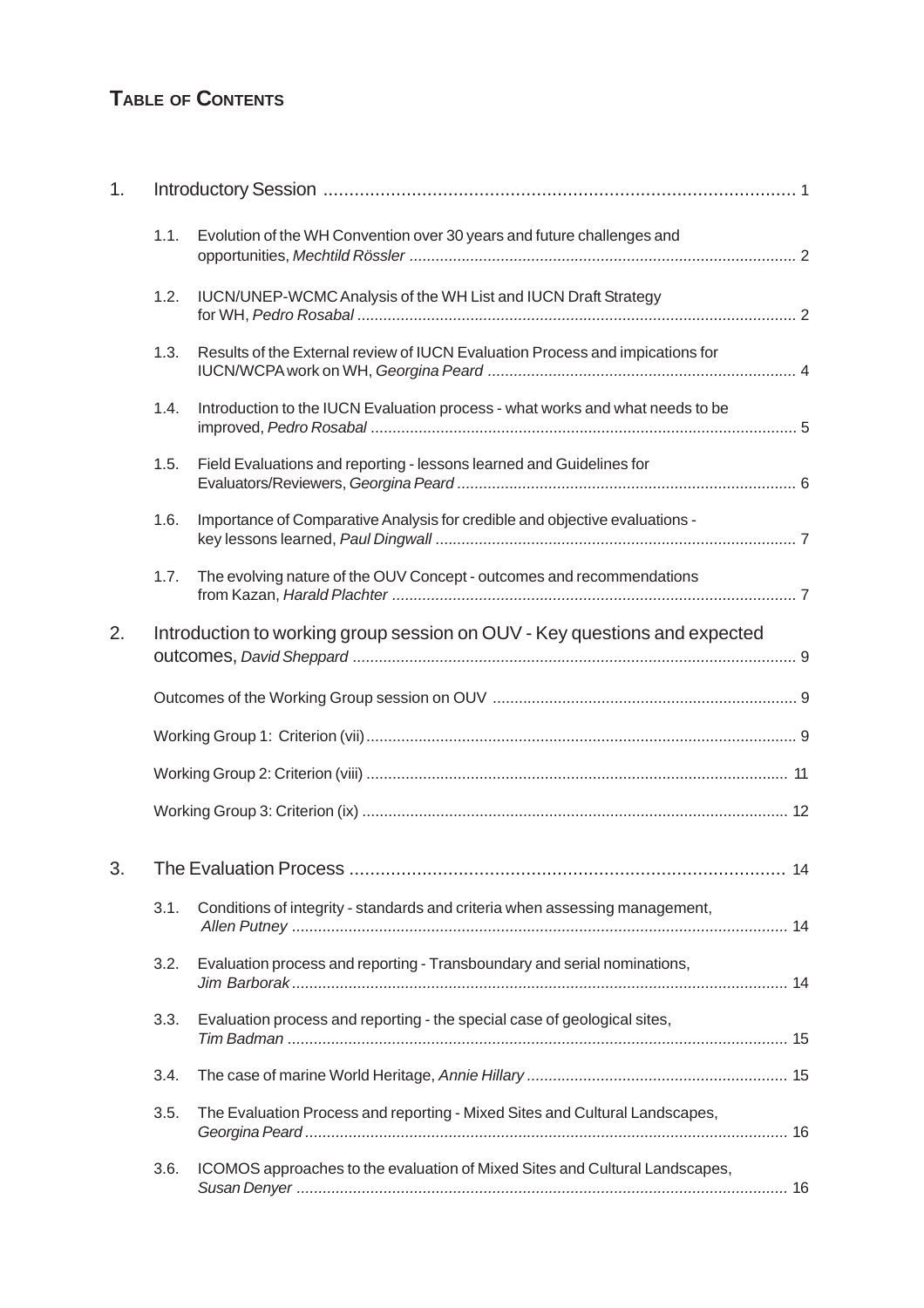|    | 3.7. | Introduction to the WCPA Protected Landscape Taskforce and its potential<br>role in supporting the evaluation of Cultural Landscapes, Jessica Brown  17 |
|----|------|---------------------------------------------------------------------------------------------------------------------------------------------------------|
| 4. |      |                                                                                                                                                         |
| 5. |      |                                                                                                                                                         |
|    | 5.1. | IUCN Global Strategy on WH - ways and means to enhance IUCN/WCPA support                                                                                |
|    | 5.2. | After inscription - IUCN/WCPA role in monitoring WH Sites, Bastian Bomhard  20                                                                          |
|    | 5.3. |                                                                                                                                                         |
| 6. |      | Working group Session on enhancing the IUCN Evaluation Process  22                                                                                      |
|    |      |                                                                                                                                                         |
|    | 6.2. | Discussion on the proposed joint strategy for Cultural Landscapes  24                                                                                   |
|    |      | Appendix A Key Recommendations from the Vilm Workshop by Category  27                                                                                   |
|    |      |                                                                                                                                                         |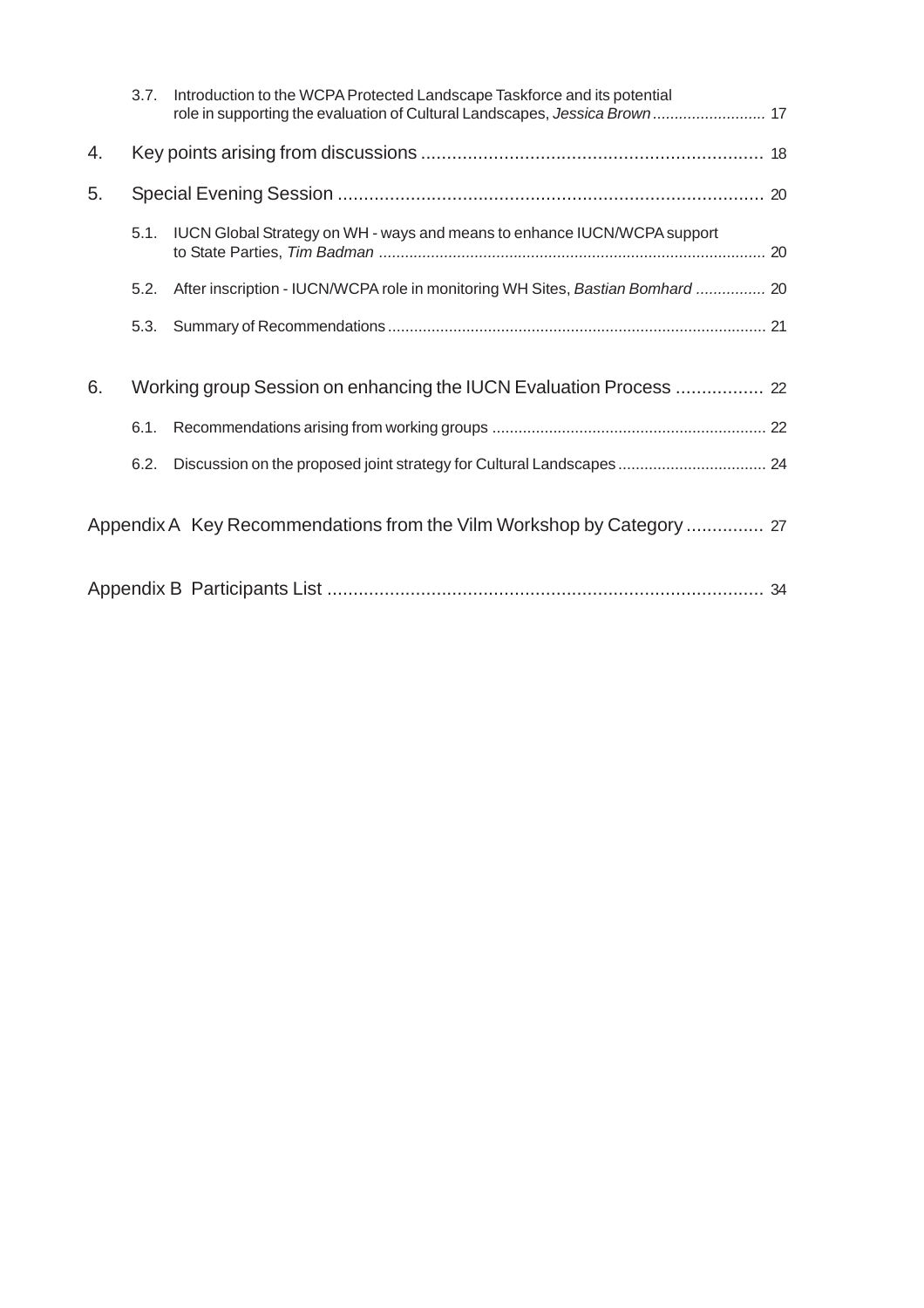# **1. Introductory session (Friday 25 November)**



**The meeting was formally opened by** Hans Dieter Knapp, Federal Agency for Nature Conservation, Academy for Nature Conservation<sup>1</sup>, Vilm, who welcomed participants to Vilm and noted the importance given by the Academy to issues associated to the implementation of UNESCO's World Heritage (WH) Convention. He also provided information on the work of the Academy and how its work links with the German policy on biodiversity conservation and sustainable development. This presentation was followed by a presentation from Bettina Hedden-Dunkhorst, Division of International Nature Conservation of the Federal Agency for Nature Conservation, who informed the participants of the work of the German government in support of

the World Heritage Convention including their programme of cooperation with Central and Eastern Europe.

The technical introduction to the meeting was presented by David Sheppard, Head of IUCN's Programme on Protected Areas, who emphasized the importance that IUCN gives to this workshop as a first step towards a more systematic approach to capacity building of IUCN evaluators, as recommended by the External Review of IUCN Evaluation Process carried out by Christina Cameron (2005). He then presented the *objectives* and *expected outputs* of the meeting:

#### **Objectives of the meeting:**

- 1. To strengthen the IUCN/WCPA WH network through provision of focused capacity building on the Evaluation Process;
- 2. To review lessons learned on the policy and practice of the IUCN Evaluation Process; and
- 3. To define key strategic directions and actions for enhancing the IUCN Evaluation Process.

#### **Expected outputs:**

- 1. Enhanced capacity of IUCN/WCPA evaluators to effectively contribute to the Evaluation Process;
- 2. Updated version of the IUCN "Blue Paper" on practical policy and technical guidance on IUCN evaluations; and
- 3. IUCN/WCPA Action Plan to respond to the external review of the IUCN Evaluation Process.

The discussion that followed these interventions noted that:

- there is scope for strengthening IUCN cooperation with the German government in relation to World Heritage issues, particularly on capacity building. **Recommendation: IUCN, the Vilm Academy for Nature Conservation and the Federal Agency for Nature Conservation, to explore options for enhancing cooperation on key World Heritage issues;**
- $\checkmark$  there is a need to strengthen WCPA's work on World Heritage in the framework of WCPA Strategic Plan as requested by the latest WCPA Steering Committee meeting in Geelong, Australia (18-21 October, 2005).

**Recommendation: PPA and WCPA to develop an action plan on how to enhance contributions from WCPA members to IUCN work on World Heritage; and**

9 resources need to be mobilized to enhance IUCN's work on World Heritage from a range of sources, including IUCN's internal resources, foundations, the private sector as well as additional contributions from State Parties.

**Recommendation: Fundraising for IUCN's work on World Heritage should be a priority and a range of possible sources should be explored. However, there is a need for caution to ensure that any additional support from States Parties for IUCN's evaluation work should be clearly separate from the process of evaluation to ensure that the objectivity of the process is not compromised.**

<sup>&</sup>lt;sup>1</sup> All presentations are included in the CD accompanying this report.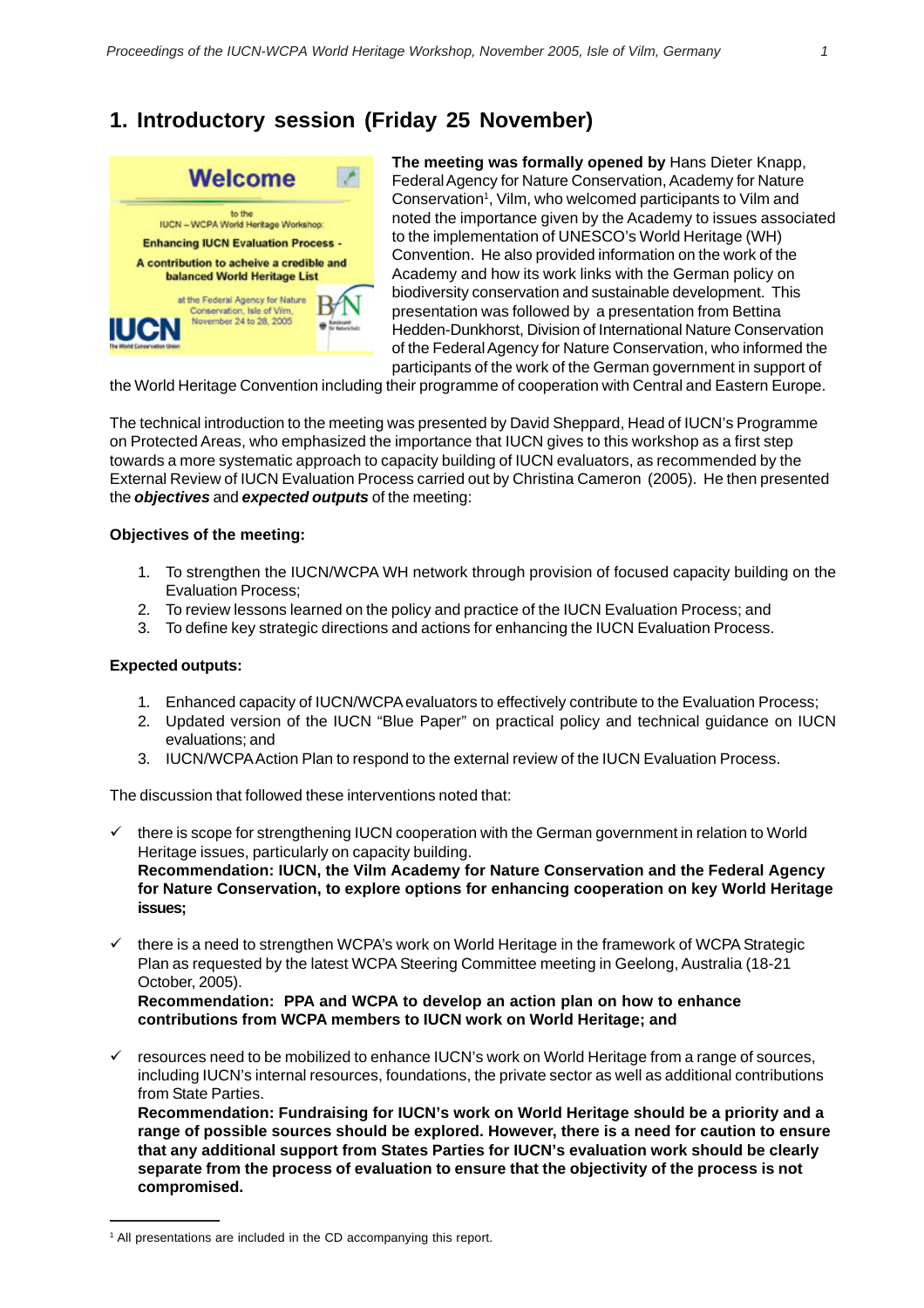Following this general introduction to the workshop a series of more targeted interventions on the World Heritage Convention and IUCN's role in relation to its implementation were presented and discussed. Copies of all powerpoint presentations are included within the CD Rom which is enclosed with this report. Presentations included:

#### **1.1. Evolution of the World Heritage Convention over 30 years and future challenges and opportunities**



Mechtild Rössler, UNESCO World Heritage Centre.

Rössler explained key issues associated to the conceptual and practical evolution of the Convention including changes in the criteria for assessing Outstanding Universal Value (OUV) to better reflect the continuum between man and nature. These issues included the need to better assess and understand the natural and cultural values of World Heritage properties and the way in which they interact. Rössler also stressed that an important aspect of the Evaluation Process is to spread the word about the Convention, as some States Parties do not have a good grasp of the issues associated with its implementation. Therefore the Evaluation Process can be used as an informal

capacity-building exercise for States Parties. In addition she noted the importance of the application of the conditions of integrity, during the evaluation, to assist in addressing problems associated with the state of conservation of World Heritage properties.

The discussion that followed this intervention noted:

- 9 the evaluation process should be used to influence and enhance the management of nominated properties as this is the time when the Convention can be used to the best effect to ensure leverage for conservation outcomes; and
- $\checkmark$  the States Parties should give more attention to maintaining the conditions of integrity after inscription of World Heritage sites and not just see the listing of sites as the end of the process. There is also considerable untapped potential in relation to using World Heritage as a vehicle for raising awareness and support for broader conservation objectives.

#### **1.2. IUCN/UNEP-WCMC Analysis of the World Heritage List and IUCN Draft Strategy for World Heritage<sup>2</sup>**



Pedro Rosabal, Senior Programme Officer, IUCN Programme on Protected Areas.

This presentation noted the aims of the IUCN/UNEP-Wolrd Conservation Monitoring Centre (WCMC) Analysis of the World Heritage List and its importance in guiding States Parties in the identification of broad categories of biomes and habitats for which preparing new nominations should have the highest priority.

This analysis – complemented by other existing thematic and regional assessments- is an excellent reference for the State Parties in preparing global comparative analysis as part of the nomination process. It is also a useful reference for IUCN

evaluators as for them to be better prepared when evaluating nominated site. Evaluators should proactively promote the results by:

<sup>2</sup> The background document supporting this presentation *The WH List: Future priorities for a credible and complete list of natural and mixed sites (2004)* is included in the CD accompanying this report.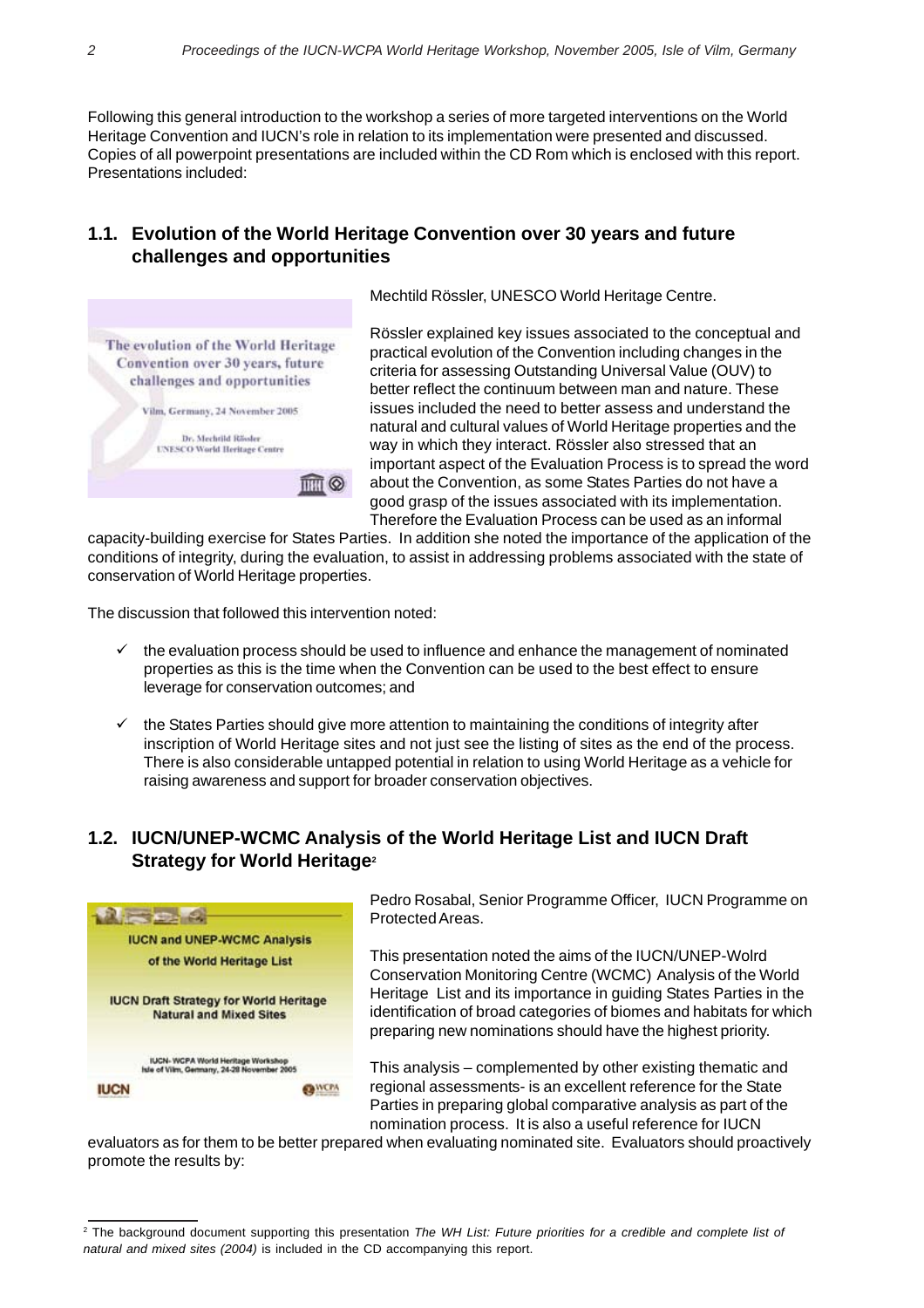- gently discouraging back nominations in favour of priority sites;
- guiding SPs in preparing Tentative Lists and new nominations, and;
- building the capacity of SPs to use IUCN global, regional and thematic studes in preparing the comparative analysis required as part of the nomination dossier, thus contributing to enhance the quality of nominations.

Finally it was noted that whilst this study uses best available scientific data but cannot be definitive; it should be continually evolving. Input from evaluators and other members of WCPA/WH network is therefore required for its improvement.

The discussion that followed these interventions noted:

- $\checkmark$  the Strategy document is an evolving process and expert review and comment is required. **Recommendation: all participants at the Vilm Workshop should comment on the draft strategy and the document should be more widely circulated for review comment;**
- $\checkmark$  there is a need for guidance on a range of topics, including the preparation of serial nominations. There is also a need to further explore how to best interpret and apply OUV in relation to the marine environment. Some of the existing IUCN Thematic Studies, such as the Forests Study, are out of date and need to be updated. Where possible, Thematic Studies need to be field tested and/ or discussed at an expert workshop prior to publication and wider distribution. The generous offer of the Wildlife Institute of India to host a workshop to test the Resource Manual on preparing nominations was noted with appreciation.

**Recommendation: Topics for new Thematic Studies should include "Guidance on preparing World Heritage Serial Site nominations" and updating the existing Forest Thematic Study. Where possible Thematic Studies need to be field tested and subject to expert peer review. The generous offer of the Wildlife Institute of India to host a workshop to test the IUCN Resource Manual on preparing nominations was noted with appreciation;**

 $\checkmark$  there is a need to better document "case law" in relation to world heritage. Such case law is represented in Committee decisions, evaluation reports, tentative lists, as well as other sources. There is also an emerging body of best practice represented through a new generation of tentative lists and new evaluations. This body of material needs to be better used to guide and assist countries in the preparation of new nominations.

**Recommendation: available "case law" and best practice (tentative lists and nomination documents etc) should be made available to assist States parties in the preparation of their nominations;**

- $\checkmark$  IUCN needs to be tougher in requesting the World Heritage Centre to send back nominations of poor quality, particularly those that do not have adequate comparative analysis;
- $\checkmark$  there is scope for the much more effective use of alternative protected areas designations, such as Biosphere Reserves, Ramsar sites, and regional PA designations (such as exist in Europe and the Caribbean) to complement the designation of World Heritage sites. National level designations, such as the Australian List of Natural Heritage, as an example, should also be encouraged. **Recommendation: options should be explored for encouraging and providing guidance on the more effective and integrated use of alternative protected area designations to complement World Heritage site inscription; and**
- $\checkmark$  The Convention on Biological Diversiy (CBD) Programme of Work on Protected Areas is a very powerful tool for conservation and there is work underway, such as in relation to the assessment of gaps, that is very relevant to IUCN's work on world heritage. **Recommendation: IUCN should better link its work on world heritage with work on the CBD Programme of Work on Protected Areas, particularly where there are areas of overlap and potential synergy (e.g. work on gap assessment and management effectiveness).**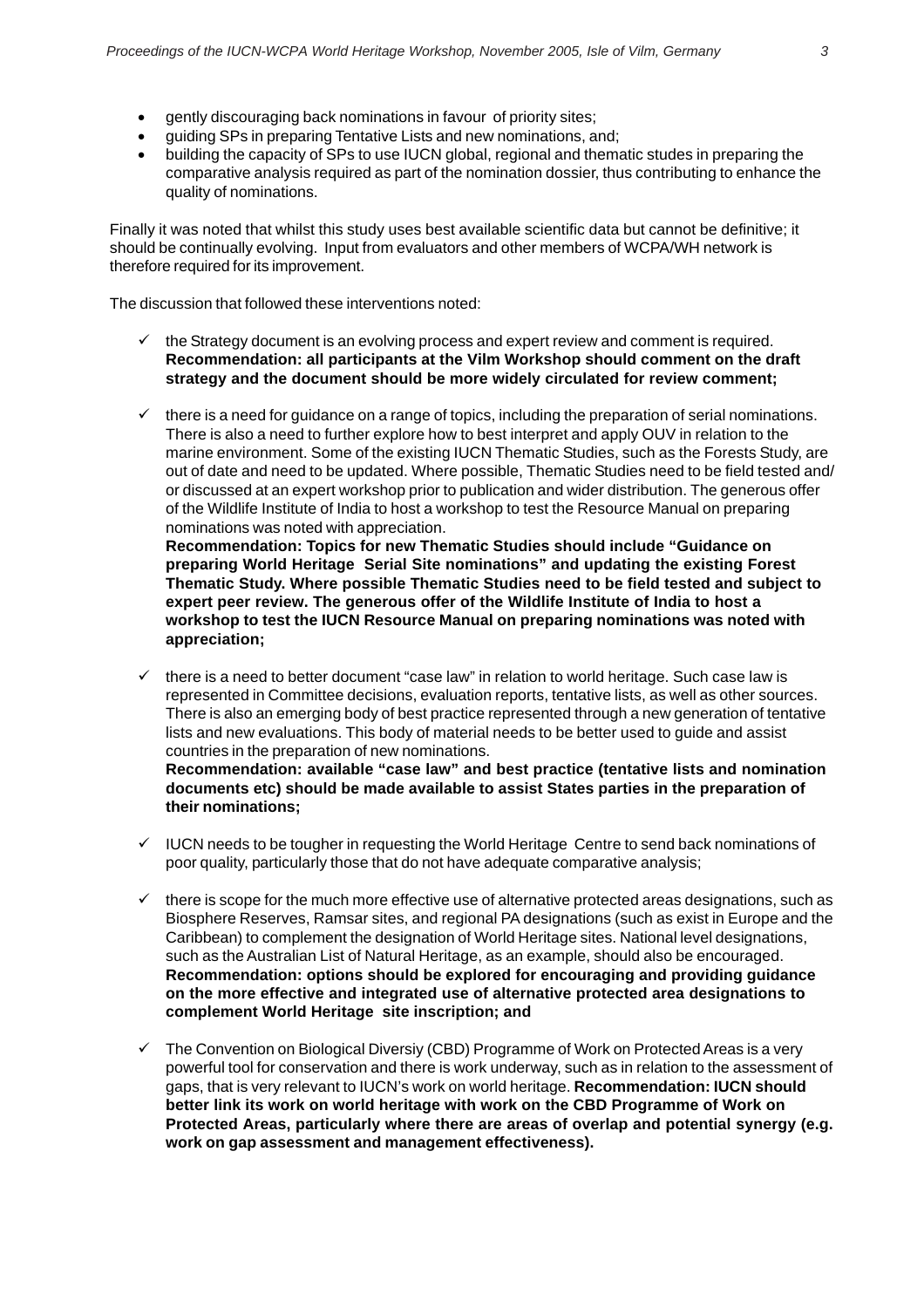#### **1.3. Results of the External Review of IUCN Evaluation Process and implications for IUCN/WCPA work on World Heritage**



Georgina Peard, Project Officer-World Heritage, IUCN Programme on Protected Areas.

The presentation noted the rationale for and the objectives of the external review carried out by Christine Cameron in 2005 and its importance for enhancing the IUCN Evaluation Process. A full copy of the Review and the IUCN management response is included in the CD Rom included with these proceedings. Recommendations 8 to 14 of the Review were noted as being of particular relevance for evaluators, particularly in relation to the following issues:

- The need to select the highest quality of reviewers to assess nomination documents;
- The need to broaden the selection of evaluators and particularly to ensure good regional balance of evaluators;
- The need to strengthen the capacity of evaluators and to continue training programmes such as this workshop on Vilm;
- Where possible two or more evaluators should be involved on evaluation missions;
- The need to ensure that evaluators do not make comments on OUV during or after the evaluation mission.

The subsequent discussion noted:

**standards are maintained;**

- 9 the Cameron review underlined the strong and credible performance of IUCN in relation to World Heritage but also highlighted ways in which IUCN could improve its performance, particularly in relation to improving processes and transparency. An Action Plan is currently being developed to respond to this review;
- $\checkmark$  IUCN should consolidate its Strategy work (Global strategy, thematic studies, internal strategy) and ensure there are clear and cohesive messages and directions in relation to its future work. At all times the focus should be on increasing performance and increasing the credibility of the key IUCN products (evaluation reports and monitoring reports etc). **Recommendation: IUCN should consolidate its work on "World Heritage Strategy" (global strategy, thematic studies, internal strategy etc) and ensure clear and cohesive messages are developed and promoted in relation to world heritage;**
- $\checkmark$  the link between the IUCN World Heritage evaluator and the IUCN World Heritage Panel and the process of decision making on World Heritage sites is often unclear. In some cases material sent by the IUCN World Heritage evaluator seems to be disappearing into a "black box". **Recommendation: there needs to be better feedback from the IUCN Secretariat (PPA) and the World Heritage Panel to the IUCN World Heritage Evaluator. The relationship between the IUCN World Heritage Lead Panelist and the evaluator in relation to specific sites needs to be strengthened, as an important step towards this end. Options such as involving evaluators by telephone conference call with meetings of the IUCN World Heritage Panel should also be explored;**
- $\checkmark$  The process of selecting World Heritage evaluators and the members of the IUCN World Heritage panel needs to be more open. The recent initiative of the WCPA Chair in calling for expressions of interest in the position of WCPA Vice Chair for World Heritage is seen as a positive step in this regard. Options such as that used by the European Commission in the selection of potential evaluators (where an open call for expressions of interest is made and then selection is made based on standard criteria) could also be examined as a potential model. **Recommendation: the process of selection of evaluators should be made more open and options should be explored to achieve this, while at the same time ensuring the highest**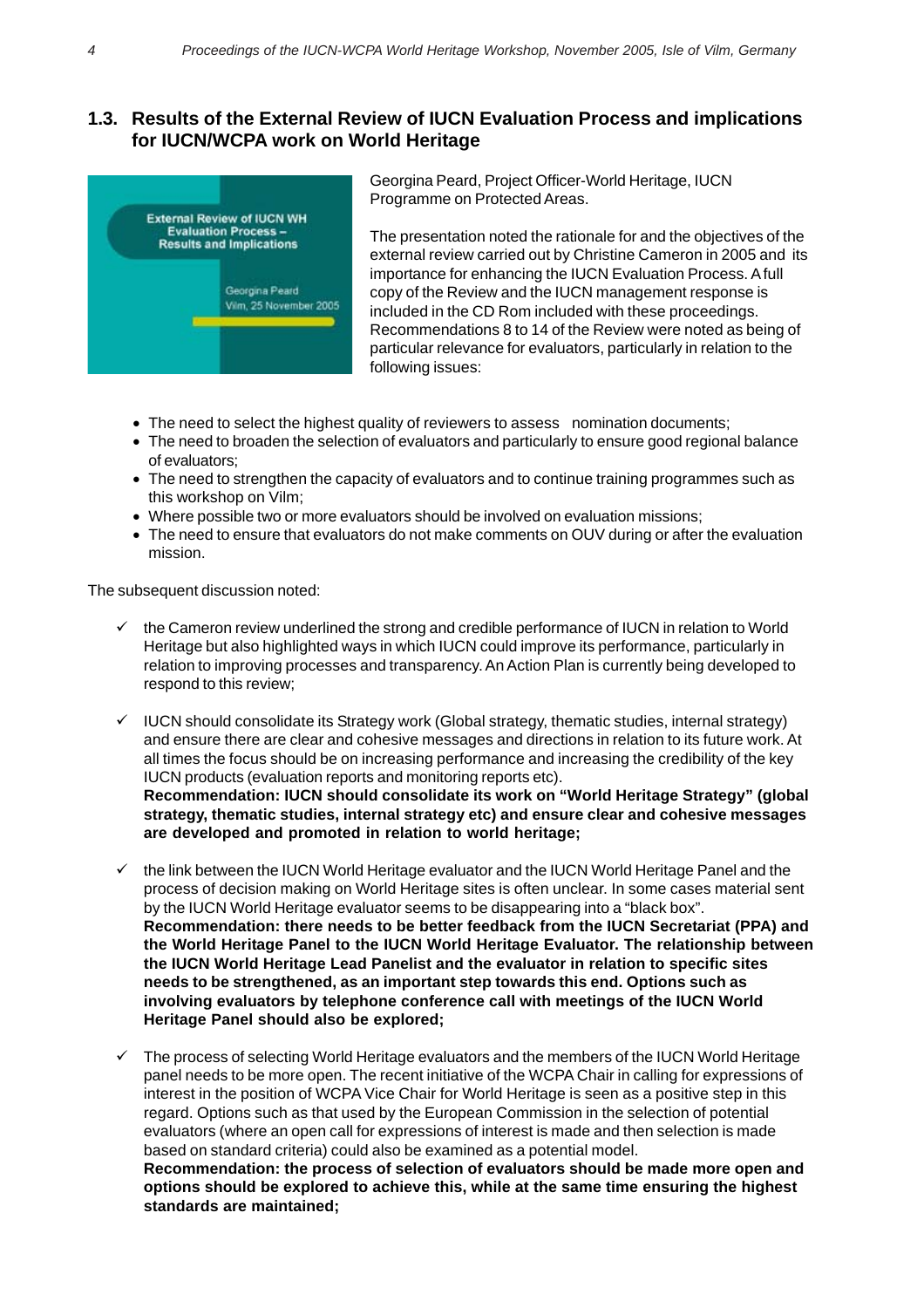$\checkmark$  It was recommended that IUCN should make better use of World Heritage site managers in the process of evaluation and management of new World Heritage sites. The 150-200 Natural and Mixed World Heritage site managers are a resource which has hardly been exploited. They are from all regions, embody vast World Heritage experience, and all are assumed to have a genuine interest in maintaining the high standards of the World Heritage system. Furthermore, by becoming increasingly involved in the evaluation process they will not only transfer experience/ expertise but also learn themselves. The result of this cross-evaluation will assist in fostering a high quality World Heritage network and at the same time enlarge the pool of expertise.

**Recommendation: Explore options to involve all Natural World Heritage Site managers in WCPA activities on World Heritage, including the possibility of registering electronically in a WCPA roster of World Heritage experts. The roster would contain all information needed for a good selection process. Establish a parallel roster for the scientific expertise. Ensure science and management are closely linked in relation to the evaluation process;**

 $\checkmark$  WCPA Regional Vice Chairs need to be better involved in IUCN's World Heritage work. There are many benefits of such closer involvement, both to the Vice Chair and also to IUCN's work on world heritage as a whole.

**Recommendation: Mechanisms for better linkage between WCPA Regional Vice-chairs and IUCN World Heritage work should be explored and implemented. Regional Vicechairs should take leadership and responsibility in relation to this. For example a ½ day session during WCPA regional/national meetings should be devoted to organizing a small workshop on World Heritage sites, the Convention and the evaluation process, or, alternatively, implement a ½ day capacity development for potential evaluators from WCPA in the region – e.g. making use of existing regional WCPA experts including World Heritage site managers; and**

 $\checkmark$  There should be a clear process of passing the findings and recommendations from the Vilm meeting to the World Heritage Committee. **Recommendation: the Proceedings of the Vilm meeting should be put on the IUCN/PPA web site and widely communicated, including for the information of the 2006 World Heritage Committee Meeting.**

#### **1.4. Presentation: Introduction to the IUCN Evaluation Process – what works & what needs to be improved3**



networks;

(iii) work in support of the UNESCO World Heritage Centre and States Parties to examine how IUCN can creatively and effectively support the World Heritage Convention and individual properties as "flagships" for biodiversity conservation; and

(iv) increase the level of effective partnership between IUCN and the World Heritage Centre, ICOMOS and ICCROM.

<sup>3</sup> The draft document: *IUCN and the WHC: a review of policies and procedures; Guidelines for IUCN Evaluators; Guidelines for Reviewers* is included in the CD accompanying this report.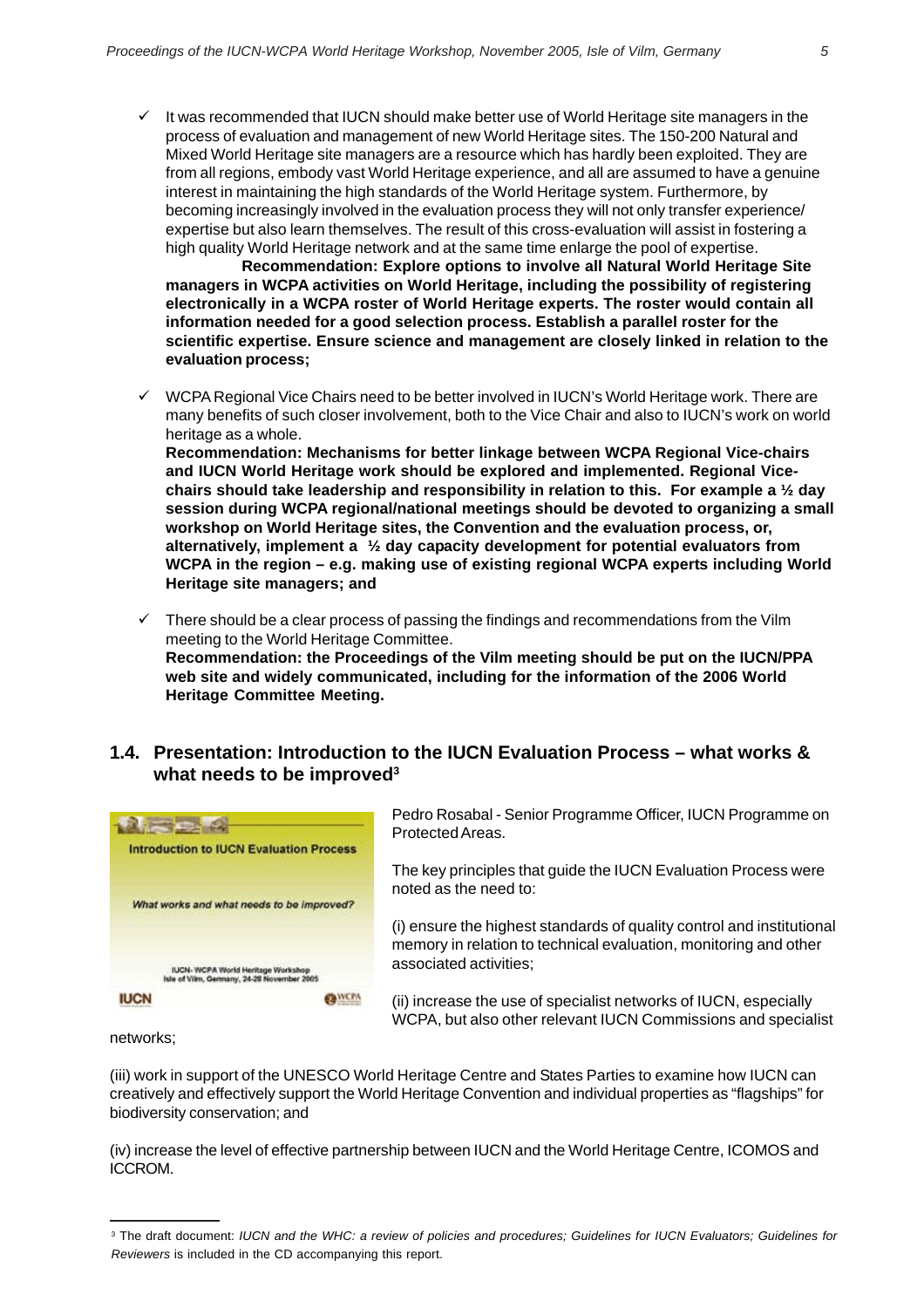Experience today on IUCN Evaluation Process has shown that what works well is: (a) the review of new nominations with the World Heritage Centre and ICOMOS; (b) the good input from people in WCPA and other IUCN networks; (c) new and expanded systems of correspondence with States Parties; (d) lead Panel members identified early so as to guide the evaluation process; and (e) the IUCN/World Heritage Panel Process itself. However a number of things need to be improved, including: (a) the desk review process (expert database, response rate and quality, show benefit to reviewers, involvement from other IUCN programmes, regional offices, and other key organizations); (b) expansion of the network of WCPA/ World Heritage technical advisors and enhanced networking; (c) feed-back from the IUCN/World Heritage Panel to field evaluators; (d) capacity building for evaluators; and (e) the lack of resources to expand and enhance IUCN and WCPA work on World Heritage issues.

#### **1.5. Field evaluations & reporting - Lessons learned and Guidelines for Evaluators/Reviewers**



Georgina Peard, Project Officer – World Heritage, IUCN Programme on Protected Areas.

This presentation, was complementary to the one above as it discussed in greater detail the IUCN Evaluation Process for field missions, including the process for selecting evaluators, the guidance provided by IUCN to evaluators, and how to better organize the evaluation mission in the field. Further details are included in the full presentation, which is included in the CD Rom enclosed with this report. Participants were invited to go through the Guidelines for Evaluators and provide comments during the meeting. Key points for evaluators are to ensure the accuracy of the mission's assessment and to ensure a proper review of the

conditions of integrity as defined in the Operational Guidelines of the Convention.

The discussion following these two presentations on IUCN's Evaluation Process noted:

- a wide range of review comments are needed in relation to nominated sites. If reviewers closely involved with the site are consulted then their advice will tend to be biased. **Recommendation: ensure as wide a range of reviewers as possible are involved in relation to each site;**
- $\checkmark$  the issue of disclosing names of reviewers was discussed, noting advantages and disadvantages of confidentiality vs. transparency on this. While no clear consensus was reached the majority of participants were in favor of maintaining the confidentiality of reviewers while exploring options to move towards a more transparent system in the future;
- increased funding is needed to support the IUCN Evaluation Process. Part of the cost of the process should also be shifted to World Heritage States Parties as far as possible. However it was noted that it is unlikely that IUCN will obtain more funding from the Convention or through the IUCN internal budget allocation; therefore it is important to obtain additional financial resources. **Recommendation: WCPA and IUCN should explore innovative options to increase funding to support and expand World Heritage work; including assessing the feasibility of developing an Independent Fund to support this work;**
- $\checkmark$  The selection of evaluators is critical. They must be competent in the relevant subject areas (reflecting the natural criteria) and also should be knowledgeable in relation to IUCN and the World Heritage Convention. The possibility of developing an accreditation system for IUCN evaluators was mentioned. This would be based on peer assessment of the knowledge of the evaluator in relation to relevant aspects of the natural component of the World Heritage Convention. **Recommendation: explore options for the development of an accreditation system for IUCN World Heritage evaluators;**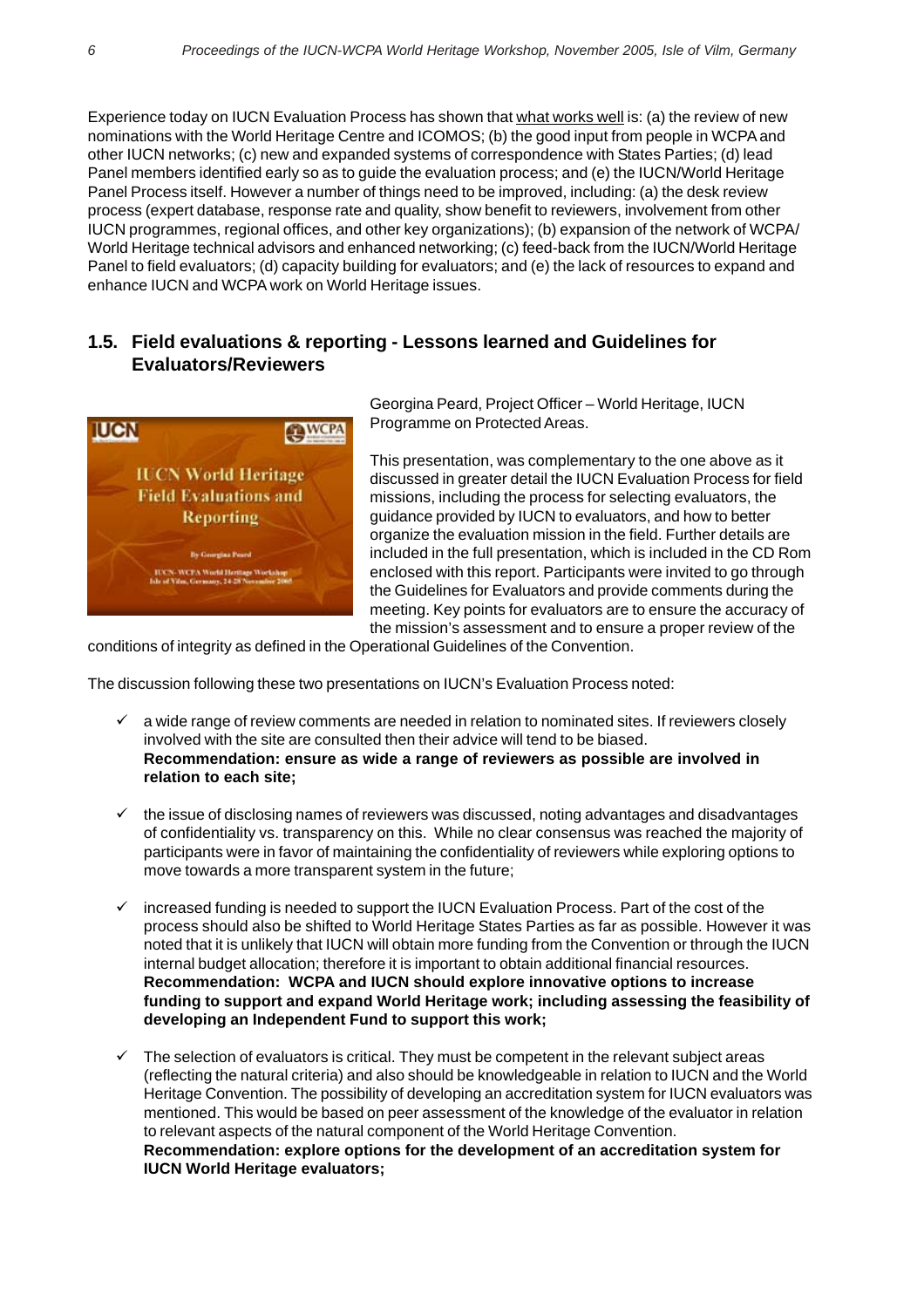- $\checkmark$  There are a number of common questions often asked of evaluators. These include: (a) what are the funding sources that are available to support future work on World Heritage; (b) what is IUCN; (c) what is the role of IUCN in the World Heritage Evaluation Process; etc. **Recommendation: prepare a list of common questions and answers that can be given to field evaluators to support their input to informal awareness raising and capacity building during missions;**
- $\checkmark$  IUCN has limited expertise in relation to certain areas, such as geology, and knowledge needs to be supplemented and expanded through focused outreach to key institutions, expert groups and through involvement of relevant external networks. The approach taken to address geological expertise is an excellent example of how this can be done; and
- $\checkmark$  A minimum time in the field for complex evaluations should be considered and, depending on available funding, IUCN should also consider sending two evaluators in such complex cases.

#### **1.6. Presentation: Importance of Comparative Analysis for credible and objective evaluations – key lessons learned**



Paul Dingwall, WCPA member and Environmental Consultant.

This presentation outlined some principles and lessons learned in preparing good comparative analysis. It noted that States Parties should undertake a comprehensive comparative analysis to justify the case of OUV for nominated sites. This should be based on the best available science and should include comprehensive and well-argued comparison with similar sites, both those on the World Heritage List and those not on the List. It was also noted that, whilst the comparative analysis is a requirement of a nomination dossier, it can be also applied as an important tool in preparing Tentative Lists.

#### **1.7. Presentation: The evolving nature of the concept4 of Oustanding Universal Value (OUV) – outcomes and recommendations from Kazan**



Harald Plachter, University of Marburg.

This presentation outlined the definition and application of the OUV concept in the context of the Convention. It also outlined the linkages between this concept and the conditions of integrity and authenticity. It stressed that the OUV concept, as noted during the expert's meeting in Kazan (April, 2005), has evolved over the 30 years of existence of the Convention, as demonstrated by the evolution of the concept of cultural landscapes as well as the application of OUV in geological and palaeontological sites. Key shortcomings on the understanding and application of the OUV concept were discussed as well as the recommendations from Kazan for addressing these problems

and their implications to IUCN's work on World Heritage.

The discussion on these two presentations on Comparative Analysis and OUV noted:

 $\checkmark$  comparative analysis is the key component of the IUCN evaluation document. Many nomination documents have incomplete or poor sections on comparative analysis and this must improve. However it was noted that the situation in relation to this aspect is significantly better than 10 years ago;

<sup>4</sup> The Background documents for this presentation: *IUCN document prepared for Kazan*; and *The Recommendation from Kazan are included in the CD accompanying this report.*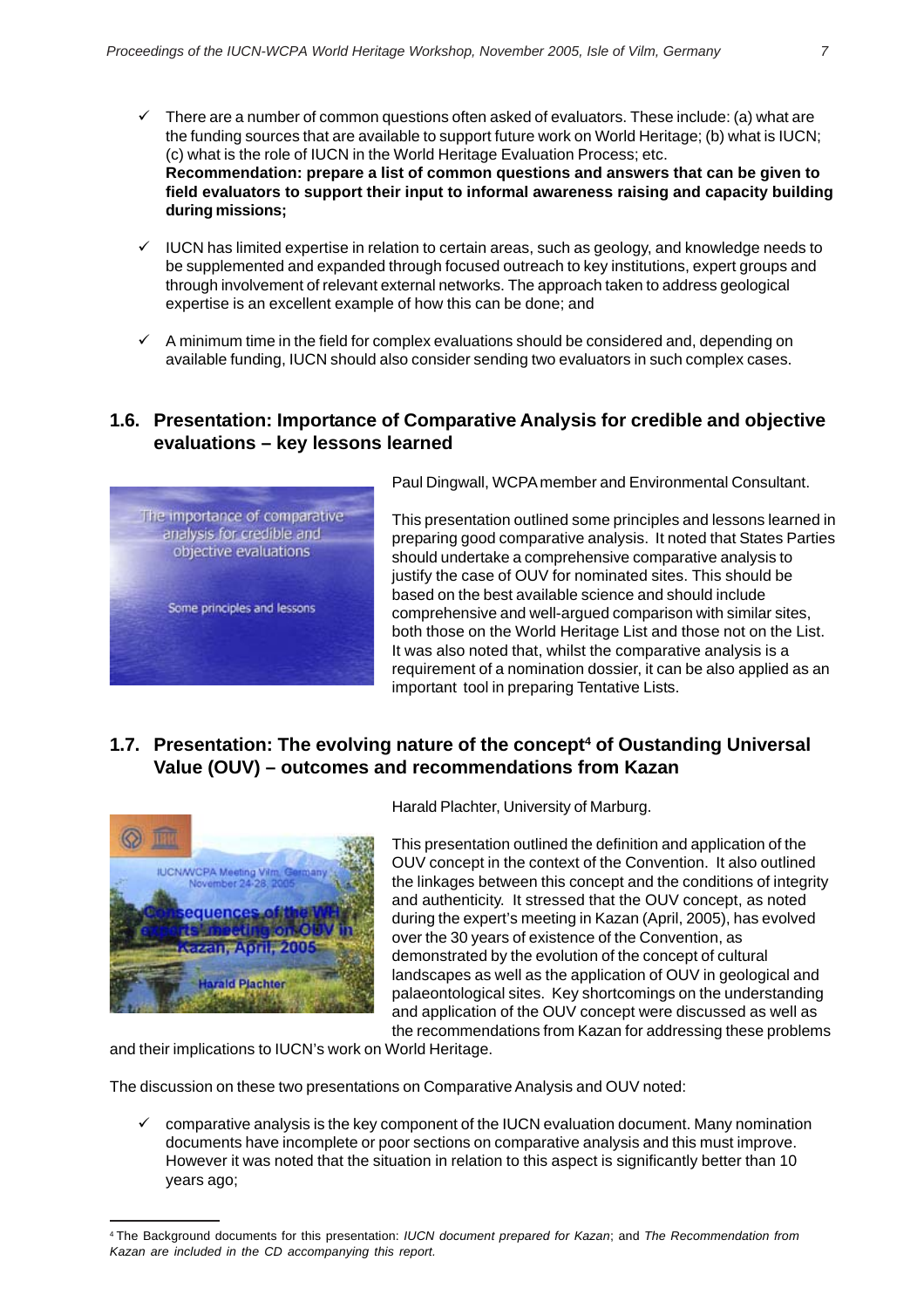- $\checkmark$  questions were asked about the time and resources required for undertaking a credible comparative analysis. The point was made that the comparative analysis should be done by States Parties at the time of preparing their Tentative Lists and nominations, and that IUCN and the World Heritage Centre should explore options to make expert resources more easily available to States Parties on this;
- $\checkmark$  it is important to develop a process and framework for comparative analysis. This must be based on scientific information and expert views. Use of systems like Delphi techniques can be a useful complement to this;
- $\checkmark$  The concept and application of OUV have evolved the World Heritage Committee needs to more sharply define the concept and expert meetings such as Kazan have been very useful in this regard; and
- $\checkmark$  IUCN needs to more clearly define the real costs of the evaluation process particularly in relation to the need to complete basic information on the nominated site, including undertaking a comprehensive comparative analysis. Whilst a report on this was prepared and submitted to the  $7<sup>th</sup>$ Extraordinary Sessions of the World Heritage Committee (2004), IUCN should continue making this point to the Committee as well as stressing the need for States Parties to prepare high-quality nominations. It was noted that this should be a key element considered when negotiating IUCN's contract with UNESCO.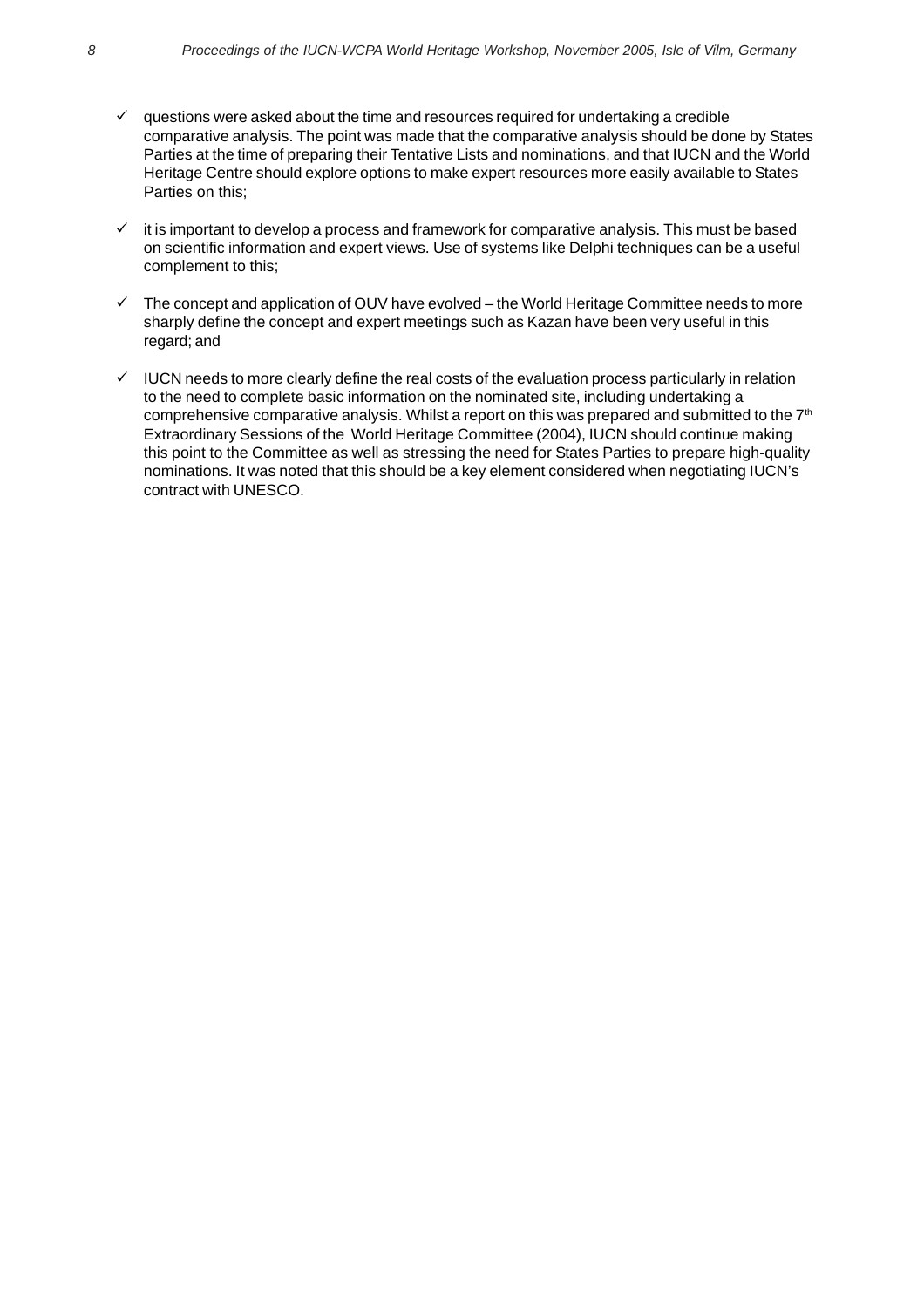### **2. Introduction to working group session on OUV Key questions and expected outcomes**

David Sheppard, Head, IUCN Programme on Protected Areas.

Participants were split into three groups based on the World Heritage criteria. The three working groups were asked to answer the following guiding questions on OUV in relation to natural criteria:

- *1. What indicators approach should be used in assessing this criterion during field evaluations?;*
- *2. What guidance should IUCN and WCPA provide to better enhance understanding and assessment of this criterion?;*
- *3. How can we improve the application of the OUV concept in relation to this criterion?;*
- *4. How can we support the States Parties in better application of OUV in relation to this criterion?; and*
- *5. How to improve the IUCN Evaluation Process?*

#### **Outcomes of the Working Group session on OUV (Saturday, 26th November, Morning Session)**

In general, the difficulty of assessing OUV in the field was recognized. Evaluators can contribute to the assessment but it is not their role to make a final decision on OUV. The assessment of OUV could be greatly enhanced through better methodologies for comparative analysis. There was also recognition of the need to provide better guidance to States Parties prior to the nomination ("upstream") so that they can prepare better nominations – IUCN is at present finalizing a Resource Manual on this topic. The need to prepare clear documented advice on each criterion for evaluators was strongly recommended.

#### **Working Group 1: Criterion (vii) -** *Contain superlative natural phenomena or areas of exceptional natural beauty and aesthetic importance.*

Whilst only a few natural sites (6) have been inscribed on the basis of this criterion alone, the working group noted that, according to the Convention text, it carries the same weight as any other criterion and it needs to be considered and understood with reference to article 2 of the Convention. Therefore, the existing practice of the Committee of only using this natural criterion in combination with others was questioned by a number of participants. It was noted that "aesthetics" is a personal and emotionally based response (not just visual but including a range of senses and associative responses), and therefore the concept is rooted in a community/culture. It was recognized that application of this criterion has been previously mainly descriptive and often using a "eurocentric" approach, and that there is a need to provide better guidance on its understanding and application. It was recommended that this issue could be jointly tackled by the existing WCPA Taskforces on Cultural/Spiritual Values and Protected Landscapes (IUCN PA Category V).

#### **Indicators/approach could include:**

- a descriptive landscape analysis (based on factors such as scale, colour, contrast, diversity of form etc);
- an analysis of other cultural perspectives, covering aspects such as: (a) local appreciation of aesthetics as documented by cultural manifestations, e.g. storytelling, mythology, spirituality, literature, music/art, symbols of power, wealth; (b) determining whether local value has translated into an element of national/regional identity; (c) determining whether perceptions/appreciations of aesthetic values have transcended national boundaries, or developed independently within any given region; and
- an assessment of "case law" and comparative analysis.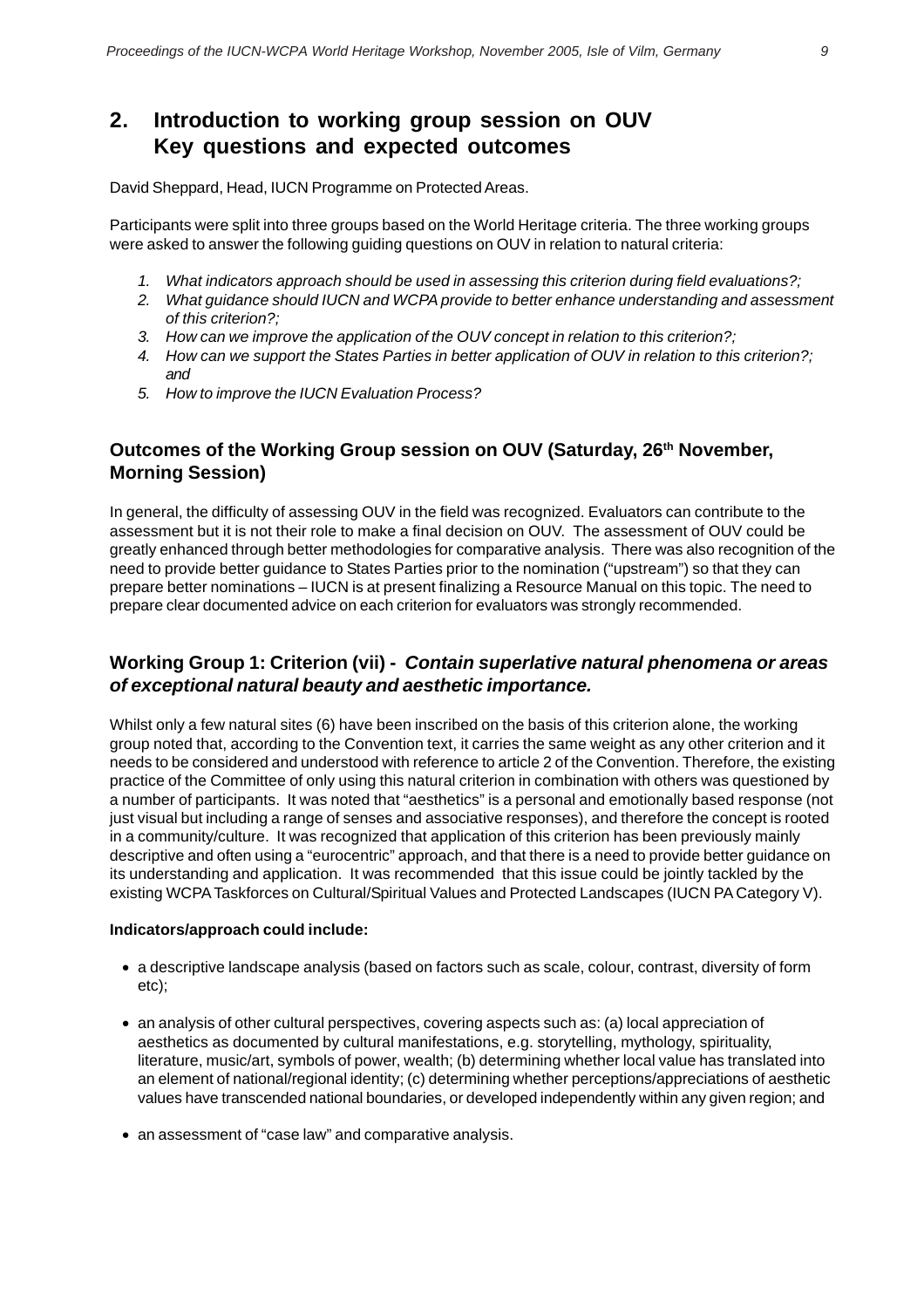#### **It was recommended that IUCN and WCPA should provide guidance by:**

- preparing an overall background study including: the intention of this criteria; case law; history of the application of the criteria; and state of the art current practice;
- establishing a review group to review the study, which should be closely linked with existing WCPA Taskforces on cultural/States Spiritual Values and Protected Landscapes; and
- developing a clear future approach to the application of this criterion.

#### **On improving the application of the OUV concept, the Working Group recommended:**

Developing a process for consistent analysis, by:

- seeking outside guidance;
- interpreting the basic terms (beauty, aesthetics etc);
- identifying the principles that apply; and
- developing a network of reviewers.

#### **On guidance and support to States Parties for application of OUV, the Working Group recommended:**

- Development of guidelines on approach what to consider and whose perspective;
- better use of graphics;
- undertaking analysis of case law; and
- giving examples of good nominations (re: justification and comparison).

#### **On how to improve the Evaluation process, the Working Group recommended:**

- providing guidance to States Parties, evaluators and reviewers;
- require more input from States Parties;
- encouraging States Parties to make stronger cases for inscription of proposed sites;
- selecting evaluators from a pool of trained experts; and
- ensuring there is expertise in the World Heritage Panel relating to this aspect.

It was noted that UNESCO has developed a Convention on Intangible Heritage which recognizes immaterial values – e.g. story telling. Duplication and overlap between this Convention and the World Heritage Convention should be avoided.

**Recommendation: More work is required on the clarification of OUV in relation to criterion (vii) and the generous offer of the WCPA Task Forces on Protected Landscapes (Jessica Brown) and on Cultural and Spiritual Values (Allen Putney) to do further work on this issue was noted with appreciation**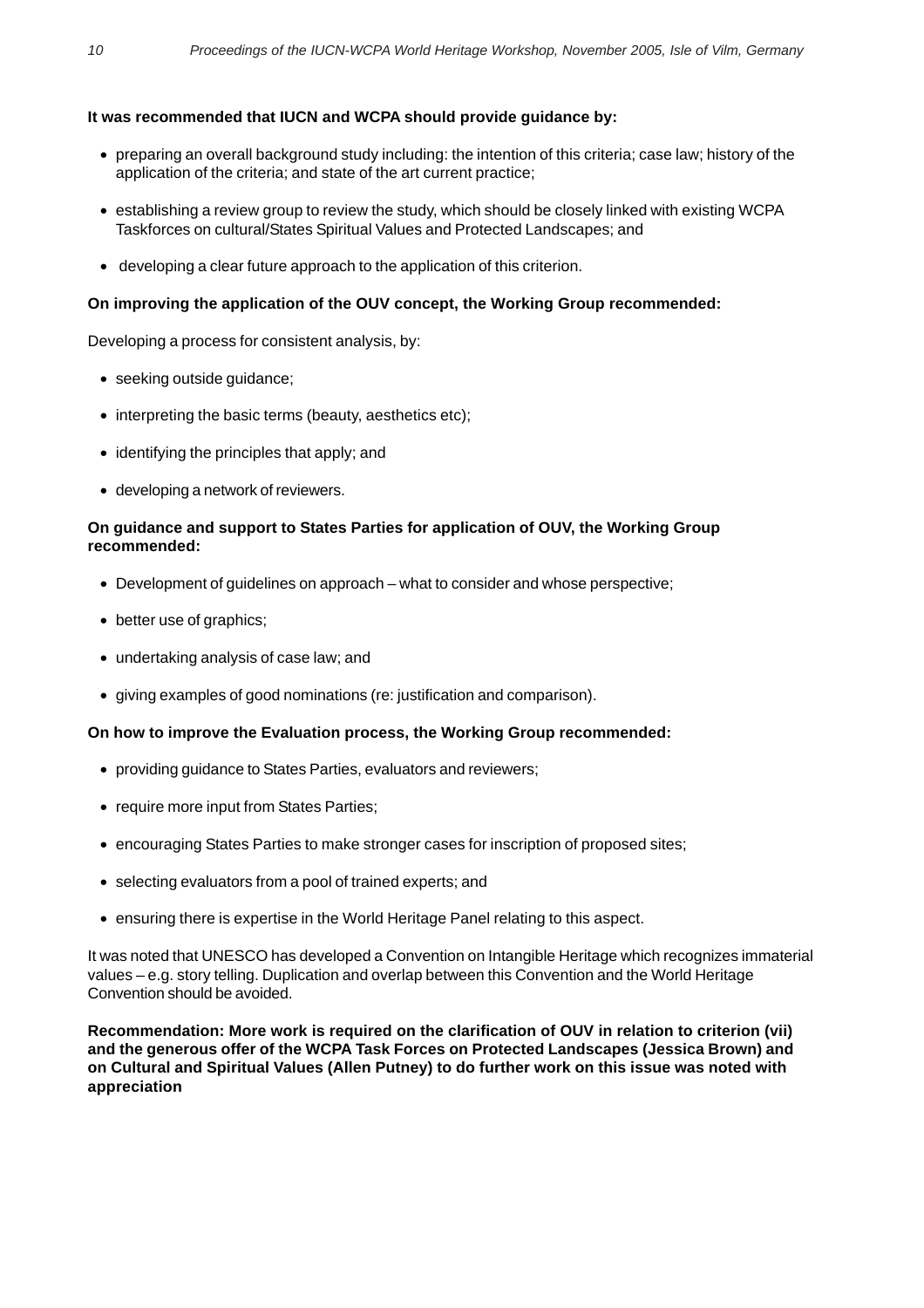#### **Working Group 2. Criterion (viii) –** *Be outstanding examples representing major stages of Earth's history, including the record of life, significant on-going geological processes in the development of landforms, or significant geomorphic or physiographic features.*

The working group noted that a framework on geological sites has already been developed and published, and focal points for advising the IUCN Evaluation Process on the application of this criterion have been identified (Tim Badman, Paul Dingwall, Patrick McKeever). The identification of 13 geological themes to provide a framework for assisting with the identification of OUV in relation to this criterion was noted, but it was also noted that more work is required to identify where the "bottom line" is in relation to the threshold of OUV. The issue of how "thinly do we slice the cake" in terms of different categories of geological sites was also noted as an issue. The need to use other geological designations that can take the pressure off the World Heritage Convention, such as Geo-Sites, and the expectation that all geological sites could be included in the World Heritage List from some quarters were also noted as important issues that should be addressed. For example the designation of "National Monuments" is poorly developed in Central America: the typology of 13 categories may be useful to assist this. The need for States Parties to address mineral/ oil/gas deposits as part of the nomination process was also noted; this may require further work with International Council on Mining and Metals (ICMM), Shell, BP and others.

#### I**ndicators/approach could include:**

- the 13 themes in the Geological Framework which provide the entry point to case law & the history of the Convention;
- existing case law in relation to this criterion needs to be better documented. Such case law should identify best practice and be used to guide comparative analysis; and establish the standards for inscription within each of the 13 themes;
- there is a cultural element to identifying the value of geological sites. They should tell a 'big story'. The thematic study on fossil sites illustrates how principles have been established that help identify OUV and is felt to have worked well; and
- there is a current tendency for slicing the cake thinner with more specialized claims for OUV, and the working assumption that the standards now on the list should be adhered to.

#### **It was recommended that IUCN and WCPA should provide guidance by:**

- developing its geological expert membership, noting that the experience base for WCPA is uneven for the earth sciences, especially for 'hard rock' geology. The assessment of geological World Heritage sites provides an entry point for this through site managers with relevant expertise (and geologists with conservation expertise);
- supporting the development of the global Geoparks network and establishing clear links with WCPA; and
- ensuring follow up to the IUCN Theme Study on Geology at the Geoparks Conference in Ireland in 2006, and through the International Association of Geomorphologists. WCPA and World Heritage representatives should participate at the 2006 Geoparks Conference.

#### **On improving the application of the OUV concept, the Working Group recommended:**

- ensuring clear linkages are established to earth science bodies/networks to enable access to the expertise within IAG and IUGS;
- developing a common agenda with Geoparks to develop a group of trained evaluators capable of assessing both Geoparks and World Heritage. It was noted that Geoparks is also at an early stage of network development; and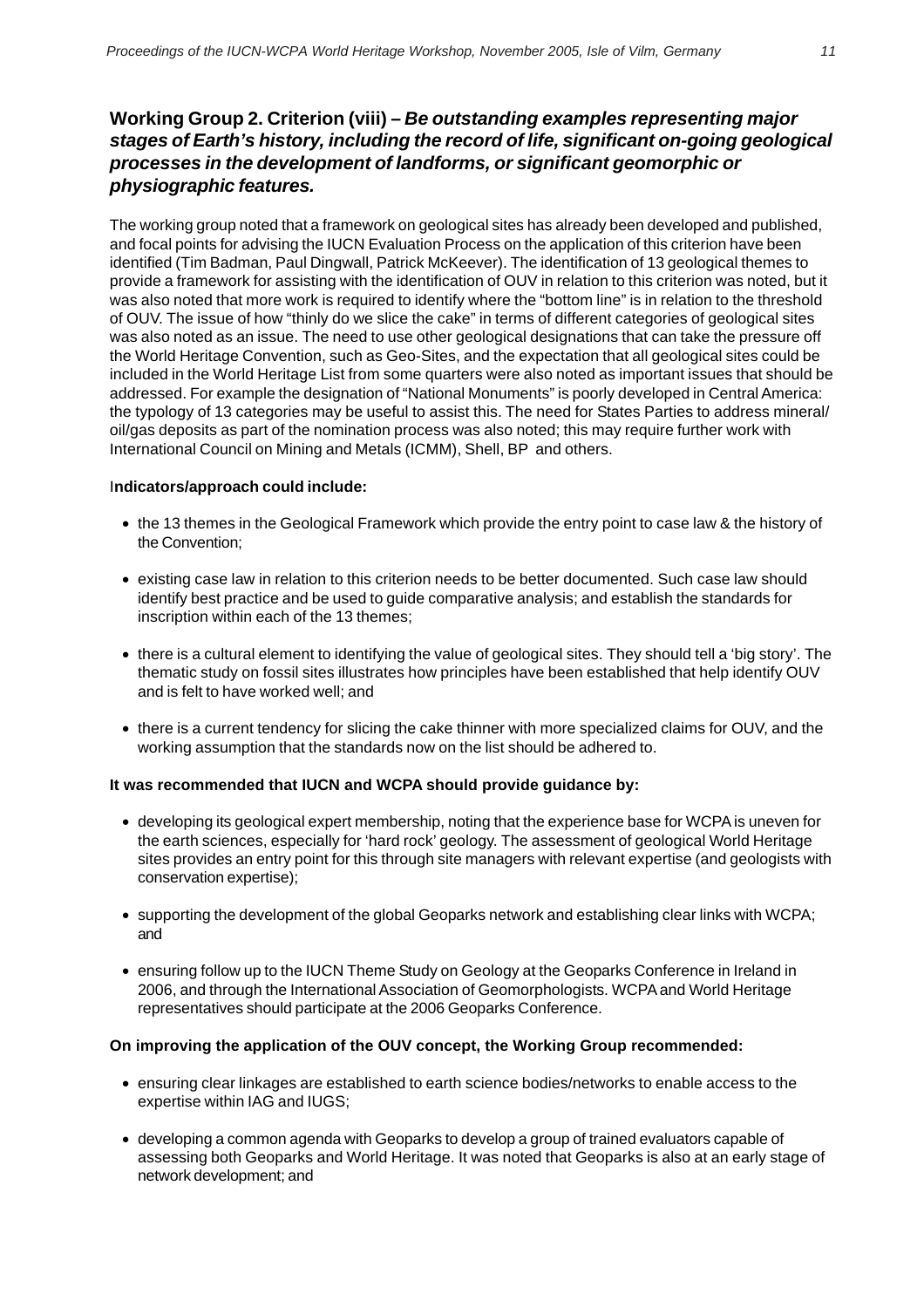• promoting education and awareness of geological World Heritage sites and on the meaning and assessment of OUV in relation to geological World Heritage. The standards of OUV for geological World Heritage Sites need to be better understood and used to assist Geoparks in recognizing international geological heritage.

#### **On guidance and support to States Parties for application of OUV, the Working Group recommended:**

- better explanation to States Parties in relation to the 4 key elements within this criterion, including geology and geomorphology;
- better promoting States Parties understanding of geological aspects of the Convention:
- Involving geologists with an understanding of World Heritage in producing thematic studies and other related documents;
- clarifying that the criterion includes features under the sea; and
- providing better guidance to States Parties on the preparation of serial geological sites and explaining how they relate to the concept of OUV.

#### **On how to improve the Evaluation process, the Working Group recommended:**

- expanding membership of WCPA to include geologists and, in cooperation with Geoparks, developing the capacity of evaluators;
- evaluators should explain to States Parties all of the World Heritage criteria (geological and other) as part of the evaluation mission (through use of a standard powerpoint);
- that the management requirements of a geological site need to be better understood and that consistent standards in relation to the conditions of integrity are required; and
- clarifying the interaction between the evaluator and the World Heritage Panel regarding the assessment of OUV and meeting the conditions of integrity. This is not clear, especially with the new process where the States Party provides supplementary information after the evaluation mission and the first meeting of the World Heritage Panel.

**Working Group 3. Criterion (ix) –** *Be outstanding examples representing significant on-going ecological and biological processes in the evolution and development of terrestrial, fresh water, coastal and marine ecosystems and communities of plants and animals***; and Criterion (x) –** *Contain the most important and significant natural habitats for in-situ conservation of biological diversity, including those containing threatened species of outstanding universal value from the point of view of science or conservation.*

The Working Group considered the close link between both criteria while noting that the indicators for their assessment are different. It was further recommended that a single species approach is not appropriate under criterion (x) – there must be a multi species approach and a focus on habitats/ecosystems. It may be more appropriate to address single species conservation issues in the context of other international legal instruments, such as the Convention on Migratory Species, and at a regional and national level. While conservation of threatened species is specifically mentioned under criterion (x), it is only one subset of the species of interest under this criterion. However it was noted that the Committee often focuses on high profile species, e.g. northern white rhinos in Garamba. The role of IUCN evaluation reports is to encourage awareness of other values, e.g. the Sichuan Giant Panda Sanctuary nomination (China) which has very important botanical values as well as protecting habitat for panda conservation. IUCN needs to ensure that all these values are assessed and included in the evaluation report as this forms the future basis for assessment of benchmarks for monitoring after site inscription.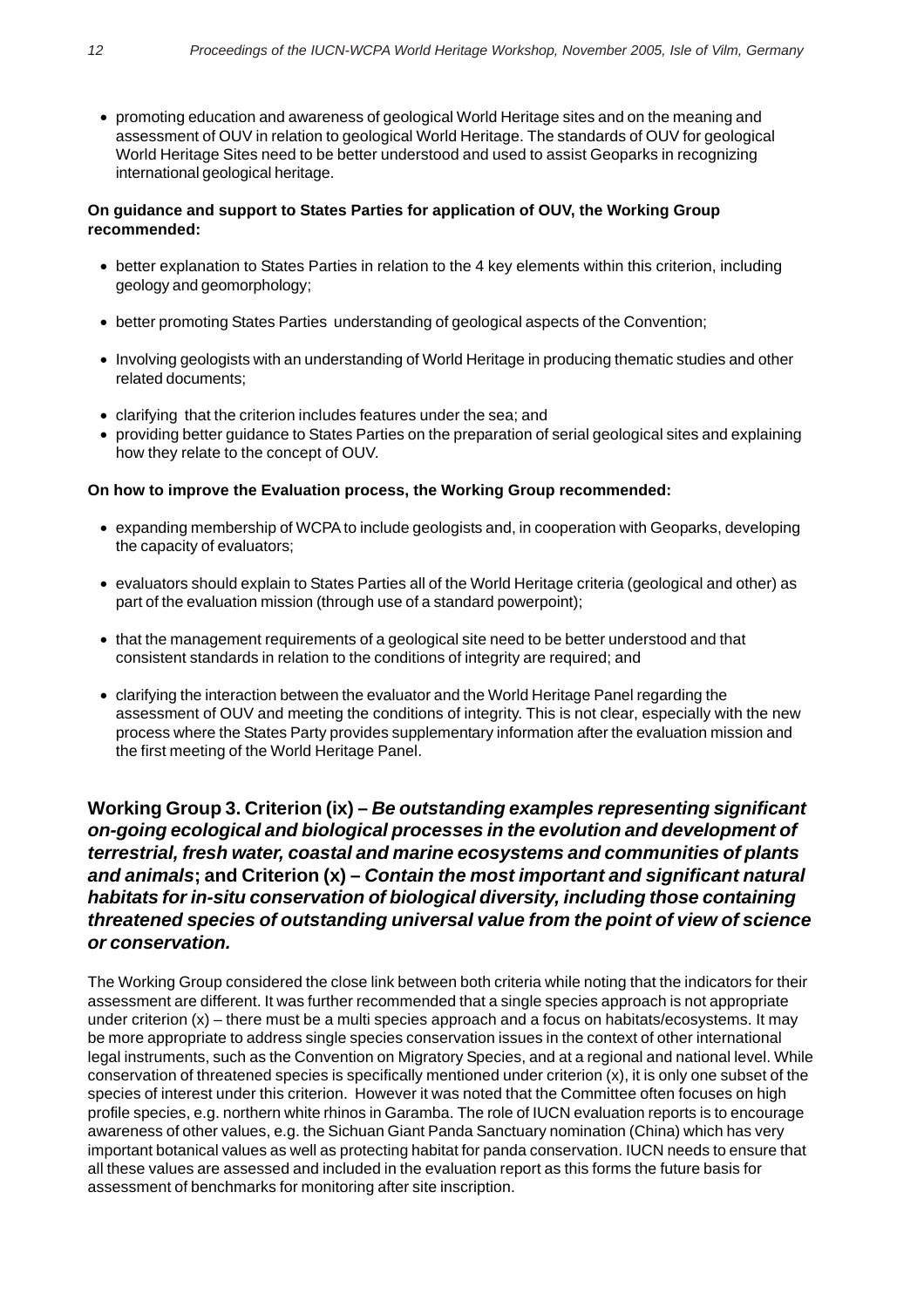The Working Group also agreed that the assessment of these two criteria is difficult to do during field evaluation and the focus of the evaluator should be more on assessing the conditions of integrity. However all missions include presentations by local experts and this provides an opportunity to help form a view on the site's values, bearing in mind that the local experts usually try to convince the evaluator that the site meets OUV criteria.

#### **Indicators/approach could include:**

- ensuring the assessment of these criteria are based on the strongest possible scientific evidence since a field visit will not reveal if the site is of OUV;
- ensuring desk reviews are completed before the site visit and that information made available to the evaluator;
- ensuring the site visit focuses on management and integrity issues (based on the World Heritage Operational Guidelines, article 78); and
- specific indicators should include (not complete list) distinctiveness; integrity; naturalness; dependencies; diversity; and ecosystem integrity.

#### **It was recommended that IUCN and WCPA should provide guidance by:**

• harmonizing tentative lists at a regional level, using best science to support this analysis.

#### **On improving the application of the OUV concept, the Working Group recommended:**

- OUV for these criteria should be examined at the global and bioregional levels; and
- a rigorous examination of the nomination dossier should be undertaken by IUCN and the field evaluator to determine the quality of the scientific evidence for OUV.

#### **On guidance and support to States Parties for application of OUV, the Working Group recommended:**

• A minimum level of support should be made available to States Parties to support them in providing a scientifically rigorous assessment that justifies the application of these criteria.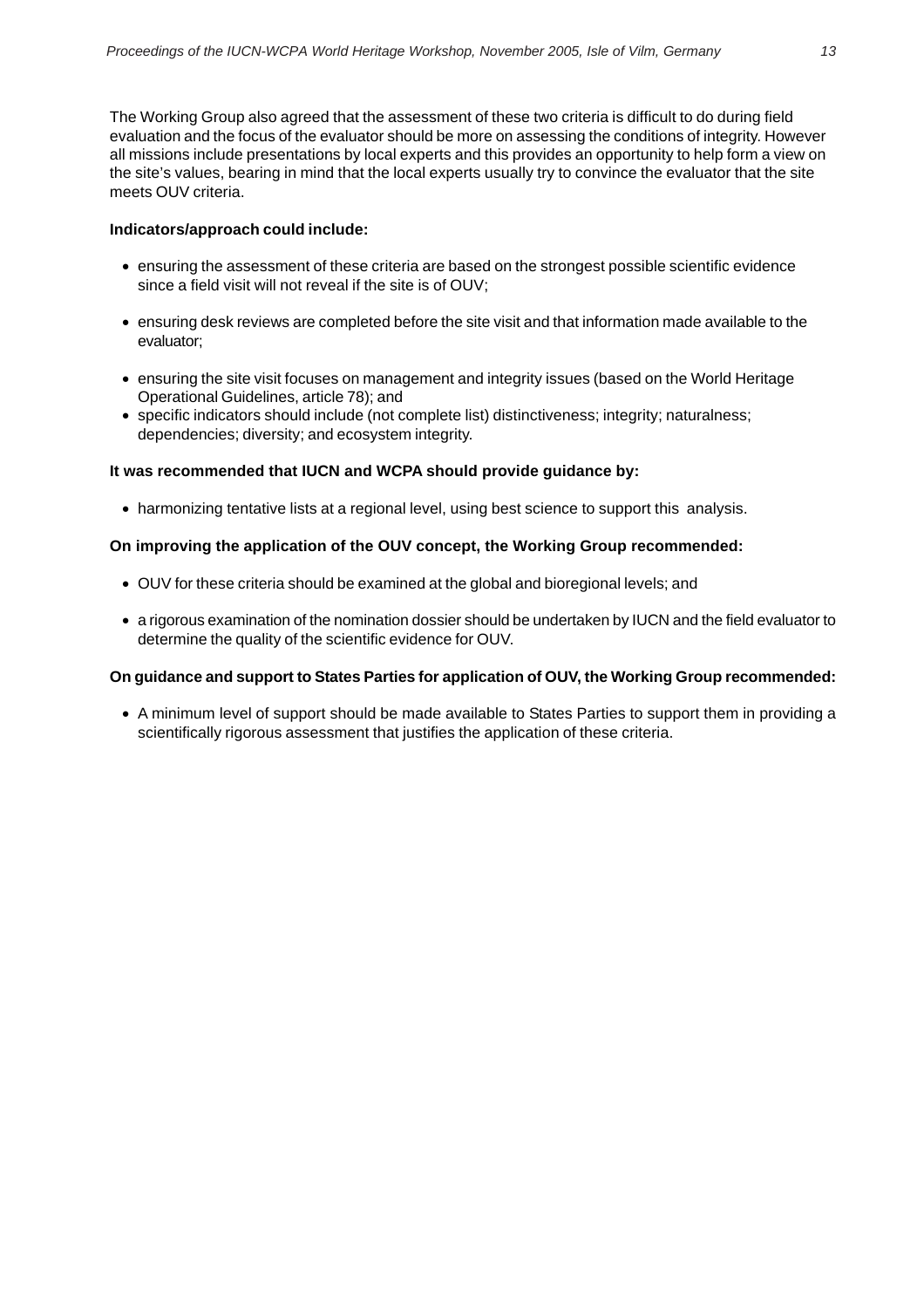### **3. The Evaluation Process** (**Saturday, 26th November, Afternoon Session)**

#### **3.1. Conditions of Integrity – standards and criteria when assessing management systems**



Allen Putney; WCPA Task Force Leader, Cultural and Spiritual Values of Protected Areas.

The presentation noted the difficulties of assessing the conditions of integrity during field missions and the need to define and apply standards that can assist in making this assessment. It was noted that the toolbox developed by the "Enhancing our Heritage Project" offers the basis to develop technical guidance for evaluators in assessing the conditions of integrity. However it was stressed that during field missions it is very difficult to properly assess all elements associated with the conditions of integrity; therefore the role of the evaluator is to collect as much

information as possible to enable the development of an adequate picture of the current status and trends on the conservation of the site and to identify gaps for which further information should be requested from the States Parties. Finally, it was proposed that the potential application of the concept of "authenticity" to natural sites should be explored.

The discussion centered on the difficulty of linking the assessment of the conditions of integrity with the assessment of natural values required to justify a site meeting the test of OUV. There is also the challenge of how to balance a scientific approach to assess integrity while considering other cultural and traditional values. It was noted that there are assessments of protected areas systems that have combined both approaches (Canada, Mexico, and Honduras). IUCN should review these examples and assess what lessons could be learned from them to assist with reviewing the conditions of integrity under the Convention. The issue on how to apply the concept of "authenticity" in natural World Heritage sites and "integrity" in cultural sites was seen as an opportunity for joint IUCN –ICOMOS work in the future.

**Recommendations: (a) explore options with ICOMOS for the application of authenticity in natural sites and integrity in cultural landscapes; (b) prepare and distribute to evaluators a short technical paper based on** *Evaluating our Heritage* **Toolbox.**

#### **3.2. Evaluation process and reporting – Transboundary and serial nominations**



Jim Barborak, Protected Areas Specialist, Mexico and Central American Programme, Conservation International

The key requirements, according to the revised Operational Guidelines of the Convention, for preparing serial and transboundary nominations were presented and discussed. In preparing transboundary nominations special consideration should be given to political and institutional process to ensure that the conditions of integrity are fulfilled by the States Parties involved. It was also noted that a number of States Parties appear to be proposing nominations that join a number of sites lacking OUV or not fulfilling the conditions of integrity on the belief that "more is better" in terms of the potential for positive

assessment, than for a single site. Finally a number of key questions that should be considered in assessing serial and transboundary sites were presented.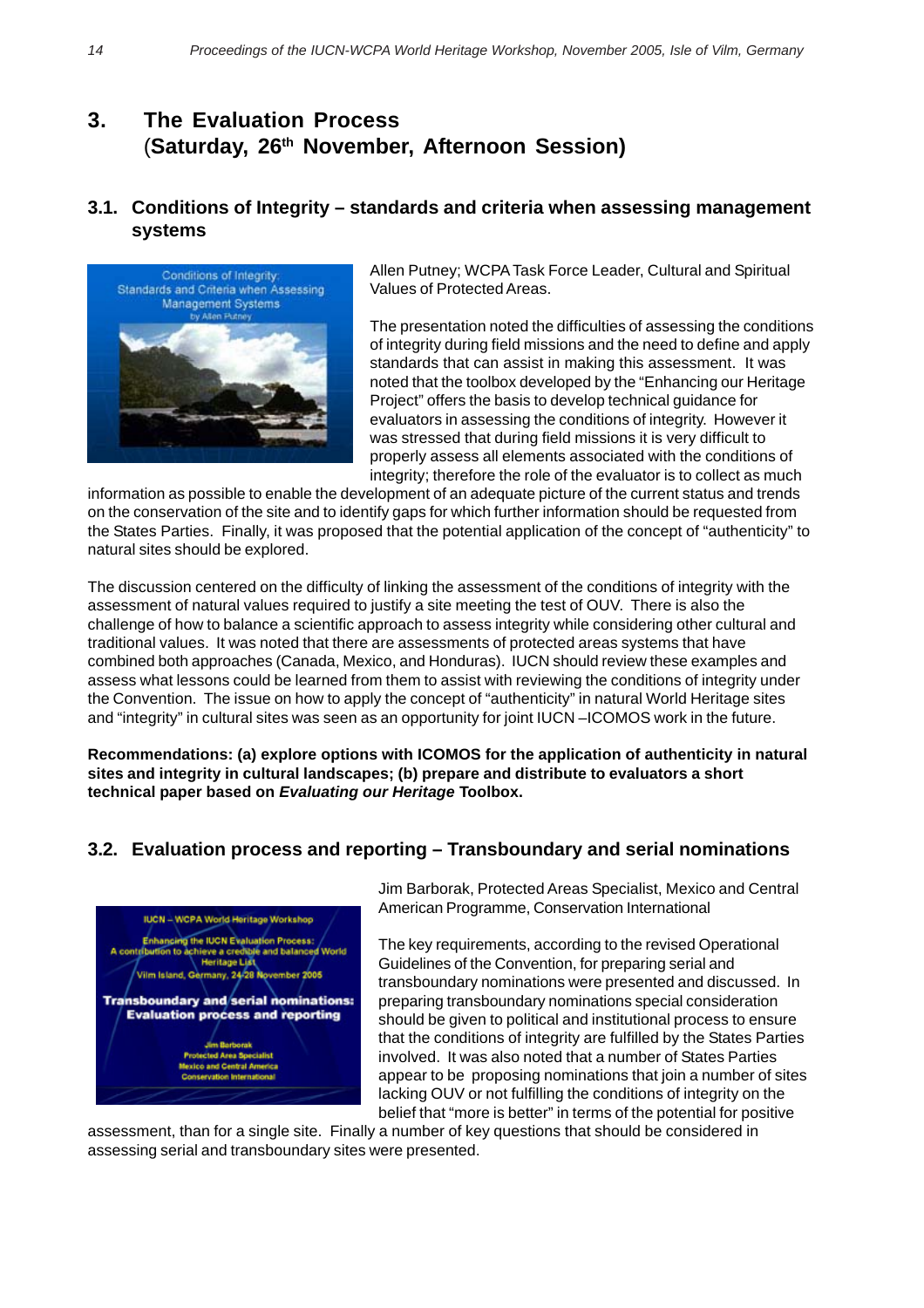During the discussion on the presentation, the importance of having common management structure was noted, especially where the component parts span different administrative boundaries, both within and between countries. It was noted that transboundary nominations offer a good way to enable more small states to have a World Heritage site (e.g. in Oceania and the Caribbean). In the case of serial nominations there is a need to ensure that the sites are functionally linked, through corridors or by establishing Biosphere Reserves, and that the best sites are selected using model approaches such as the one applied in the Cape Floristic region (reserve selection mechanism). But scientific values need to be complemented with effective consultation with local communities and other key stakeholders to determine cultural values.

**Recommendation: the IUCN management planning Resource Manual and the manual on preparing nominations should include guidance on both serial and transboundary sites.**

#### **3.3. Evaluation process and reporting – the special case of geological sites5**



Tim Badman, WCPA Special Advisor on Geology, Dorset County Council.

The presentation explained the difficulties associated with assessing OUV of geological sites and the process used in preparing the Global Framework Thematic Study on Geological Heritage. It explained how States Parties can use this framework in preparing new nominations as well as the need to work with organizations promoting Geoparks to develop these sites as a viable and effective complement to World Heritage listing.

### **3.4. The case of marine World Heritage**



Annie Hillary, WCPA Marine Theme, NOAA.

The presentation noted the challenges associated with identifying coastal and marine sites that may merit inscription on the World Heritage List, including the need to recognize that large areas of the global ocean and coast are far from being in a 'natural' state due to human influences, as is the case for many terrestrial areas. It outlined the on-going collaboration between the WCPA Marine Theme and the World Heritage Centre that have led to innovative nominations such as those proposed for the Pacific and the Caribbean.

During the discussion it was noted that there is a need to consider how the work on marine/coastal heritage can benefit from other relevant global initiatives, such as the World Summit on Sustainable Development (WSSD) targets for marine conservation and the CBD Programme of Work for Protected Areas. Working with the fisheries sector was noted as a particular challenge for marine World Heritage sites. It is very powerful sector, but we have the opportunity to use arguments that can resonate with them; such as the role of protection in enhancing fish stocks and the role of marine protected areas in achieving a sustainable fisheries sector.

Opportunities for new World Heritage sites in some regions such as the Pacific are largely marine related. More effective marine biogeographic classification systems are needed to help guide the process of comparative analysis. Systems to date have been more focused at national levels. The IUCN/World Heritage Centre Marine team has used WWF Eco-regional approach and other approaches to assist priority identification. It is also important to consider 'seascapes' in the context of marine World Heritage evaluations.

<sup>5.</sup> The background document *Geological World Heritage: A Global Framework* is included in the CD accompanying this report.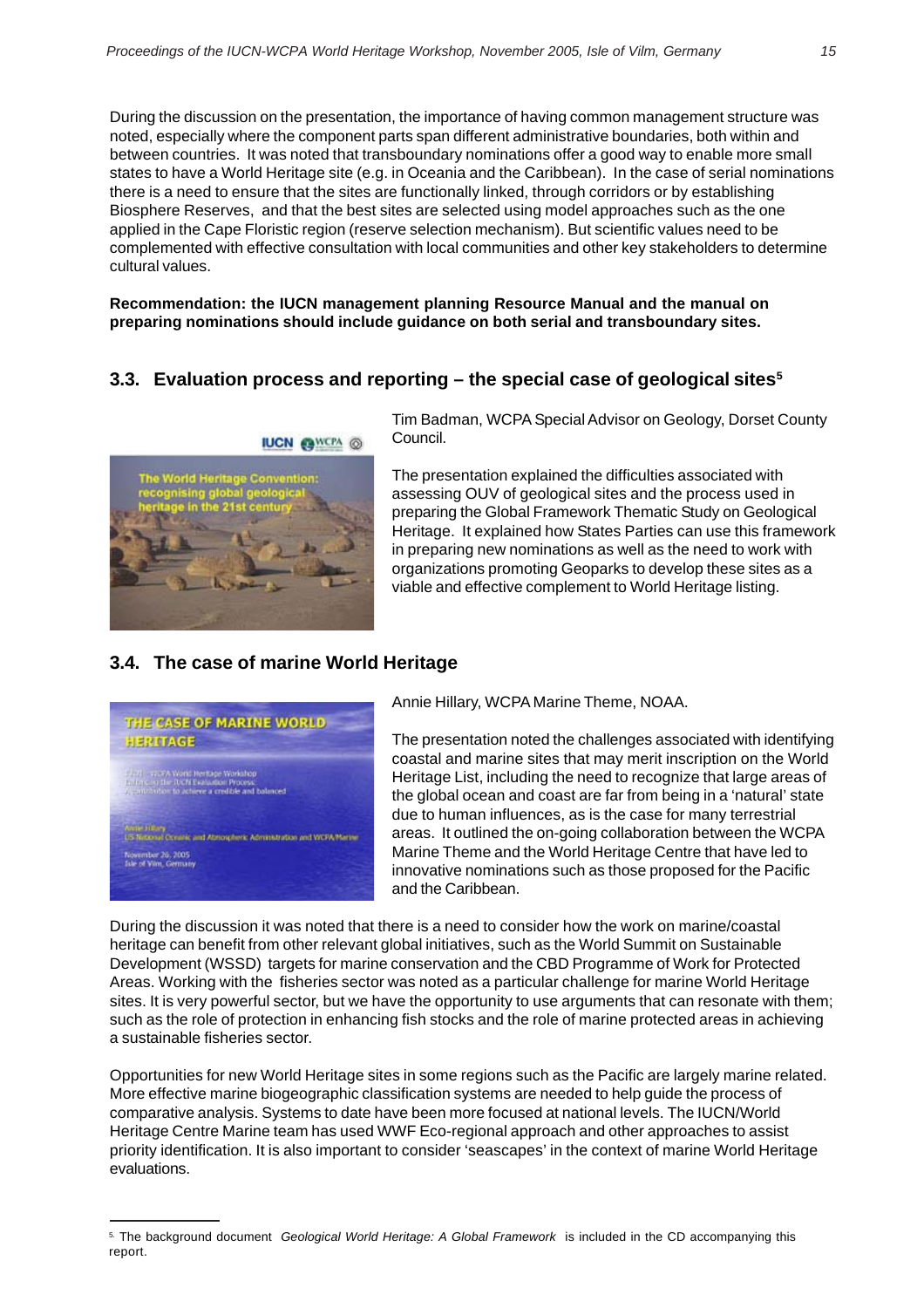#### **Recommendation: More focused work is needed to develop and quantify marine OUV further, including:**

- $\checkmark$  specific guidance for comparative analysis; and
- 9 guidance on minimum requirements for the design and management of marine World Heritage sites.

#### **Recommendation: IUCN should produce detailed guidance for:**

- $\checkmark$  preparation of well designed marine nominations addressing issues such as connectivity, resilience, and surrounding areas, as well as inclusion of buffer zones (areas under e.g. fisheries management or ICM);
- preparation of serial and transboundary nominations in the marine environment;
- $\checkmark$  management of serial and transboundary nominations, addressing issues such as what happens if one part (important for the overall OUV of the site) of the serial and/or transboundary site is threatened or loses its values? For example, should the whole site be proposed for Danger Listing and what is the implication for the country which has taken care of its site? What are the minimum requirements for management collaboration between different components of a serial/ transboundary site?; and
- $\checkmark$  how to maximize the use of the Convention as a conservation tool for marine biodiversity.

#### **3.5. The Evaluation Process and reporting – Mixed Sites and Cultural** Landscapes<sup>6</sup>

#### Mixed Sites and Cultural Landscape nominations

Georgina Peard Vilm, 26 November 2005 Georgina Peard, Project Officer – World Heritage, IUCN Programme on Protected Areas.

The presentation introduced how IUCN and ICOMOS work together in assessing and reporting on mixed sites and cultural landscape nominations, highlighting positive experiences and issues that require common working methods and approaches between IUCN and ICOMOS. It also noted the increased interest from States Parties on cultural landscapes which illustrated the importance of having a common IUCN-ICOMOS strategy on Cultural Landscapes.

#### **3.6. ICOMOS approaches to the evaluation of Mixed Sites and Cultural Landscapes**



Susan Denyer, ICOMOS World Heritage Advisor.

The presentation introduced the work of ICOMOS, noting the process in place for assessing and reporting on mixed sites and cultural landscapes. It also highlighted some of the current problems and limitations in evaluating mixed nominations, particularly those associated with site boundaries and legal and management regimes, which often focus more on natural values. The key attributes of Cultural Landscapes and how they influence the evaluation process were also outlined.

<sup>6</sup> The background document *A draft IUCN strategy for Cultural Landscapes* is included in the CD accompanying this report.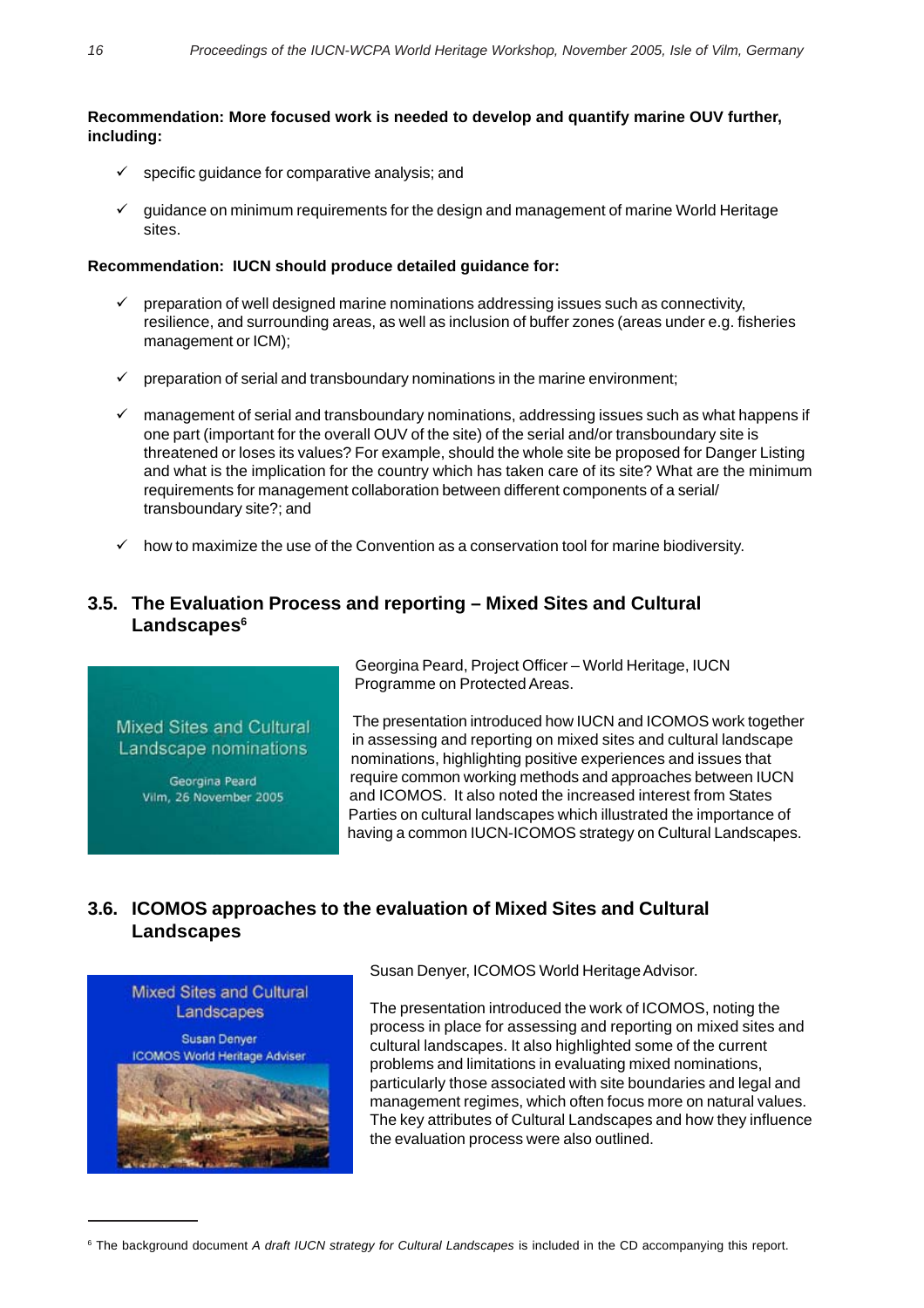#### **3.7. Introduction to the WCPA Protected Landscapes Taskforce and its potential role in supporting the evaluation of Cultural Landscapes**



Jessica Brown, WCPA Task Force Leader on Protected Landscapes, QLF Atlantic Center for the Environment.

The presentation introduced the work of WCPA Task Force on Protected Landscapes including its mission and Terms of Reference. The work of this task force has included input to the World Parks Congress and the production of targeted technical guidance and other publications. The presentation noted the potential role the Task Force can play in supporting IUCN's input to the evaluation of Cultural Landscapes (CLs) and in advising States Parties on preparing CLs nominations.

The discussion on the above three presentations highlighted the need to keep our messages simple, particularly on our understanding of mixed sites and cultural landscapes. It was noted that despite the importance of the CL concept, it is often used as a vehicle for nominating "second class" sites on the World Heritage list, sites that cannot meet OUV under natural criteria, for example. Addressing this problem requires better advice to States Parties. The benefits of close interaction between managers and evaluators, as well as benefits associated to joint ICOMOS and IUCN evaluation missions, were stressed by participants. Finally it was noted that there are many opportunities for new CLs nominations particularly in Central Africa and South America.

**Recommendation**: **The strategy on evaluation of Cultural Landscapes should be finalized as soon as possible. This should be developed through close cooperation between ICOMOS and IUCN. This strategy should also address specific issues such as the harmonization of TOR for joint missions.**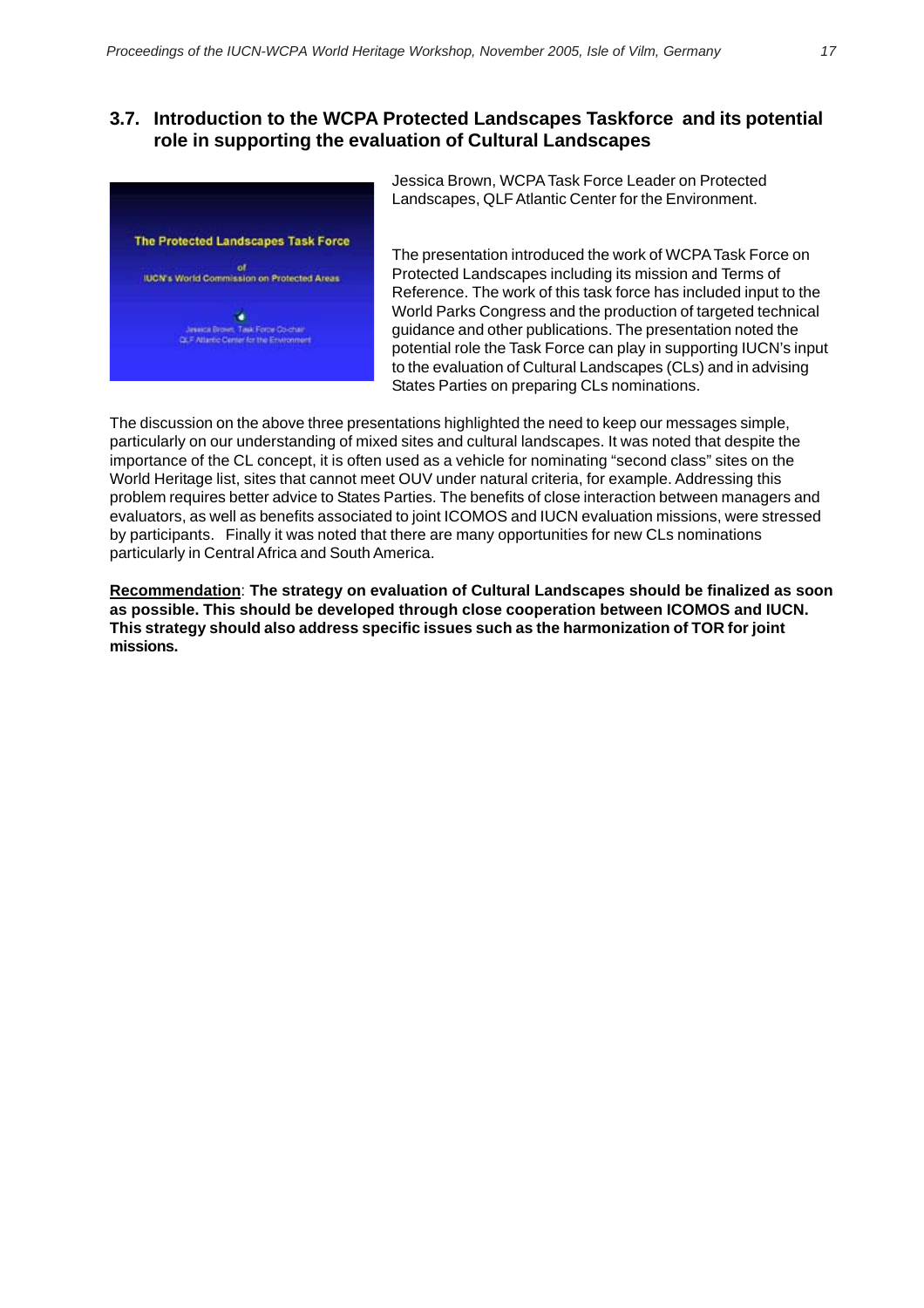### **4. Key points arising from general discussion during Saturday, 26th November sessions**

The participants at Vilm noted the following key points arising from the presentations and group discussions:

- 1. The discussion of the application of OUV in relation to each of the 4 natural criteria was very useful. It has provided useful guidance in relation to moving forward, and there are clear recommendations to improve the way in which we plan and implement IUCN evaluation missions and also how we work with States Parties. The discussion highlighted many points, including the need to give more attention to criterion (vii), the need to consider and accommodate a range of views, and the clarification that the field evaluation should give priority attention to integrity while not ignoring clarification of OUV. The bottom line is that our aim is to maintain and improve the credibility of the IUCN evaluation report and recommendations;
- 2. The importance of credible conceptual frameworks to guide our future approaches to the evaluation and management of World Heritage sites and the application of OUV was emphasized. We have made excellent progress in some areas which were previous problem areas or "black holes", and have provided excellent models and approaches for dealing with geological sites and in relation to marine World Heritage sites. Key principles from this have been – good leadership – Tim/Paul for geology; focused outreach to partners, involving leaders and experts to help our decision making;
- 3. There are clearly some important gaps where more work and guidance is required specifically in relation to the application of criteria (vii) and also in relation to the evaluation and management of serial sites. We welcome with appreciation offers from the WCPA Task Force on Protected Landscapes (Jessica Brown) and from the WCPA Task Force on Cultural and Spiritual Values (Allen Putney) in helping move forward on criteria (vii) and we will examine ways in which we can provide guidance on serial nominations;
- 4. There is an emerging body of best practice in relation to evaluations and World Heritage site nominations – e.g. Canadas – Tentative List process, and the ways in which the values of indigenous communities have been taken into consideration in conservation planning decisions. We need to better identify and communicate this knowledge and ensure it is more widely applied;
- 5. The workshop has reinforced the critical importance of integrating nature and culture in relation to World Heritage. We need practical steps for moving forward on this and joint work by IUCN and ICOMOS on cultural landscapes and mixed sites has been useful. There is scope for expanding this and the mutual application of conditions of integrity and authenticity was an interesting suggestion that offers good potential. More interaction between natural and cultural managers and evaluators is necessary and can only benefit the Convention and World Heritage sites. Harmonization of procedures, including TORs, for evaluators from ICOMOS and IUCN is needed, as is more effective planning and implementation of joint IUCN/ICOMOS missions. On this issue it is important that we seek input and involvement from a range of cultures and ensure the Convention continues to move from a Eurocentric to a global perspective;
- 6. We need to consider World Heritage in the broader context and in relation to other global initiatives – e.g. MPAs in relation to WSSD targets; World Heritage sites in relation to corridor initiatives and broader landscape planning and Biosphere Reserves; Geosites in relation to criterion (viii) sites. We need to use these linkages to benefit World Heritage sites. We also need to use a range of designations in a complementary manner and in a way that can be used to take the pressure off World Heritage and the expectation that all sites can and will be World Heritage;
- 7. Science is important but so also are traditional knowledge and other non-science related cultural values, which have been given far less attention. Judgment and case law are also important in helping to reach decisions regarding OUV for World Heritage; and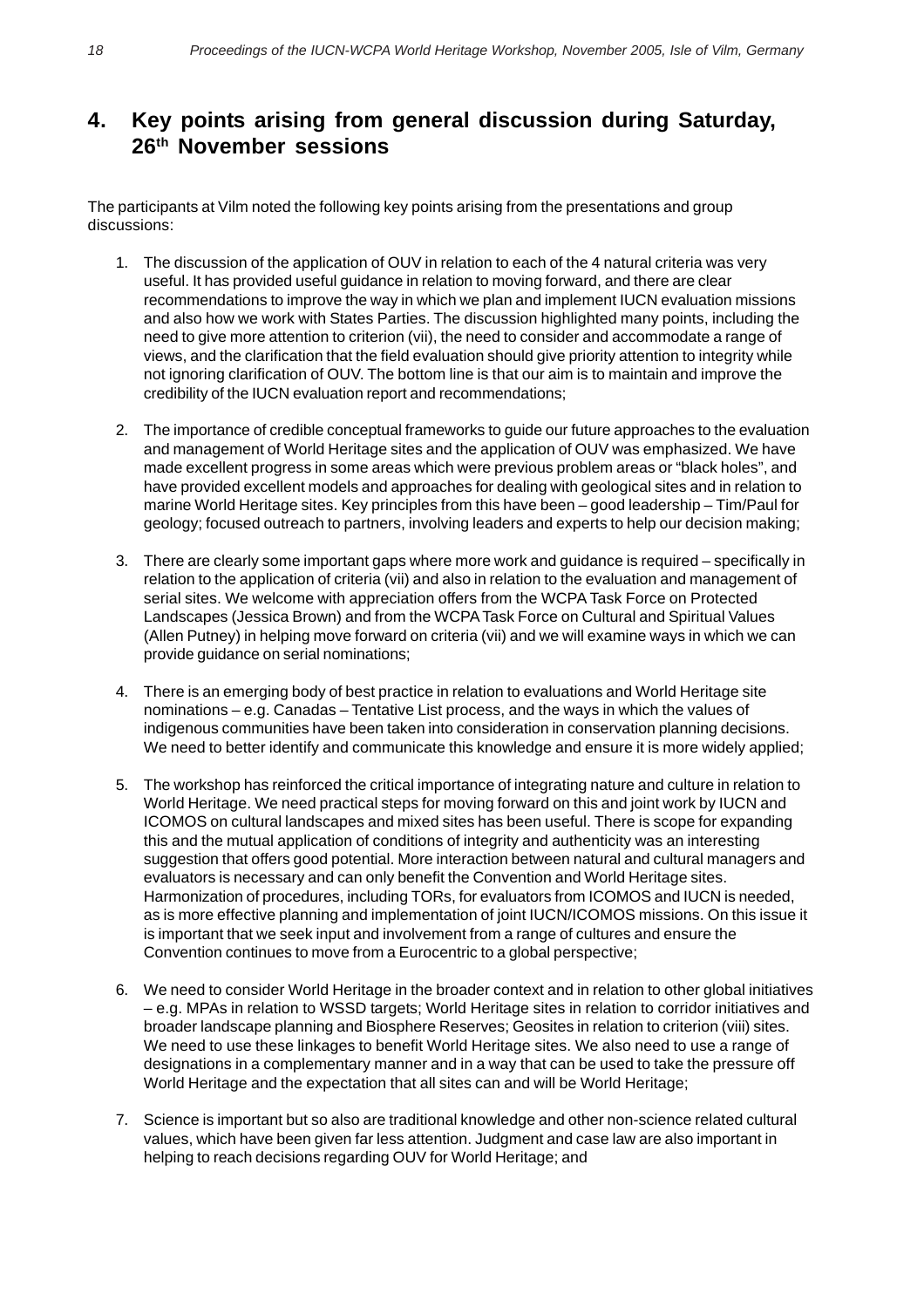8. Partnerships are essential and the benefits can be seen in relation to work on cultural landscapes with ICOMOS and geology with earth science groups. We also need to reach out to non-traditional sectors including those who may not be supportive of our approaches – e.g. fisheries for Marine World Heritage sites, mining in relation to issues affecting integrity of World Heritage sites, and indigenous communities in relation to their traditional rights, especially with respect to sacred natural sites.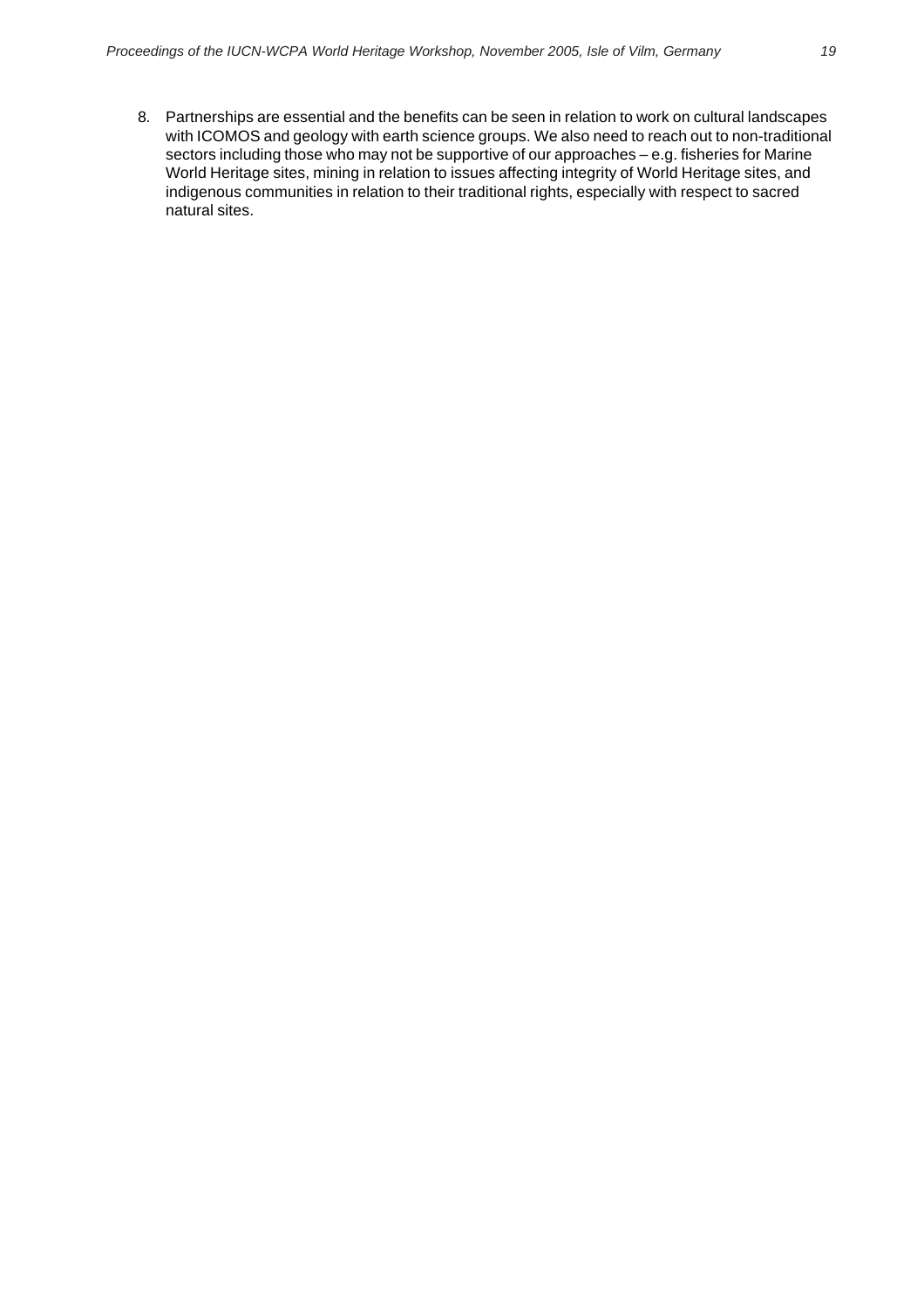## 5. Special Evening Session (Saturday, 26<sup>th</sup> November)

This session was an informal brainstorming session aiming to obtain input from the participants on how the WCPA network can more effectively support IUCN's work on World Heritage as well as the work of States Parties in better implementing the World Heritage Convention.

#### **5.1. Presentation: IUCN Global Strategy on World Heritage – ways and means to enhance IUCN/WCPA support to States Parties**



Tim Badman, WCPA Special Advisor on Geology, Dorset County Council.

The presentation highlighted key points associated with IUCN's work on World Heritage, noting the need to keep a distinction between IUCN's role as an Advisory Body to the World Heritage Convention and WCPA's potential support to States Parties in preparing nominations. It also discussed the role of WCPA and the strengths and weaknesses of its work as a network of volunteers. It then proposed a number of options on how WCPA can better contribute to implement the World Heritage Global Strategy based on its 4Cs (Credibility, Conservation, Capacity

Building and Communications).

#### **5.2. Presentation: After inscription – IUCN/WCPA role in monitoring World Heritage Sites**



Bastian Bomhard, IUCN Programme on Protected Areas.

This presentation introduced the work of IUCN on monitoring the State of Conservation of World Heritage sites and outlined the role played by IUCN on Reactive Monitoring and Periodic Reporting. It explained the process in place for reactive monitoring as a continuum in a cycle aiming to enhance the conservation and management of World Heritage sites. Finally it proposed a number of ways in which WCPA members can better contribute to monitoring the state of conservation of sites.

Following these presentations participants developed a number of

recommendations for enhancing and improving the advice from WCPA to support States Parties in relation to the implementation of the World Heritage Convention. These are summarized in the table on the following page.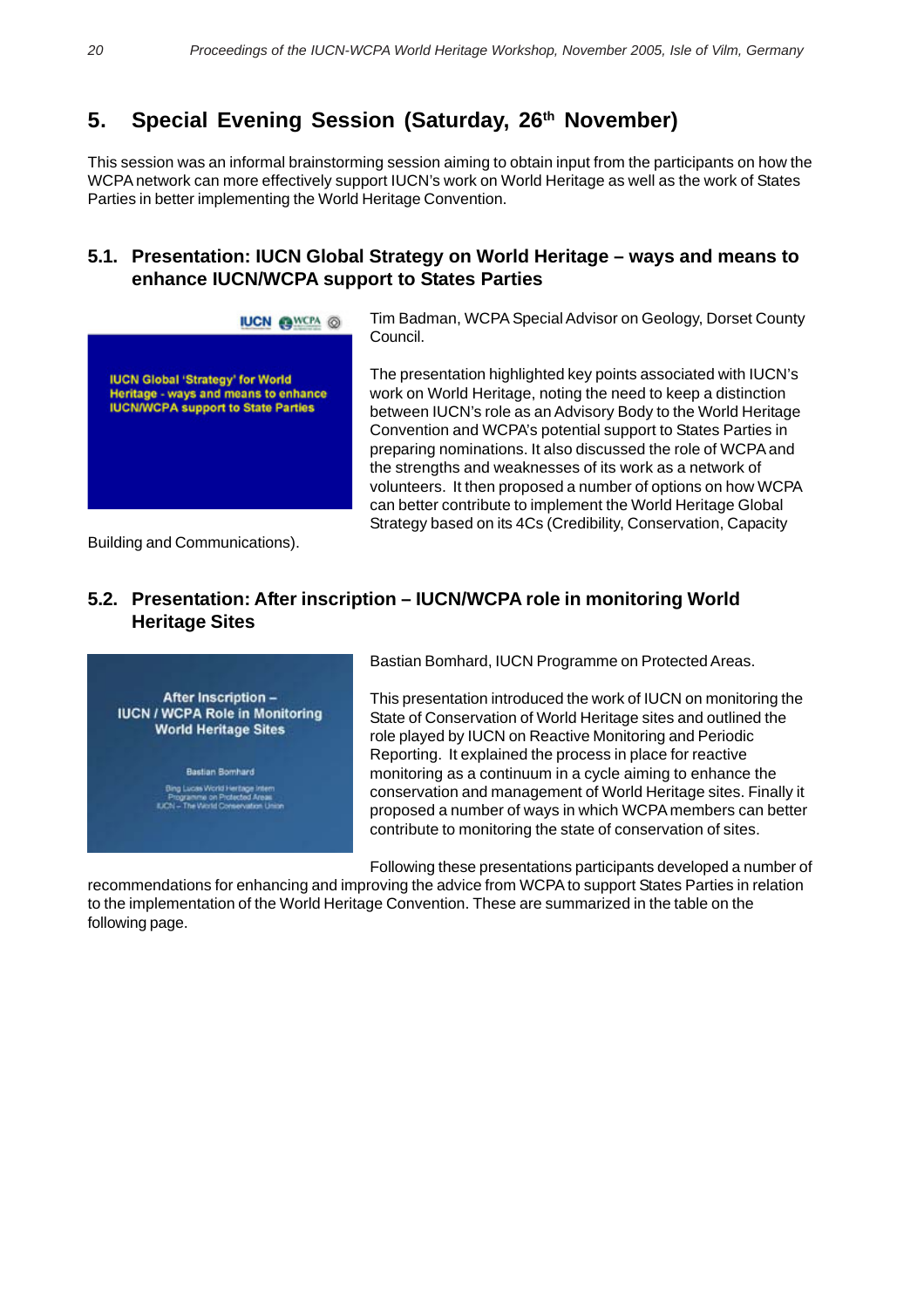#### **Summary of Recommendations for ways and means to enhance IUCN/WCPA support to States Parties**

| <b>Issue</b>                                    | <b>Action</b>                                                                                                                                                                                                                                                                                                                                                                                                                                                                                                | <b>Who implements?</b>                                        |
|-------------------------------------------------|--------------------------------------------------------------------------------------------------------------------------------------------------------------------------------------------------------------------------------------------------------------------------------------------------------------------------------------------------------------------------------------------------------------------------------------------------------------------------------------------------------------|---------------------------------------------------------------|
| Regional Participation<br><b>Central Africa</b> | - Review & consolidate lists of regional<br>specialists (including evaluators)<br>- Develop regional expertise in nomination<br>process and evaluations<br>- Help in monitoring process<br>- Francophone network for WH Sites<br>- Seek COMEFAC support for WH                                                                                                                                                                                                                                               | WCPA regions<br>Regional IUCN<br><b>Offices</b>               |
| Regional Participation (Europe)                 | - Links between WH & Natura 2000<br>- Work on IUCN categories - training<br>- Circulate list of WCPA bodies that could collaborate<br>- More global view of European nominations                                                                                                                                                                                                                                                                                                                             | <b>PPA</b>                                                    |
| Fundraising/financing                           | - Set up independent fund outside UNESCO and IUCN<br>- Inter-regional twinning to seek out sustainable<br>financing at time of inscription<br>- Cost all activities<br>- Find industry sponsors<br>- WH Atlas<br>- For Central Africa - leverage European Funds for<br>ECOFAC as co-funding                                                                                                                                                                                                                  | WH Vice-chair<br>Sustainable finance<br>group<br>Google Earth |
| Capacity building                               | - Establish training/capacity building process for local<br>actors implementing Convention & identify individuals<br>working in WH Sites<br>- Use WH Site managers e.g. in evaluations<br>- Capacity building for WH Site managers and States<br>Parties in South and South-East Asia, using existing<br>WH site managers and others<br>- Mentoring role of evaluation missions<br>- Dissemination of documentation thruough a training<br>programme (seek a secondment for existing strategy f<br>for this) | Wildlife Institute of<br>India at Dehra Dun                   |
| Marketing                                       | - Make WH a priority for IUCN using a high profile<br>person                                                                                                                                                                                                                                                                                                                                                                                                                                                 |                                                               |
| Serial nominations                              | - More guidance for States Parties: UNESCO and IUCN<br>should organize a meeting to share experience and<br>consider case studies of successful and failed serial<br>nominations.                                                                                                                                                                                                                                                                                                                            | UNESCO/IUCN                                                   |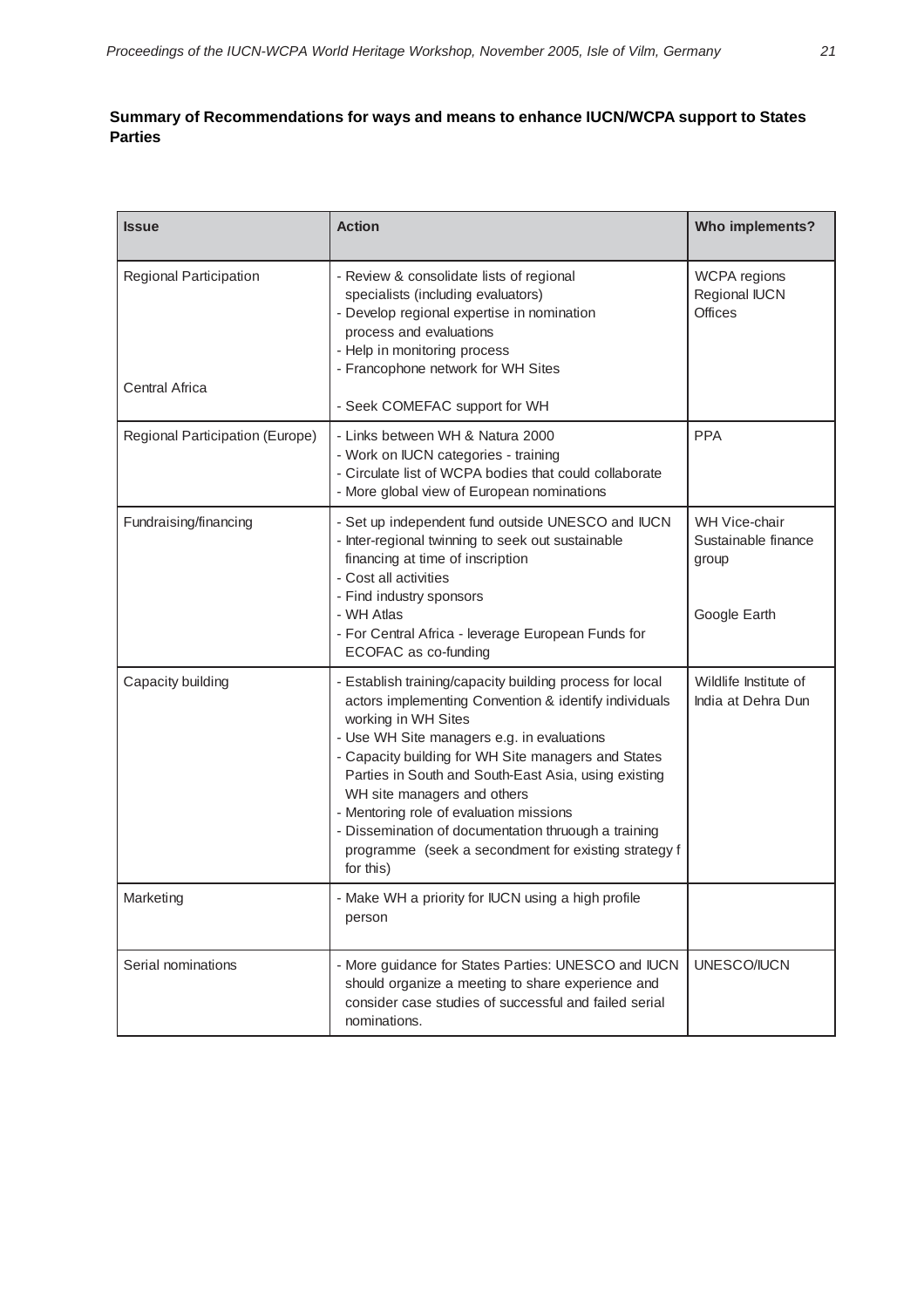## **6. Working Group Session on enhancing the IUCN Evaluation** Process (Sunday 27<sup>th</sup> November)

This session was structured as a brainstorming discussion by three Working Groups (WGs), targeting key elements of IUCN Evaluation Process

#### **Recommendations arising from working groups:**

#### 9 **WG1. How to enhance the OUV assessment through better comparative analysis?**

- 1. IUCN needs to provide better guidance/information (list of suggested documents, databases, case studies etc) to evaluators. Also all evaluators should have a simple explanation sheet of how OUV should be interpreted, including how it has been previously applied by the Committee (case law). This might be in tabular form – e.g. a column of elements that make up OUV augmented by a column of examples of how this might be identified (and what would not count as OUV)**;**
- 2. A good comparative analysis should have a checklist/template of elements on each criterion being assessed, adequately referenced to sources, and relevant to national/global context. Such a check list should be included in the IUCN Resource Manual on how to prepare quality nominations; and
- 3. Additional elements need to be taken into account for serial/transboundary sites (e.g. factoring in the integrity assessment) – and adequate guidance should be developed. Regional harmonization of tentative lists could improve this process.

#### 9 **WG2. How to better assess the conditions of integrity during field missions?**

- 1. Preparation/logistics: There should be a minimum of 10 days for large sites, and two evaluators should be involved where possible. Evaluators should be well-prepared (documents, detailed itinerary, free time factored into missions, a generic checklist of key questions with additional site specific ones and always ensure detailed info on legal, institutional and boundary issues). Useful resource materials include the McKinnon/Thorsell checklist (pp.241- 244 in 'Managing Protected Areas in the Tropics') and the "Tips for Evaluators" included in the IUCN Guidelines for Evaluators. However, based on the analysis of the nomination dossier, it would also necessary to develop a checklist for each site. An overview of the site (helicopter/ plane/satellite imagery) should be obtained as early as possible in the evaluation mission. Also, the mission should meet with the 'right people' (e.g. key decision makers, in-country WCPA and/or IUCN Regional and Country Offices). The evaluator should identify key issues in advance & identify individuals/institutions that can provide unbiased information. Arrange a seminar of local experts & make sure interpreters are available and neutral;
- 2. Provide feedback to improve site management during and after mission (including written records of meetings in the field), and copy to State Party (backed up by letter from IUCN);
- 3. Use the field evaluation as a process to identify and mobilize stakeholders;
- 4. Build a diverse, professional, effective and efficient network of committed evaluators through a range of approaches including capacity building, mentoring schemes and training events. Investigate the possibility of developing MOUs with partner organizations to facilitate release of their staff to participate in evaluation missions.

#### 9 **WG2. How to better assess Cultural Landscapes whilst enhancing joint work with ICOMOS?**

1. There is a need for stronger joint work on CLs between IUCN and ICOMOS, and this is a request of the World Heritage Committee. However it is the formal responsibility of ICOMOS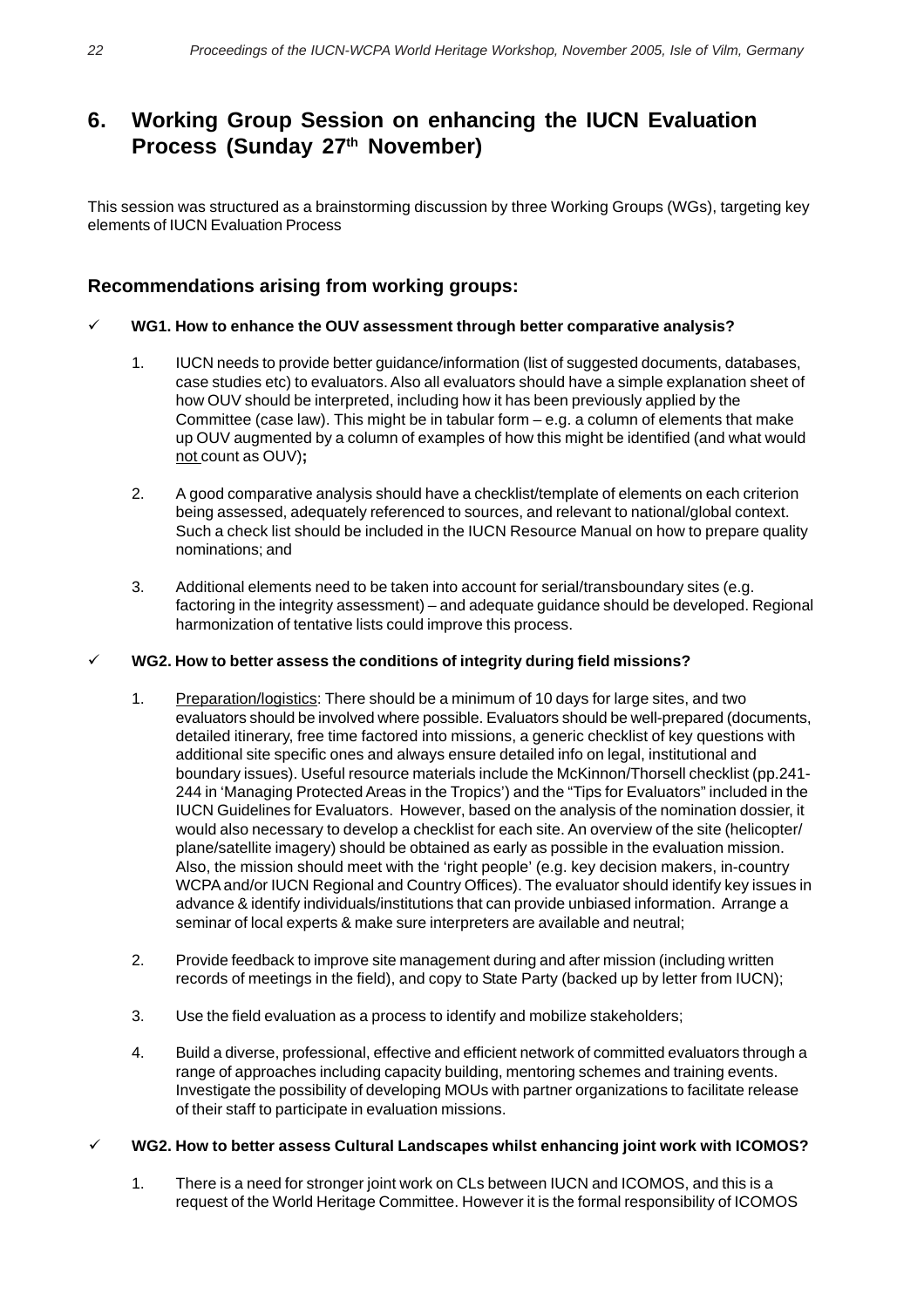to prepare the recommendation to the World Heritage Committee on potential inscription of CLs on the World Heritage List;

- 2. ICOMOS considers greater IUCN input is essential in evaluating CLs. IUCN provides expertise that is not represented within ICOMOS;
- 3. There is a need for stronger commitment from IUCN in general to CLs as part of its overall mission, and in relation to World Heritage in particular;
- 4. More generally there is a need for stronger and more integrated working by the two advisory bodies on CLs, Mixed World Heritage Sites, and the recognition of natural and cultural values within all nominations. The new integrated list of World Heritage criteria is likely to lead to an increase in the need for joint work.

This working group reviewed the current process of evaluation (see diagram 1.) of CLs and noted that:

- 1. This process is not widely understood;
- 2. It is complicated, with a number of areas where there is a mismatch or different expectation of different stages of evaluation. These include:
	- critical issues of timing of the order of work;
	- the production of two outputs to the World Heritage Committee (with the potential for these to present conflicting opinions, which is a risk to the credibility of the Advisory Bodies in the eyes of the World Heritage Committee);
	- different formats and purposes of the reports; and
	- a complicated process makes the process of feedback to States Parties and evaluators difficult.

#### **Recommendations for an improved process:**

- IUCN should provide comments on CL nominations through either a desk review or a mission and a desk review. However it was noted that this recommendation has significant time and resources implications for IUCN;
- It was noted that some CL nominations have been passed as 'physically complete', but are not 'conceptually complete'. Specifically, a number of nominations do not refer to the combined nature of the cultural/natural values that are the basis of a CL. Ideally this would be addressed by nominations that are not 'conceptually complete' being referred back to the States Parties by the World Heritage Centre, and not accepted for evaluation. It was noted that this was politically difficult. As an alternative it was noted that IUCN should notify ICOMOS when a nomination lacks this discussion, which in principle should lead to the possibility of referral or deferral being recommended at an early stage;
- Guidance is required from ICOMOS on the scope of the evaluation and review that should be provided by IUCN;
- There is a need for IUCN to broaden the scope of its role in the evaluation process, to include providing advice on 'managed nature' - at the interface of man and nature. There is a need to look both within and beyond WCPA to bring together the necessary expertise, for example in crosscommission bodies, such as the Theme on Indigenous and Local Communities, Equity and Protected Areas (TILCEPA), Coastal and Marine Working Group (CMWG) (alongside WCPA foci such as the Protected Landscape Task Force);
- There is a small but significant body of experts active within both ICOMOS and IUCN. This provides a base on which to build a broader pool of evaluators and reviewers. Growth of WCPA membership in this area should be sought;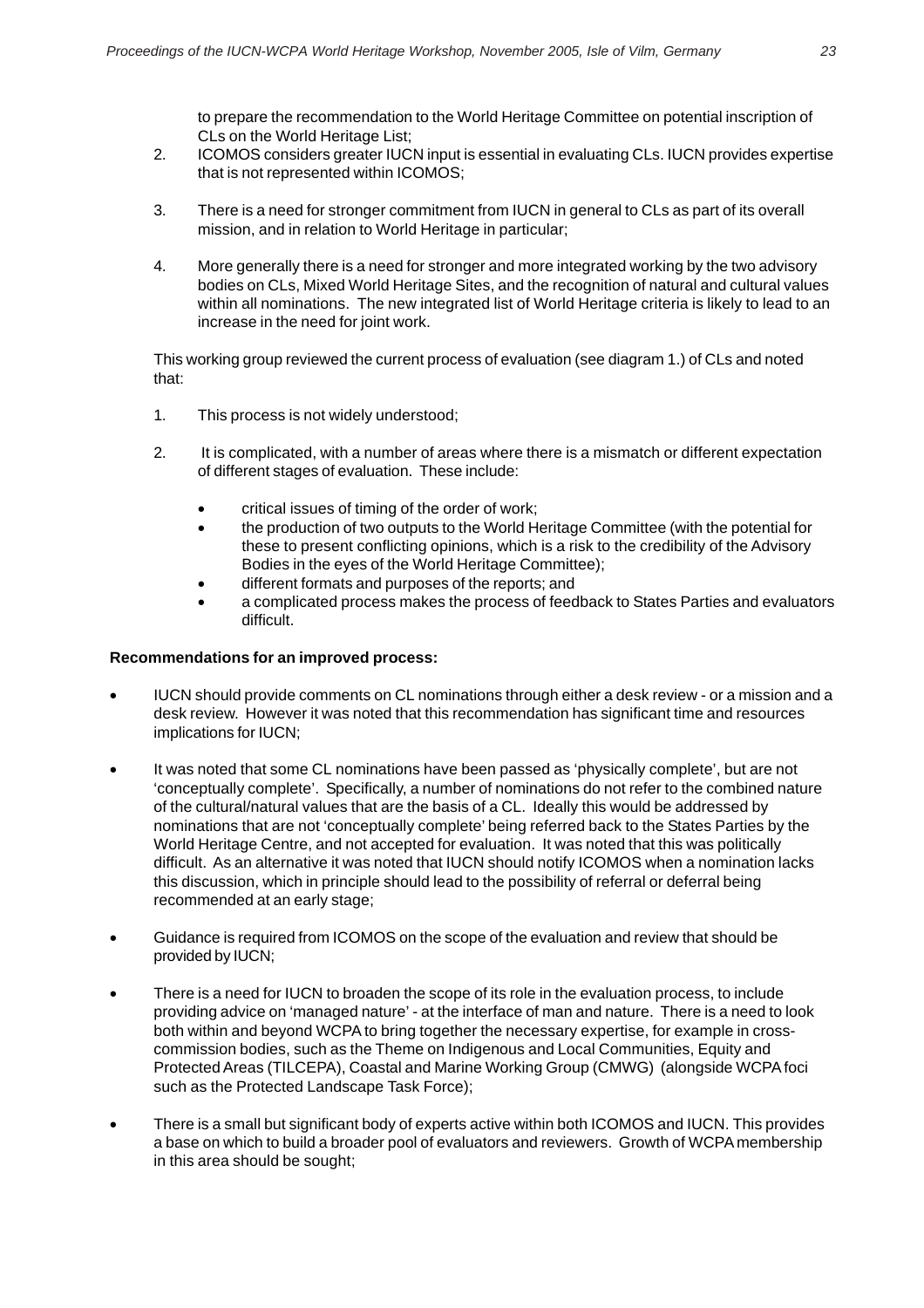- There should be a common ICOMOS/IUCN approach to training a pool of evaluators and reviewers of CLs;
- It might be possible in future to move to a position where one evaluator could perform missions to address ICOMOS and IUCN expectations. This could stretch limited resources further, although there was a strong view that missions with two people were preferred;
- Where ICOMOS considers there is a particular requirement for IUCN input, ICOMOS should express this in the form of a clear set of questions/issues to IUCN at an early stage in the process (at the desk review stage);

#### **Discussion on the proposed joint Strategy for Cultural Landscapes**

- 1. It was agreed that a joint strategy should be developed by IUCN and ICOMOS, working together through a mutually agreed process. It was agreed that a fresh start on this was required;
- 2. A small seminar should be convened between ICOMOS and IUCN before June 2006 to produce this strategy. The seminar should discuss a jointly prepared paper to outline its objectives and expected results and outcomes;
- 3. The Strategy would need corporate endorsement by both Advisory Bodies prior to its presentation to the World Heritage Committee;

Potential outputs of such Strategy could include:

- Harmonized TORs for joint missions, including the selection of appropriate evaluators and reviewers;
- Agreed standard terms of reference for evaluators and desk reviewers;
- Agreed arrangements for the evaluation process and timetable for production of a joint report to the World Heritage Centre;
- Agreed joint arrangements for presenting CL recommendations to the World Heritage Centre;
- Arrangements to ensure that the input required from IUCN is clarified at the earliest stage possible in the process;
- Resource requirements;
- Harmonization of financial procedures regarding desk reviewers.

The following constraints were noted:

- 1. There is a limited timescale to implement the evaluation process;
- 2. The mobilization of volunteers is time consuming, and adds to the timescale difficulties;
- 3. CLs can be particularly complex to evaluate;
- 4. CLs are a lower priority than natural and mixed sites in the IUCN evaluation process, as IUCN performance is assessed by the World Heritage Committee primarily on the quality of its natural/ mixed evaluations; and
- 5. There is a basic lack of resources available in both Advisory Bodies. This is a key issue in agreeing a workable joint strategy. However it was noted that:
	- (a) there may be potential to use the limited resources more effectively by increasing the priority of desk reviews, and reducing the commitment to CL missions within IUCN, and;
	- (b) additional resources should be sought from the World Heritage Committee based on a clear assessment of the costs of evaluations. Noting that neither route was likely to result in increased resources in the short term, it was further considered that external funding should be explored.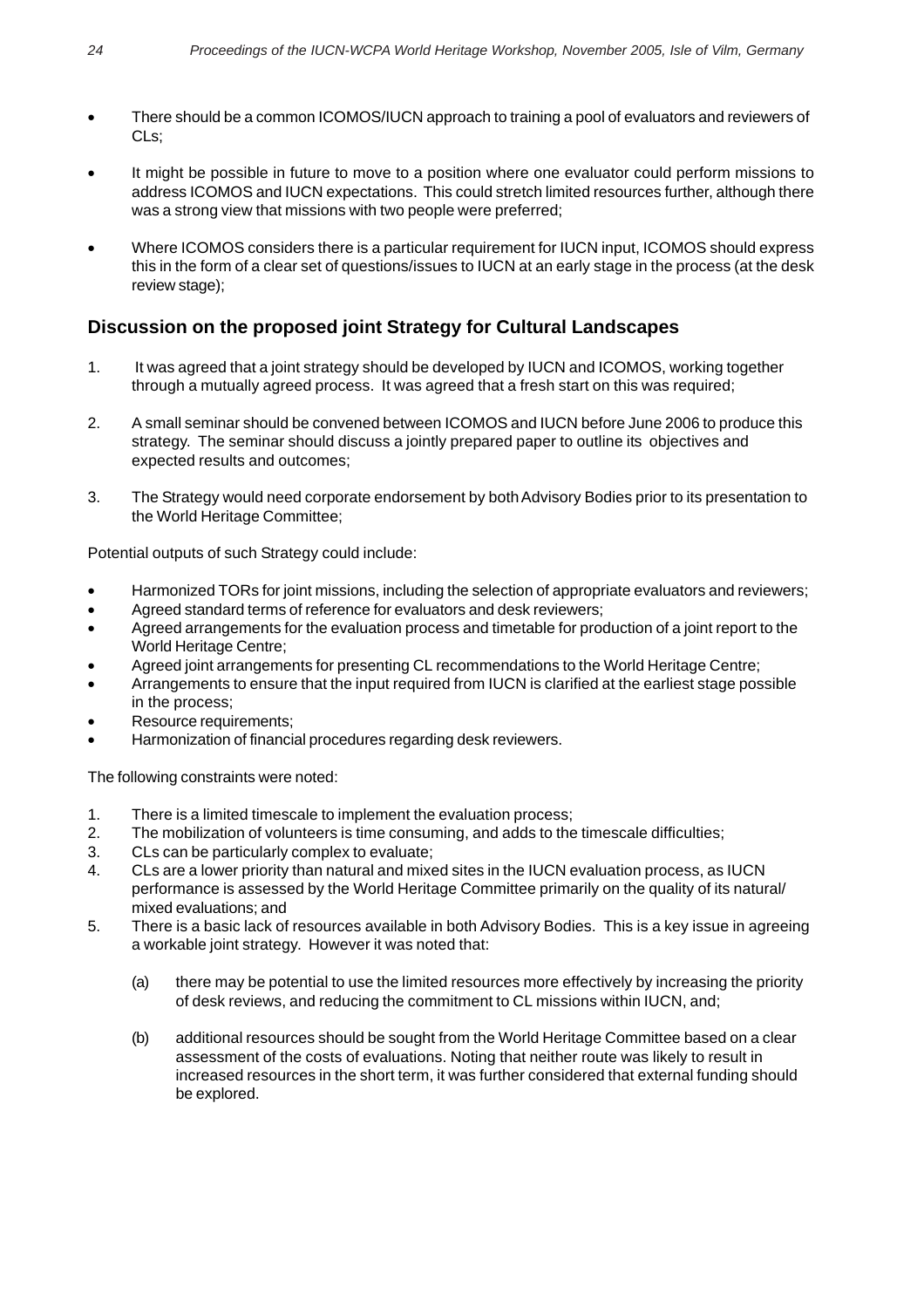

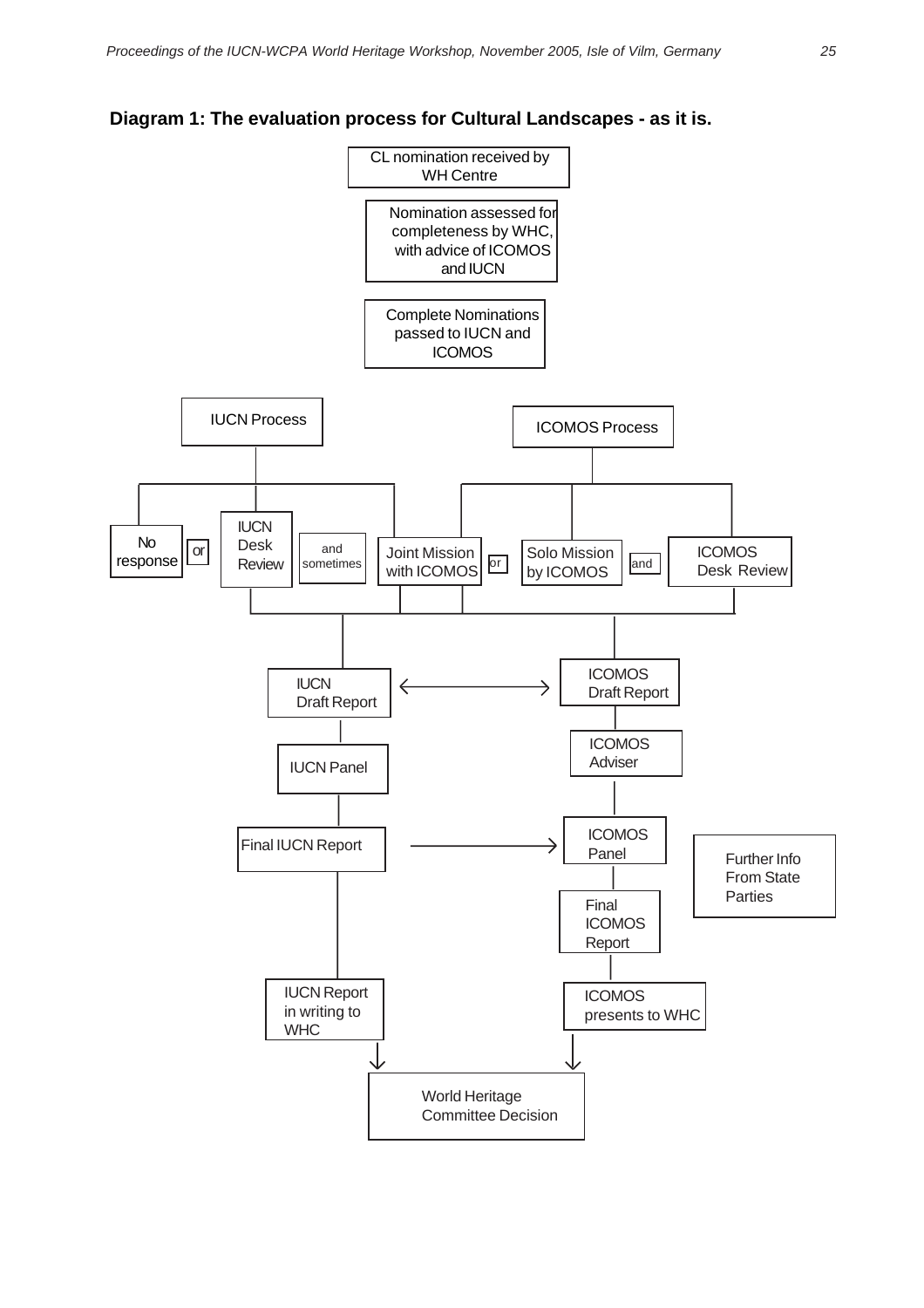#### **Diagram 2: The evaluation process for Cultural Landscapes - as it COULD BE.**

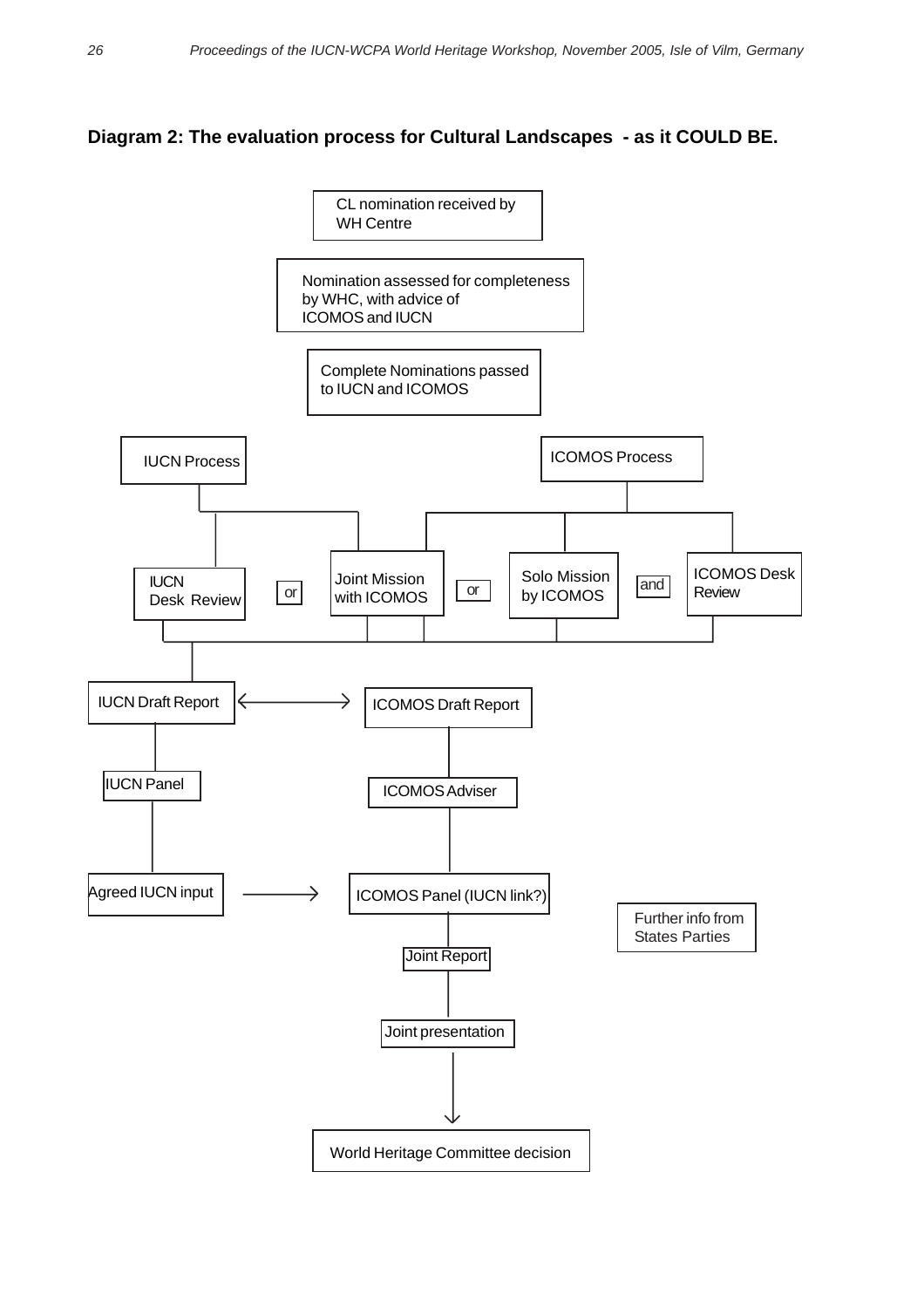# **Appendix A Key Recommendations from the Vilm Workshop by category**

#### **On financing and fundraising :**

- Fundraising for IUCN's work on World Heritage should be a priority and a range of possible sources should be explored.
- IUCN should recognize World Heritage as a priority and should increase its internal resource allocation to this area.
- Where possible the costs of World Heritage work, particularly in relation to the preparation of comparative analyses, should be covered by additional funding provided to IUCN through the World Heritage Committee.
- IUCN needs to more clearly define the real costs of evaluation missions and communicate this to the World Heritage Committee. It was noted that a report was prepared on this and submitted to the 7<sup>th</sup> Extraordinary Session of the World Heritage Committee.
- Part of the cost of the Evaluation Process should also be shifted to States Parties.
- However, any support from States Parties for IUCN's evaluation work should be clearly separate from the process of evaluation to ensure that the objectivity of the process is not compromised.
- As it is unlikely that significant further resources will be coming from either IUCN or UNESCO, the feasibility of an independent fund for natural World Heritage should be analyzed. If the potential looks promising, WCPA support should be sought to implement the fund as a matter of priority.
- [on CLs] There may be potential to use the limited resources more effectively by increasing the priority of desk reviews, and reducing the commitment to missions within IUCN.
- [on CLs] additional resources should be sought from the World Heritage Centre (in the context of a clear report on the real costs) and IUCN. Another way of funding this work should be explored. Allen Putney and Harald Plachter have ideas on potential sources of funding.

#### **On support to States Parties:**

- Set up independent fund outside UNESCO and IUCN.
- Inter-regional twinning to seek out sustainable financing at time of inscription.
- Find industry sponsor.
- For Central Africa leverage European Funds for ECOFAC as co-funding.

#### **On new documentation needed to enhance the Evaluation Process:**

- All new evaluators should receive a one-page outline of what is required, including headings, level of detail, format etc., backed up by an existing report which IUCN thinks typifies good practice. The existing programme of preparing IUCN World Heritage Strategy Documents/Thematic Studies should be expanded and involve a wider range of partners, focusing on priority topics.
- Prepare a list of 'frequently asked questions' (from States Parties) and answers that can be given to field evaluators.
- Develop a CD of documents that provides guidance on judging ecological and landscape integrity.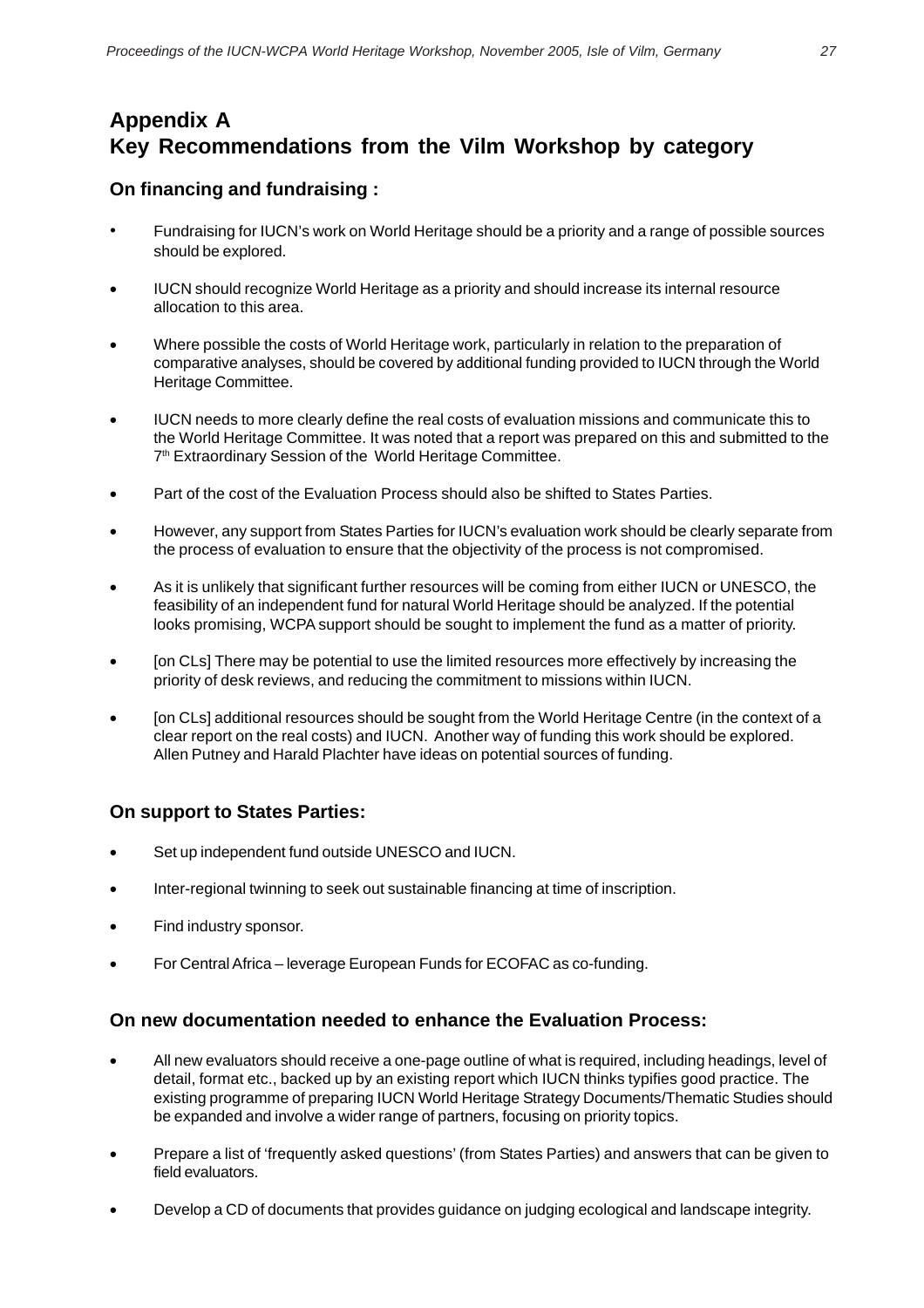- Evaluators should receive specific guidance document for carrying out the inspection and writing the report. This could be quite brief, perhaps backed up by the CD mentioned above which could also include other documentation to build up a 'support library' over time.
- The IUCN Resource Manuals should include guidance on preparing World Heritage Serial Site Nominations and on serial site management and the existing Forest Thematic Study should be updated.
- Available "case law" and best practice should be made available to assist States Parties in the preparation of their Tentative Lists and nominations.
- IUCN should consolidate its work on "World Heritage Strategy" (global strategy, thematic studies, internal strategy etc) and ensure clear and cohesive messages are developed and promoted in relation to World Heritage.
- Information from various gap analyses relevant for the biogeographic realm/ecoregion should be made available to evaluators.
- Clear documented advice for evaluators on OUV relevant to each criterion.
- Clarification of OUV in relation to criterion (vii) and the generous offer of the WCPA Task Forces on Protected Landscapes (Jessica Brown) and on Cultural and Spiritual Values (Allen Putney) were noted with appreciation.
- Make sure that evaluators have *Evaluating our Heritage* Toolbox in hand (a short paper on guidelines for EoH for Evaluators would be useful).
- The proceedings of the Vilm meeting should be made available on the web as well as copies made available at the 2006 World Heritage Committee Meeting.

#### **On improving comparative analysis for identifying OUV:**

- Concepts of OUV have evolved we need to more sharply define the concept and expert meetings such as that held in Kazan (April 2005) have been very useful in this regard.
- Comparative analysis is the key component of the IUCN evaluation document. Many nomination documents have incomplete or poor sections on comparative analysis and this needs to improve. The World Heritage Centre needs to be tougher in sending back nominations which do not have adequate comparative analysis.
- It is important to develop a process and framework for comparative analysis. This must be based on scientific information and expert views. Use of systems like Delphi techniques can be a useful complement to this.
- The methodologies used in comparative analysis should be clear, transparent and communicated. There is a need to provide better guidance to States Parties upstream so that they can prepare better nominations – a manual is in preparation. The need for clear documented advice on each criterion for evaluators was noted (and it should be published).
- Evaluators should explain all of the World Heritage criteria as part of the mission (standard powerpoint).
- We need to clarify the interaction between the evaluator and the World Heritage Panel regarding the assessment of OUV and meeting conditions of integrity. This is not clear, especially with the new process with States Parties input of supplementary information.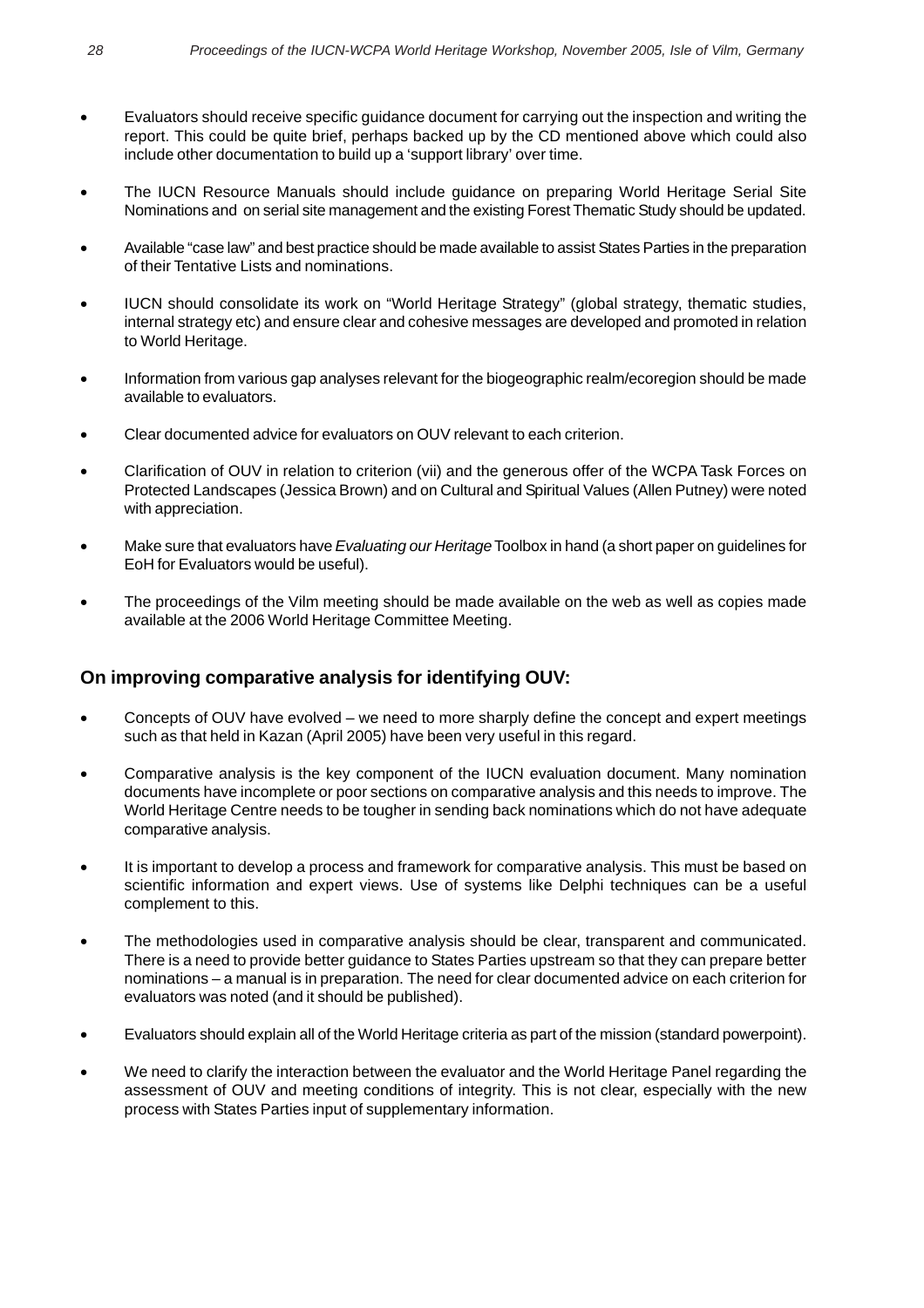#### **Criterion (vii)**

- Application of criterion (vii) has previously been mainly descriptive and uses a Eurocentric approach. There is a need to expand the network and provide better guidance on it (linking with the Taskforces on Cultural/Spiritual values and protected landscapes).
- IUCN and WCPA should provide guidance on criterion (vii) by: carrying out a background study (including intention of criterion, case law, history of criterion; state of the art current practice); setting up a review group on the study and agree on a recommended approach.

#### **Criterion (viii)**

- WCPA should develop its geological membership geological World Heritage sites are an entry point for this through site managers with relevant expertise (and geologists with conservation expertise).
- There is potential for development of the global Geoparks network to be enhanced through WCPA.
- There should be a follow up to the thematic study at the Geoparks Conference in Ireland in 2006, and through the International Association of Geomorphologists. WCPA and World Heritage representatives should be invited to this event.
- There is a need to clearly explain to States Parties and distinguish the 4 key elements within this criterion – geology and geomorphology. Understanding of the criterion has to be embedded in a broader thrust to promote States Parties understanding of the Convention. Geologists with an understanding of World Heritage should be involved.
- There is a need for a better understanding of the management requirements of a geological site and consistent standards in relation to the conditions of integrity – for the different themes. There is further scope for exploration of management standards jointly.

#### **Criteria (ix) and (x):**

- A single species approach is not appropriate. It must be a multi-species approach and focus on habitats/ ecosystems. It may be more appropriate to address single species conservation issues in the context of other international legal instruments and at a regional and national level.
- Both criteria need strong scientific evidence since a field visit will not reveal if the site is of OUV. A desk review must be completed before the site visit and include a literature review and cross site analysis.
- Site visits should focus on management and integrity following the Operational Guidelines in paragraph 78. Indicators include (this is not a complete list) distinctiveness; integrity; naturalness; dependencies; diversity; ecosystem integrity.
- IUCN/WCPA could provide guidance for harmonizing the Tentative Lists at a regional level.

#### **On enhancing the process in relation to Marine sites:**

- More focused work is needed to develop and quantify marine OUV further, including **specific** guidance for comparative analysis and guidance on minimum requirements to design and manage marine World Heritage sites.
- Detailed guidance is also needed for the: preparation of serial and transboundary nominations; preparation of marine nominations; filling gaps; maximizing the use of the Convention as a conservation tool; and serial and transboundary nominations.
- Existing and new marine biogeographic classification systems are needed to help guide the process of comparative analysis.
- We need to consider 'seascapes' in the context of marine World Heritage evaluations.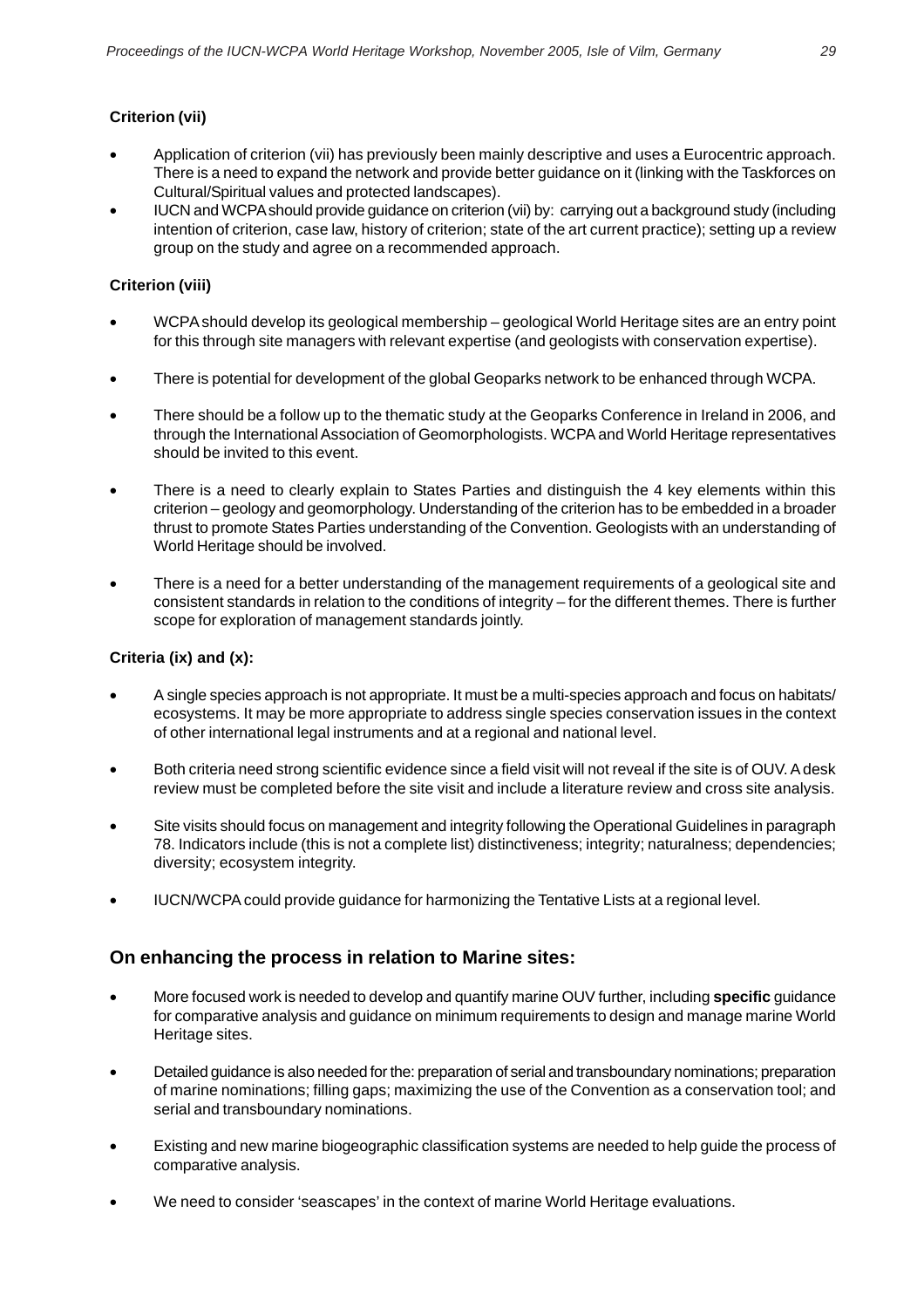• Ensure that the Fisheries Sector is involved in discussions relating to the marine World Heritage evaluations.

#### **On capacity building for the Evaluation Process:**

- WCPA regional networks, particularly Regional Vice-Chairs, need to be more involved in World Heritage work. Mechanisms for better linkage between WCPA Regional Vice Chairs and IUCN World Heritage work should be explored and implemented. Regional Vice-Chairs should take leadership and responsibility in relation to this.
- Use World Heritage Site managers in evaluations. Ask all World Heritage site managers to register electronically with WCPA. The database would contain all relevant information needed for selecting the best evaluators. Establish a parallel roster for scientific expertise.
- Offer ½ day workshops on World Heritage Sites, the Convention and the evaluation process for WCPA members in the regions, to be organized together through IUCN/WCPA; or, offer ½ day capacity building workshops for potential evaluators, including World Heritage site managers, with inputs from existing evaluators in the region.
- Use the Wildlife Institute at Dehra Dun for capacity building for World Heritage Site managers and States Parties in South and South-East Asia, using existing World Heritage site managers and others.
- (on Criterion viii sites) Linkage to earth science bodies/networks should be enhanced to access expert reviewers of IAG and IUGS. There is a common agenda with Geoparks to develop a group of trained evaluators capable of assessing both Geoparks and World Heritage. NB they are also at an early stage in network development.
- Emphasize the mentoring role of evaluation missions.

#### **On the Review and Evaluation Process:**

- A minimum time for complex evaluations missions should be considered.
- Ensure a wide range of reviewers are involved for each site.
- The process of selection of evaluators should be made more open and options should be explored to achieve this.
- Explore options for the development of an accreditation system for IUCN World Heritage evaluators.
- Knowledge needs to be supplemented and expanded through focused outreach to key groups and through involvement of relevant external networks. The approach taken to address geological expertise is an excellent example of how this can be done.
- IUCN needs to provide better guidance/information to evaluators (list of suggested documents, databases, case studies etc). All evaluators should have a simple explanation sheet of how OUV should be interpreted. This might be in tabular form – e.g. a column of elements that make up OUV augmented by a column of examples of how this might be identified (and what would not count as OUV)**.**
- A good comparative analysis should have a checklist/template of elements on each criterion being assessed, adequately referenced to sources, and relevant to the national/global context.
- Additional elements need to be taken into account for serial/transboundary sites (e.g. factoring in the integrity assessment) – and adequate guidance should be developed here. Regional harmonization of tentative lists could go some way to ease this process.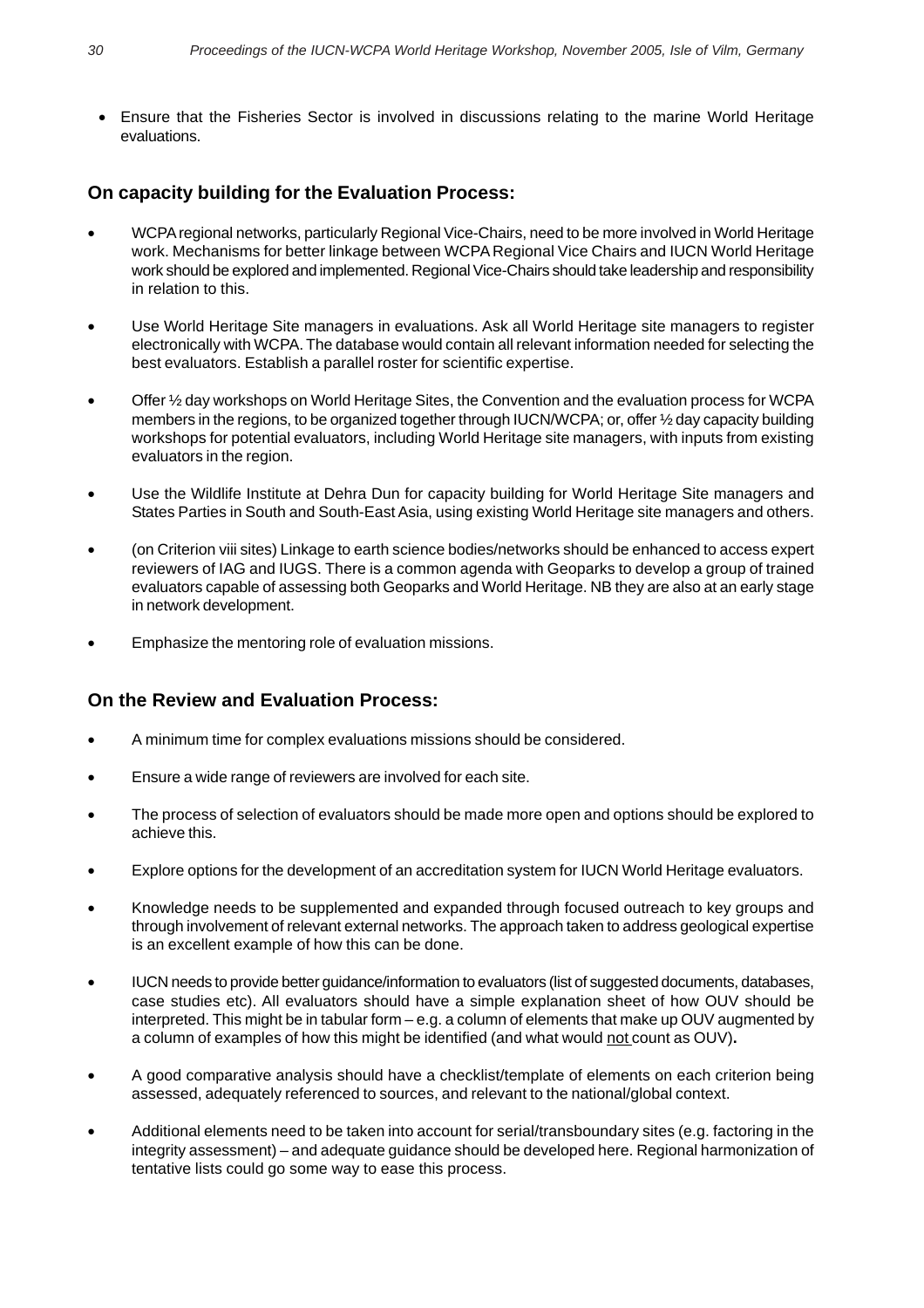- UNESCO and IUCN should share experience and consider case studies of successful and failed serial nominations.
- There is a need to expand membership of WCPA to include geologists and (in cooperation with Geoparks) in developing evaluators.
- There needs to be better feedback from the IUCN Secretariat (PPA) and the World Heritage Panel to the IUCN World Heritage Evaluator. The relationship between the IUCN World Heritage Lead Panelist and the evaluator in relation to specific sites needs to be strengthened, as an important step towards this end. Options such as involving evaluators by telephone conference call with meetings of the IUCN World Heritage Panel should also be explored.

#### **On Mixed Sites/Cultural Landscape & working with ICOMOS:**

- More debate on the natural values of cultural landscapes is required. The strategy on evaluation of CLs should be finalized, taking a fresh start and working closely with ICOMOS. This should also address issues such as the harmonization of TOR for mixed missions.
- Explore options with ICOMOS for the application of the concepts of authenticity in natural sites and integrity in cultural landscapes and cultural sites.
- For Mixed Sites, harmonize the reporting format between IUCN and ICOMOS particularly with respect to final recommendations.
- IUCN should provide comments on all CL nominations through either a desk review, or a mission and desk review.
- A number of nominations do not refer to the combined nature of the cultural/natural values that are the basis of a CL. Such nominations that are not 'conceptually complete' should ideally be referred back to the STATES PARTIES by the World Heritage Centre. It was noted that this was politically difficult. As an alternative, IUCN should notify ICOMOS when a nomination lacks this discussion, which in principle should lead to the possibility of referral or deferral being recommended at an early stage.
- Guidance is required on the scope of the evaluation and review that should be provided by IUCN. There is a need for IUCN to broaden the scope of its role in the evaluation process, by providing advice on 'managed nature' - at the interface of man and nature. There is a need to look both within and beyond WCPA to bring together the necessary expertise, for example in cross-commission bodies, such as TILCEPA, CMWG (alongside WCPA foci such as the Protected Landscapes Task Force).
- There is a small but significant body of experts active within both ICOMOS and IUCN, including some who are joint members. This provides a basis for a broader pool of evaluators and reviewers. Growth of WCPA membership in this area should be encouraged.
- There should be a common ICOMOS/IUCN approach to training a pool of evaluators and reviewers of CLs.
- It might be possible to move to a position where one evaluator could perform missions to address both ICOMOS and IUCN expectations. This could stretch limited resources further, although there was a strong view that missions with two people were strongly preferred.
- Where ICOMOS consider there is a particular requirement for IUCN input, ICOMOS should express this in the form of a clear set of questions/issues to IUCN at an early stage in the process (at the desk review stage).

#### **On a joint IUCN/ICOMOS strategy:**

• A joint strategy should be developed by IUCN and ICOMOS, working together through a mutually agreed process. A fresh start on this is required.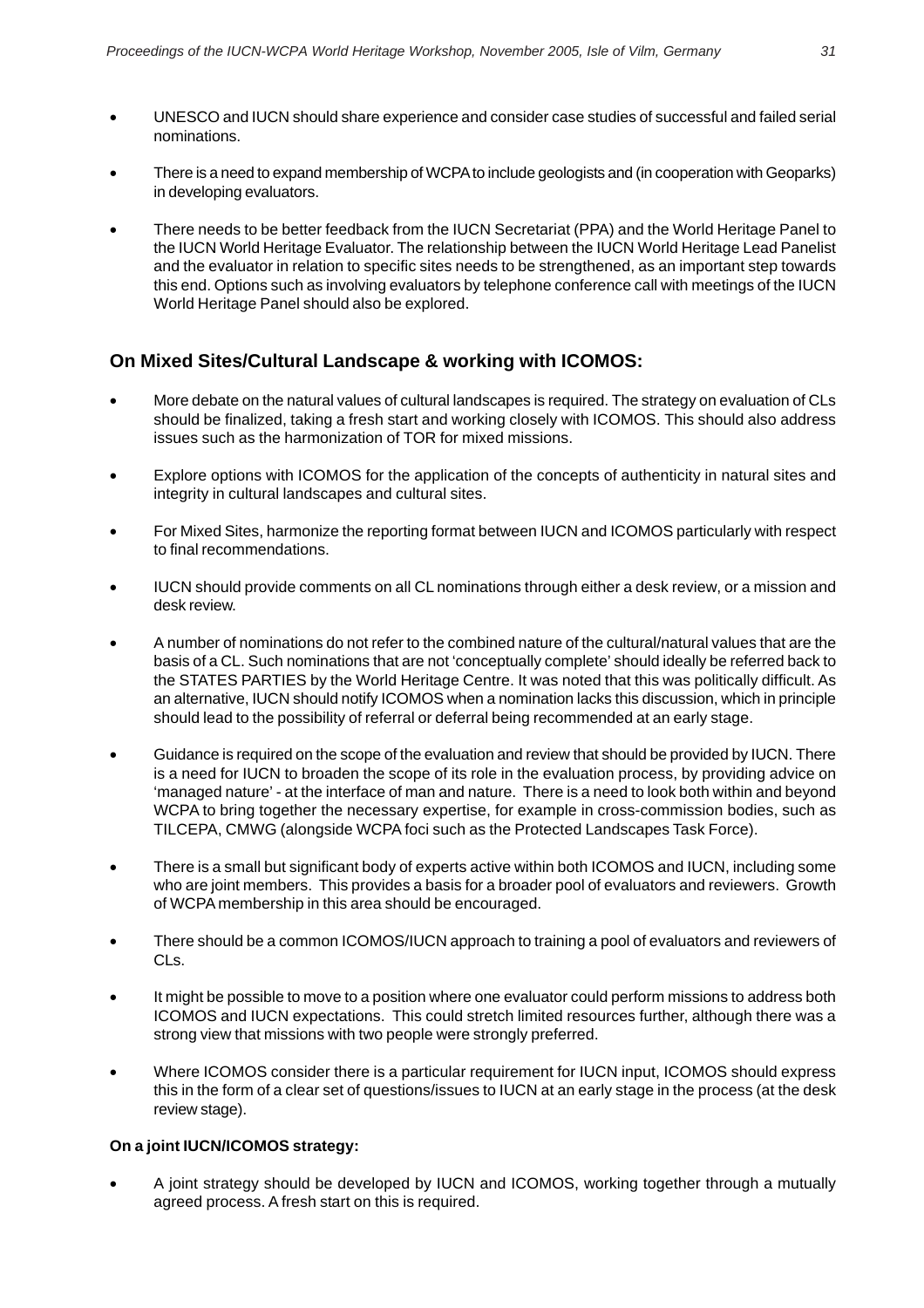- A small seminar should be convened between ICOMOS and IUCN before June 2006 to produce this strategy. The seminar should discuss a jointly prepared paper to outline the objectives. There is a possibility of funding this (Harald Plachter, Allen Putney).
- The strategy would need corporate endorsement by both Advisory Bodies prior to reporting to the World Heritage Centre.

#### **On awareness raising:**

- There is considerable untapped potential in relation to using World Heritage as a vehicle for raising awareness and support for broader conservation objectives.
- Education & awareness needs to be promoted in geological networks on OUV and the tests that underlie it. A deeper understanding of the standards of OUV for geological World Heritage Sites needs to be accompanied with developing the Geoparks in recognizing International Geological heritage.

### **On enhancing IUCN/WCPA support to States Parties:**

#### **On regional participation (general):**

- Review & consolidate lists of regional specialists (including evaluators) and develop regional expertise for the nomination process and evaluations.
- Provide help for the monitoring process.
- Develop a francophone network for World Heritage Sites.

#### **On regional participation (Europe):**

- Promote links between World Heritage & Natura 2000
- Work on IUCN categories and provide training
- Circulate list of WCPA members that could collaborate
- Seek a more global view of European nominations

#### **On regional participation (Africa):**

Seek COMEFAC support for World Heritage

#### **On post inscription monitoring**

It is important to give more attention to the period after inscription of World Heritage sites. It is often after inscription that many issues arise.

#### **Other:**

- The Eurocentric nature of the Convention is an issue that needs to be addressed. There have been some significant recent decisions however, such as for the Rennel Island where customary ownership was accepted as being as effective for protection as government ownership. There are other CLs such as Tongariro where the cultural values of Maori people have been recognized. We need to build on these examples for future work.
- There is an emerging body of best practice in relation to the World Heritage site nomination process, such as Canada's Tentative List process, in which the values of indigenous communities have been taken into consideration in conservation planning decisions. We need to better identify and communicate this knowledge and advocate its application.
- We need to address mineral/oil/gas deposits in and around nominated sites, and to work with ICMM and others.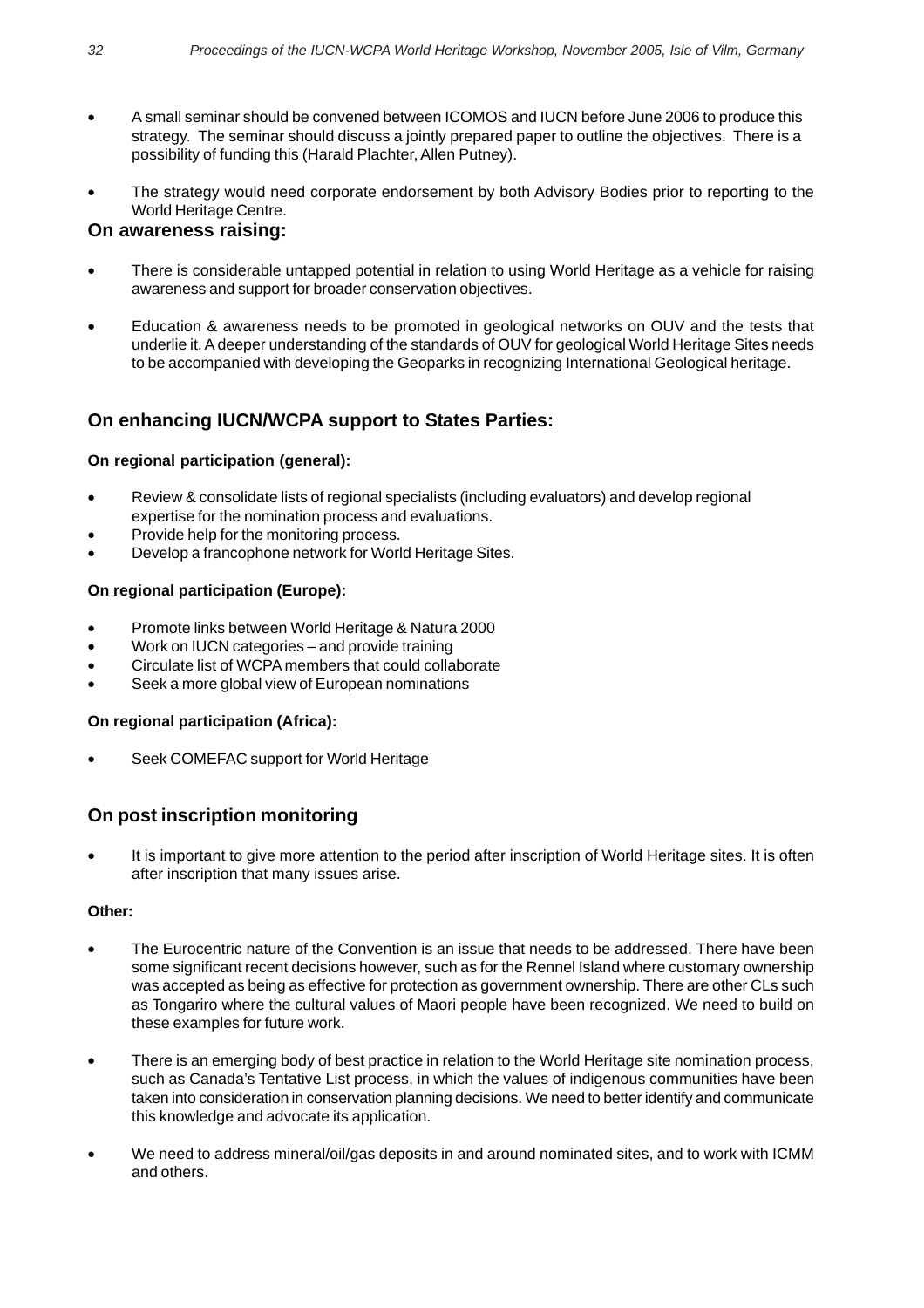- Options should be explored for the more effective and integrated use of alternative protected area designations to complement World Heritage site inscription.
- We need to consider World Heritage in the broader context and in relation to other global initiatives such as MPAs in relation to WSSD targets; World Heritage's in relation to corridor initiatives and broader landscape planning and Biosphere Reserves; and Geosites in relation to criteria (viii) sites. We need to use these linkages to more directly benefit World Heritage sites. We also need to use a range of designations in a complementary manner and in a way that can be used to take the pressure off World Heritage and the expectation that all sites can and will be World Heritage.
- Make World Heritage a priority for IUCN using a high profile person that could become a "World Heritage Ambassador of IUCN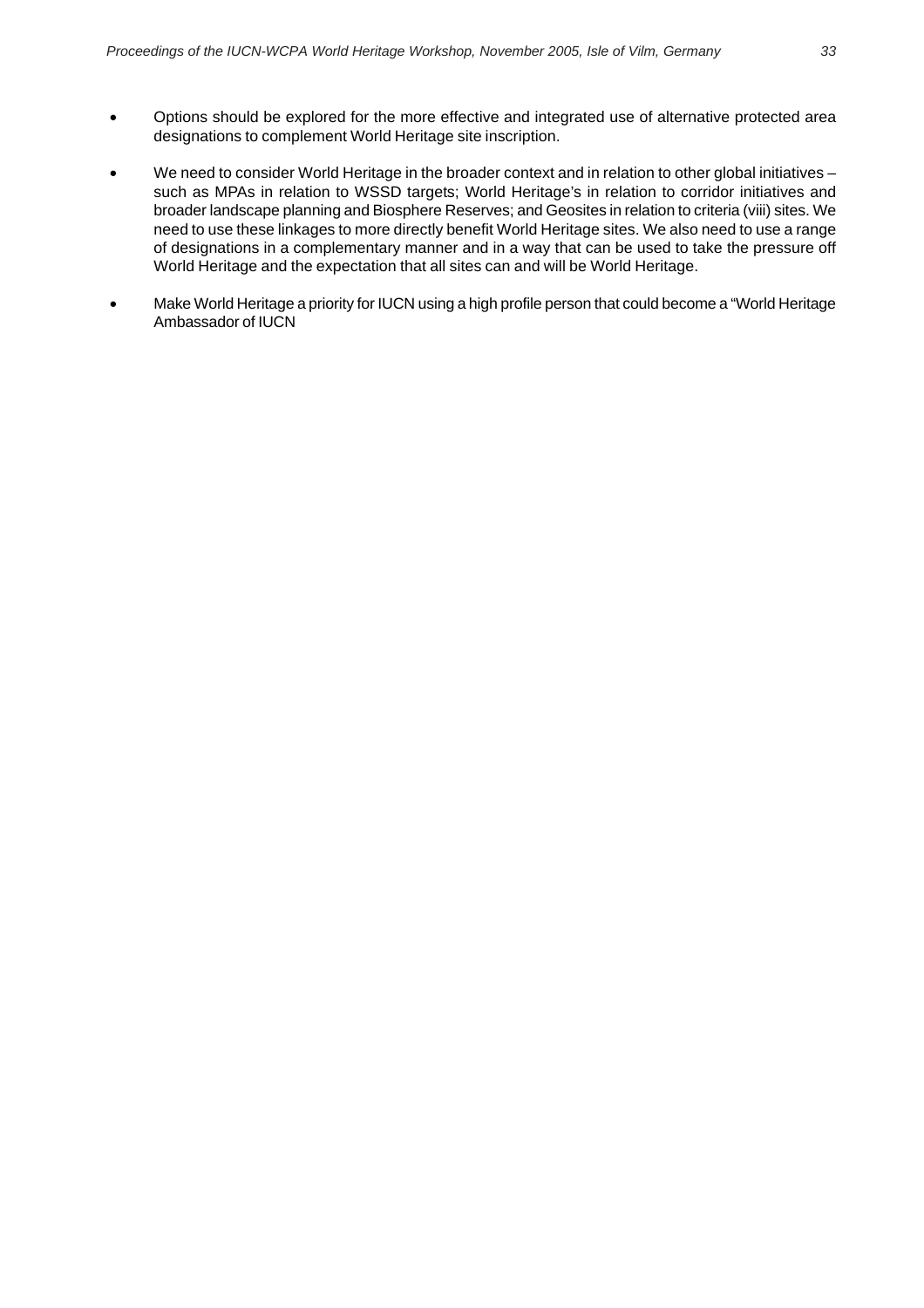| Name                | Institution                                                                            | <b>Address</b>                           | Country                  | Phone/Fax/e-mail                                                                                |  |
|---------------------|----------------------------------------------------------------------------------------|------------------------------------------|--------------------------|-------------------------------------------------------------------------------------------------|--|
| Dr. Amend, Thora    | GTZ / consultant                                                                       | 79725 Laufenburg<br>Bahnhofstr. 9        | Germany                  | Tel: +49 7763/803-808<br>thora.amend@gmx.net                                                    |  |
| Badman, Tim         | Dorset Country Council                                                                 | DT11XJ Dorset<br>County Hall             | United Kingdom           | t.badman@dorsetcc.gov.uk<br>Fax: +44 1305/224-875<br>Tel.: +44 1305/224-285                     |  |
| Barborak, James     | Conservation International                                                             | Apartado 2365-2050<br>San Pedro          | Costa Rica               | jbarborak@conservation.org<br>Fax: +1 506/234-5349<br>+1506/234-5349<br>i<br>P                  |  |
| Bomhard, Bastian    | Union<br>IUCN - The World Conservation                                                 | 28 Rue Mauverney<br>1196 Gland           | Switzerland              | bastian.bomhard@iucn.org<br>Fax: +41 22/999-0025<br>+41 22/999-0166<br>i<br>Pei:                |  |
| Brown, Jessica      | QLF/Atlantic Center for the Environment                                                | 55 South Main Street<br>MA 01938 lpswich | United States of America | +1978/356-7322<br>+1 978/356-0038<br>e-mail: jbrown@qlf.org<br>Fax:<br>Tel.:                    |  |
| Burmester, Andrea   | Academy for Nature Conservation Isle of Vilm<br>Federal Agency for Nature Conservation | 18581 Putbus<br>Isle of Vilm             | Germany                  | andrea.burmester@bfn-vilm-<br>Fax: +49-38301-86-117<br>+49-38301-86-147<br>iel.:<br>$rac{6}{5}$ |  |
| Denyer, Susan       | <b>COMOS</b>                                                                           | SE108SR London<br>66 Brand Street        | United Kingdom           | Tel.: +44 208/858-1410<br>Fax: +44 208/858-1471<br>denyer@kencomp.net                           |  |
| Dingwall, Paul      | Consultant                                                                             | 35 Cheshire Street, Wilton<br>Wellington | New Zealand              | dingwall@paradise.net.nz<br>Tel.: +64 4/934-9477                                                |  |
| Dr. Galland, Pierre | Consultant                                                                             | 2035 Corcelles<br>Chesaulx 6             | Switzerland              | pierre.galland@bluewin.ch<br>+41 32/73101-93<br>+41 32/72554-57<br>Fax:<br>ieï.                 |  |
| Gaude, Anke         | Projektbüro Internationaler Naturschutz<br><b>NABU</b>                                 | Invalidenstr. 112<br>10115 Berlin        | Germany                  | +49 30/284 984-84<br>+49 30/284 984-45<br>Fax:<br>Tel.:                                         |  |

# **Appendix B. Participants List**

anke.gaude@nabu.de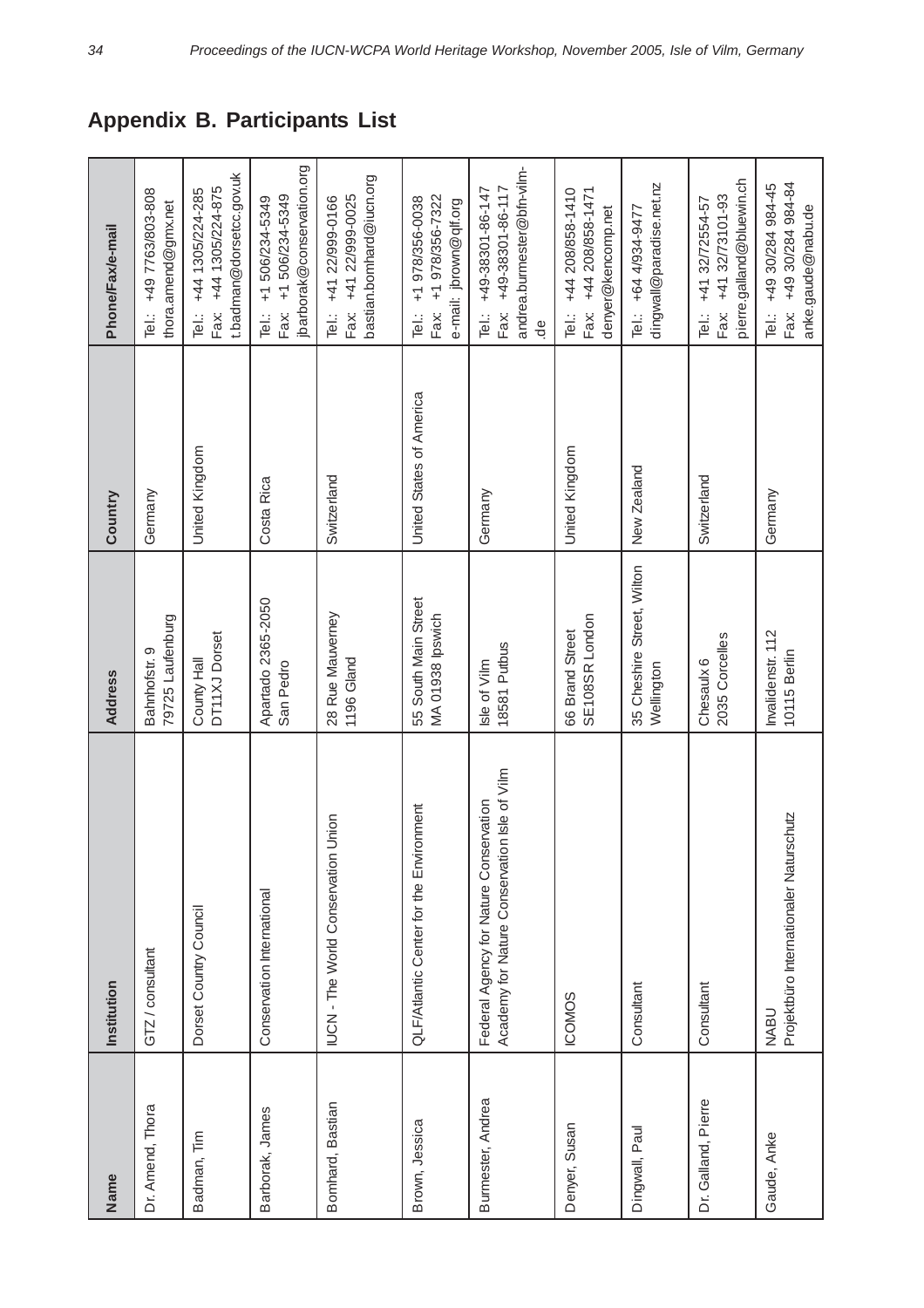| Name                             | Institution                                                                                                                               | Address                                                                          | Country                     | Phone/Fax/e-mail                                                                                      |
|----------------------------------|-------------------------------------------------------------------------------------------------------------------------------------------|----------------------------------------------------------------------------------|-----------------------------|-------------------------------------------------------------------------------------------------------|
| Dr. Hedden-Dunkhorst,<br>Bettina | Federal Agency for Nature Conservation                                                                                                    | Konstantinstr. 110<br>53179 Bonn                                                 | Germany                     | bettina.hedden-dunkhorst@bfn.de<br>Fax: +49 (0)228/8491-245<br>+49 (0) 228/8491-239<br>i<br>P         |
| Dr. Heiss, Gerhard               | Consultant                                                                                                                                | Schwabenweg 2<br>87435 Kempten                                                   | Germany                     | drwolfgangpetz@t-online.de<br>Fax: +49 8373/7665<br>Tel.: +49831/23804                                |
| Hillary, Annie                   | National Ocean<br>National Oceanic and AtmoStates Partiesheric<br>International Programme Office,<br>Administration - Maryland<br>Service | SSMC4, 13th floor, 1315<br>East West Highway<br>20910 Maryland                   | United States of<br>America | Annie.Hillary@noaa.gov<br>Fax: +1 301/713-4263<br>+1 301/713-3078<br>i<br>P                           |
| Dr. Knapp, Hans Dieter           | Academy for Nature Conservation Isle of Vilm<br>Federal Agency for Nature Conservation                                                    | 18581 Putbus<br>Isle of Vilm                                                     | Germany                     | hans.d.knapp@bfn-vilm.de<br>+49-38301-86-117<br>+49-38301-86-0<br>Fax:<br>iei.<br>Tei                 |
| Kovalev, Vitalij                 | Projektbüro Internationaler Naturschutz<br><b>NABU</b>                                                                                    | Invalidenstr. 112<br>10115 Berlin                                                | Germany                     | Fax: +49 030-284984 84<br>Tel: +49 030-284984 44<br>Vitalij.Kovalev@nabu.de                           |
| Dr. Mathur B., Vinod             | Dean, Faculty of Wildlife Sciences<br>Wildlife Institute of India                                                                         | Chandrabani, Dehradun<br>24800 Uttaranchal                                       | India                       | +91 135/2640-304<br>Fax: +91 135/2640-117<br>vbm@wii.gov.in<br>-<br>直                                 |
| Dr. Mc Keever, Patrick           | Geological Survey of Northern Ireland                                                                                                     | Colby House, Stranmillis<br><b>BT95B Belfast</b><br>Court                        | Rep. of Ireland             | patrick.mckeever@detini.gov.uk<br>Tel: $+4428/9038-8462$<br>Fax: +4428/9038-8461                      |
| Miranda Larrea, Carmen           | South America<br>WCPA Regional Vice Chair for                                                                                             | Los Nuevos Pinos, Bloque<br>10, Dpto. 7 A-B<br>La Paz                            | <b>Bolivia</b>              | +59 12/2220220-2771982<br>cmiranda@lbsasbolivia.com<br>Fax: +59 12/2220707<br>…<br>戸                  |
| Marie Nozawa, Christi            | IUCN WCPA SEA and Birdlife International                                                                                                  | Towers, 140 Kalayaann<br>400-401 Fill Garcia<br>1100 Quezon City<br>Ave. Diliman | The Philippines             | cristi@birdlife-asia.org<br>sarisari@broline.com;<br>+63 2/9248978<br>+63 2/9254778<br>Fax:<br>i<br>P |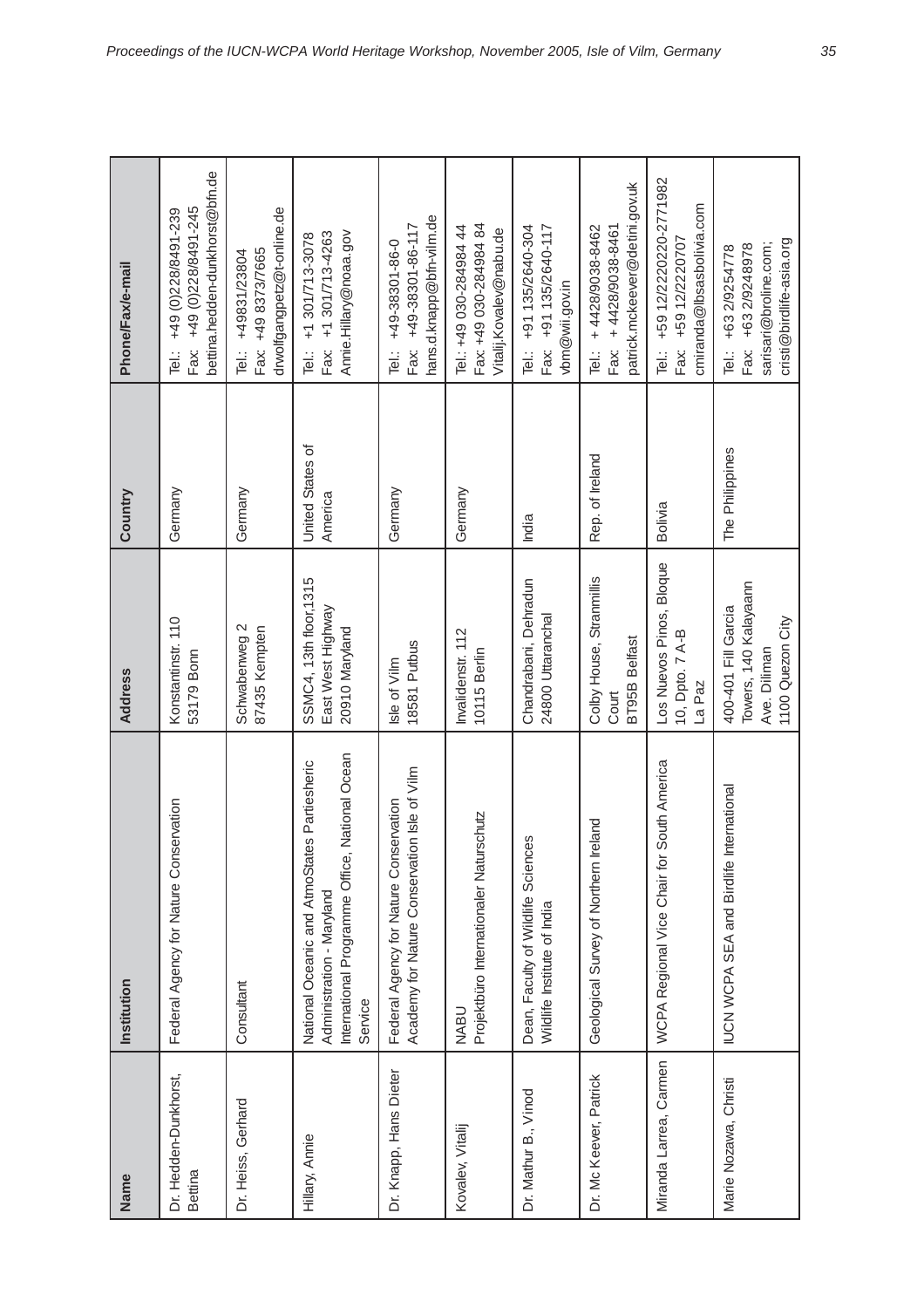| Name                              | Institution                                                                            | <b>Address</b>                             | Country                     | Phone/Fax/e-mail                                                               |  |
|-----------------------------------|----------------------------------------------------------------------------------------|--------------------------------------------|-----------------------------|--------------------------------------------------------------------------------|--|
|                                   |                                                                                        |                                            |                             |                                                                                |  |
| Peard, Georgina                   | Union<br>IUCN - The World Conservation                                                 | 28 Rue Mauverney<br>1196 Gland             | Switzerland                 | Fax: +41 22/999-0025<br>+41 22/999-0158<br>gep@iucn.org<br>i<br>P              |  |
| Pellerano, Miguel E.              | World Commission on Protected Areas<br><b>NON</b>                                      | Carabelas 51 - Bernal<br>1876 Buenos Aires | Argentina                   | Tel: +54 9/11-61703395<br>mpellera@ciudad.com.ar                               |  |
| Prof. Dr. Dr. Plachter,<br>Harald | iology<br>Division of Nature Conservation<br>University Marburg, Faculty of Bi         | Karl-von-Frisch-Strasse 1<br>35037 Marburg | Germany                     | Fax: +49/6421-2825798<br>+49/6421-2825707<br>h.plachter@t-online.de<br>i<br>P  |  |
| Putney, Allen                     | World Commission on Protected Areas                                                    | NV 89450 Incline Village<br>P.O. Box 4046  | United States of<br>America | Fax: +1 775/833-3626<br>Tel: +1 775/833-3627<br>allen.putney@att.net           |  |
| Rosabal Gonzales,<br>Pedro        | Union<br>UCN - The World Conservation                                                  | 28 Rue Mauverney<br>1196 Gland             | Switzerland                 | Fax: +41 22/999-0025<br>Tel: +41 22/999-0163<br>pmr@iucn.org                   |  |
| Dr. Rössler, Mechtild             | UNESCO World Heritage Centre                                                           | 7 Place de Fontenoy<br>75007 Paris         | France                      | Fax: +33 145/685-663<br>Tel: +33 145/681-559<br>m.rossler@unesco.org           |  |
| Sheppard, David                   | Union<br><b>UCN-The World Conservation</b>                                             | 28 Rue Mauverney<br>1196 Gland             | Switzerland                 | Fax: +41 22/999-0025<br>+41 22/999-0162<br>das@iucn.org<br>Tei:                |  |
| Stolpe, Gisela                    | Academy for Nature Conservation Isle of Vilm<br>Federal Agency for Nature Conservation | 18581 Putbus<br>Insel Vilm                 | Germany                     | gisela.stolpe@bfn-vilm.de<br>Fax: +49 38301/86150<br>+49 38301/86113<br>…<br>回 |  |